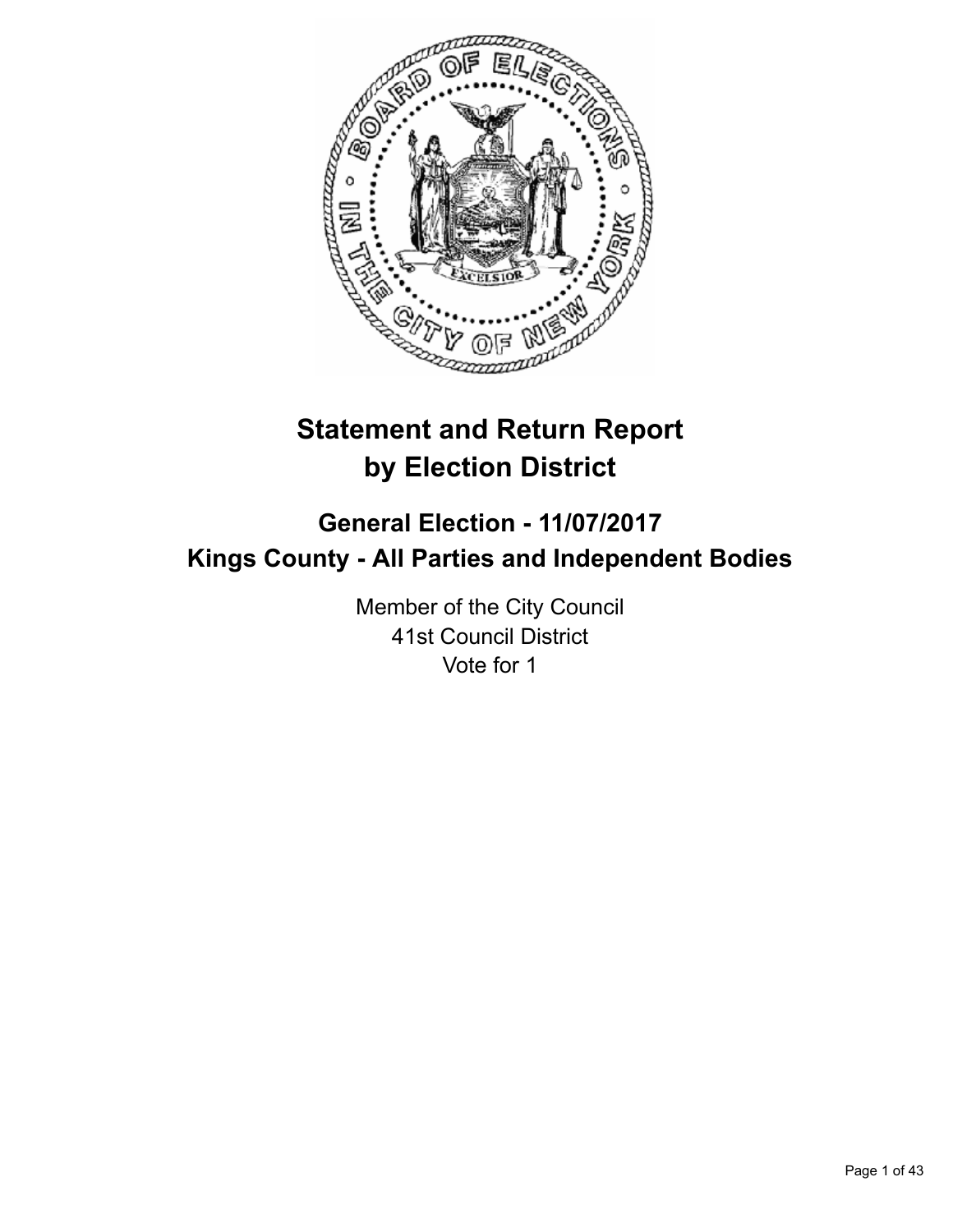

| <b>PUBLIC COUNTER</b>                                    | 298            |
|----------------------------------------------------------|----------------|
| <b>MANUALLY COUNTED EMERGENCY</b>                        | 0              |
| ABSENTEE / MILITARY                                      | $\overline{2}$ |
| <b>AFFIDAVIT</b>                                         | 1              |
| <b>Total Ballots</b>                                     | 301            |
| Less - Inapplicable Federal/Special Presidential Ballots | 0              |
| <b>Total Applicable Ballots</b>                          | 301            |
| ALICKA AMPRY-SAMUEL (DEMOCRATIC)                         | 272            |
| BERNEDA W. JACKSON (REPUBLICAN)                          | 6              |
| BERNEDA W. JACKSON (CONSERVATIVE)                        | $\overline{2}$ |
| ALICKA AMPRY-SAMUEL (WORKING FAMILIES)                   | 6              |
| CHRISTOPHER CAREW (SOLUTIONS)                            | 1              |
| MATHIEU EUGENE (WRITE-IN)                                | 1              |
| <b>Total Votes</b>                                       | 288            |
| Unrecorded                                               | 13             |

## **054/43**

| <b>PUBLIC COUNTER</b>                                    | 274 |
|----------------------------------------------------------|-----|
| <b>MANUALLY COUNTED EMERGENCY</b>                        | 0   |
| ABSENTEE / MILITARY                                      |     |
| AFFIDAVIT                                                |     |
| <b>Total Ballots</b>                                     | 276 |
| Less - Inapplicable Federal/Special Presidential Ballots | 0   |
| <b>Total Applicable Ballots</b>                          | 276 |
| ALICKA AMPRY-SAMUEL (DEMOCRATIC)                         | 231 |
| BERNEDA W. JACKSON (REPUBLICAN)                          | 8   |
| BERNEDA W. JACKSON (CONSERVATIVE)                        | 0   |
| ALICKA AMPRY-SAMUEL (WORKING FAMILIES)                   | 9   |
| CHRISTOPHER CAREW (SOLUTIONS)                            | 3   |
| <b>Total Votes</b>                                       | 251 |
| Unrecorded                                               | 25  |

| PUBLIC COUNTER                                           | 144 |
|----------------------------------------------------------|-----|
| <b>MANUALLY COUNTED EMERGENCY</b>                        | 0   |
| ABSENTEE / MILITARY                                      | 0   |
| AFFIDAVIT                                                | 3   |
| <b>Total Ballots</b>                                     | 147 |
| Less - Inapplicable Federal/Special Presidential Ballots | 0   |
| <b>Total Applicable Ballots</b>                          | 147 |
| ALICKA AMPRY-SAMUEL (DEMOCRATIC)                         | 112 |
| BERNEDA W. JACKSON (REPUBLICAN)                          | 13  |
| BERNEDA W. JACKSON (CONSERVATIVE)                        | 1   |
| ALICKA AMPRY-SAMUEL (WORKING FAMILIES)                   | 3   |
| CHRISTOPHER CAREW (SOLUTIONS)                            | 1   |
| <b>Total Votes</b>                                       | 130 |
| Unrecorded                                               | 17  |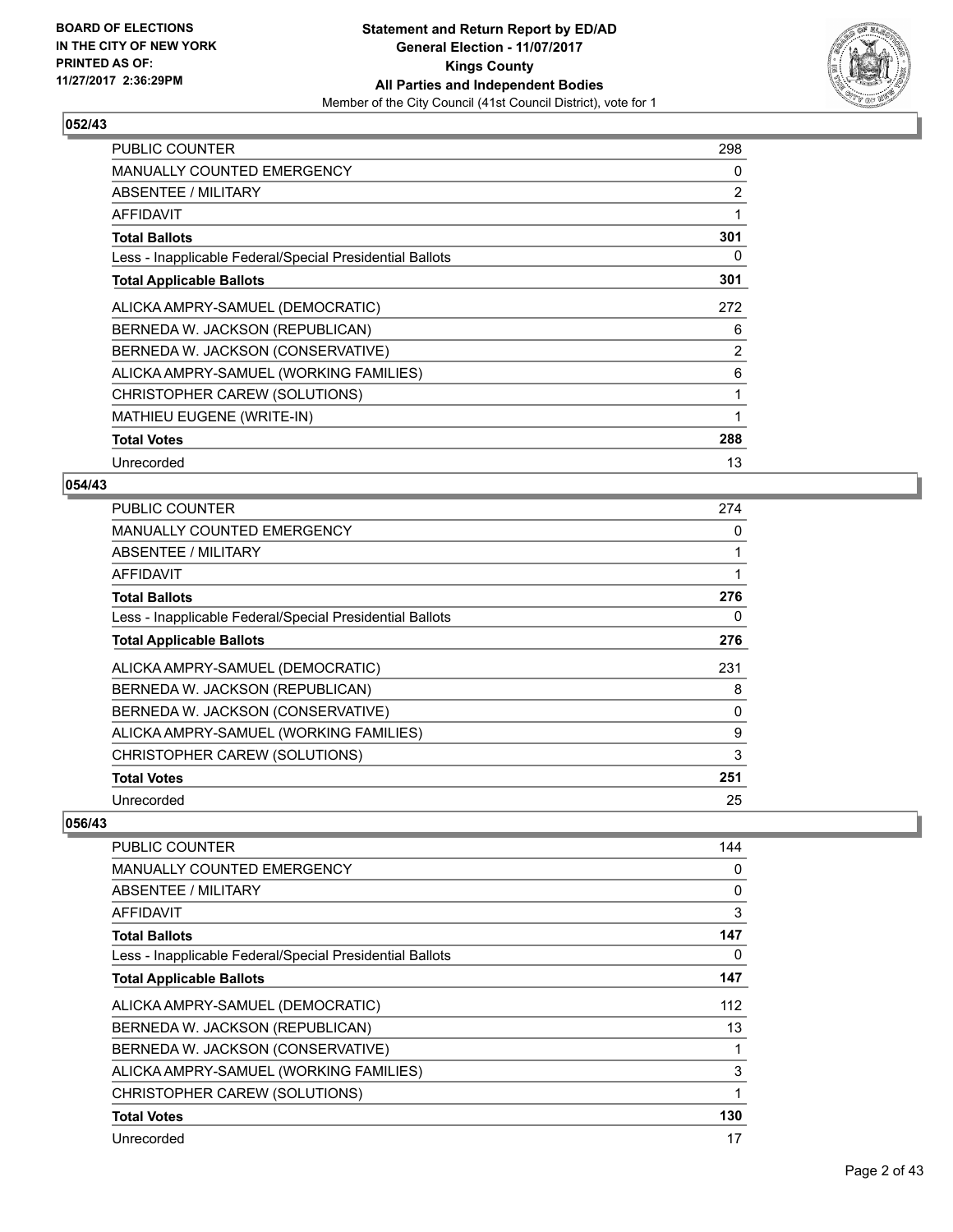

| <b>PUBLIC COUNTER</b>                                    | 278            |
|----------------------------------------------------------|----------------|
| MANUALLY COUNTED EMERGENCY                               | 0              |
| ABSENTEE / MILITARY                                      | 4              |
| AFFIDAVIT                                                | 4              |
| <b>Total Ballots</b>                                     | 286            |
| Less - Inapplicable Federal/Special Presidential Ballots | 0              |
| <b>Total Applicable Ballots</b>                          | 286            |
| ALICKA AMPRY-SAMUEL (DEMOCRATIC)                         | 250            |
| BERNEDA W. JACKSON (REPUBLICAN)                          | 3              |
| BERNEDA W. JACKSON (CONSERVATIVE)                        | $\overline{2}$ |
| ALICKA AMPRY-SAMUEL (WORKING FAMILIES)                   | 4              |
| CHRISTOPHER CAREW (SOLUTIONS)                            |                |
| <b>JUSTIN L. BRANNAN (WRITE-IN)</b>                      | 1              |
| <b>Total Votes</b>                                       | 261            |
| Unrecorded                                               | 25             |

# **067/43**

| <b>PUBLIC COUNTER</b>                                    | 264 |
|----------------------------------------------------------|-----|
| <b>MANUALLY COUNTED EMERGENCY</b>                        | 0   |
| ABSENTEE / MILITARY                                      | 31  |
| AFFIDAVIT                                                |     |
| <b>Total Ballots</b>                                     | 296 |
| Less - Inapplicable Federal/Special Presidential Ballots | 0   |
| <b>Total Applicable Ballots</b>                          | 296 |
| ALICKA AMPRY-SAMUEL (DEMOCRATIC)                         | 251 |
| BERNEDA W. JACKSON (REPUBLICAN)                          | 6   |
| BERNEDA W. JACKSON (CONSERVATIVE)                        | 4   |
| ALICKA AMPRY-SAMUEL (WORKING FAMILIES)                   | 7   |
| CHRISTOPHER CAREW (SOLUTIONS)                            | 0   |
| <b>Total Votes</b>                                       | 268 |
| Unrecorded                                               | 28  |

| <b>PUBLIC COUNTER</b>                                    | 200            |
|----------------------------------------------------------|----------------|
| <b>MANUALLY COUNTED EMERGENCY</b>                        | 0              |
| ABSENTEE / MILITARY                                      | 6              |
| AFFIDAVIT                                                | $\overline{2}$ |
| <b>Total Ballots</b>                                     | 208            |
| Less - Inapplicable Federal/Special Presidential Ballots | 0              |
| <b>Total Applicable Ballots</b>                          | 208            |
| ALICKA AMPRY-SAMUEL (DEMOCRATIC)                         | 177            |
| BERNEDA W. JACKSON (REPUBLICAN)                          | 5              |
| BERNEDA W. JACKSON (CONSERVATIVE)                        | 1              |
| ALICKA AMPRY-SAMUEL (WORKING FAMILIES)                   | 5              |
| CHRISTOPHER CAREW (SOLUTIONS)                            | 3              |
| <b>Total Votes</b>                                       | 191            |
| Unrecorded                                               | 17             |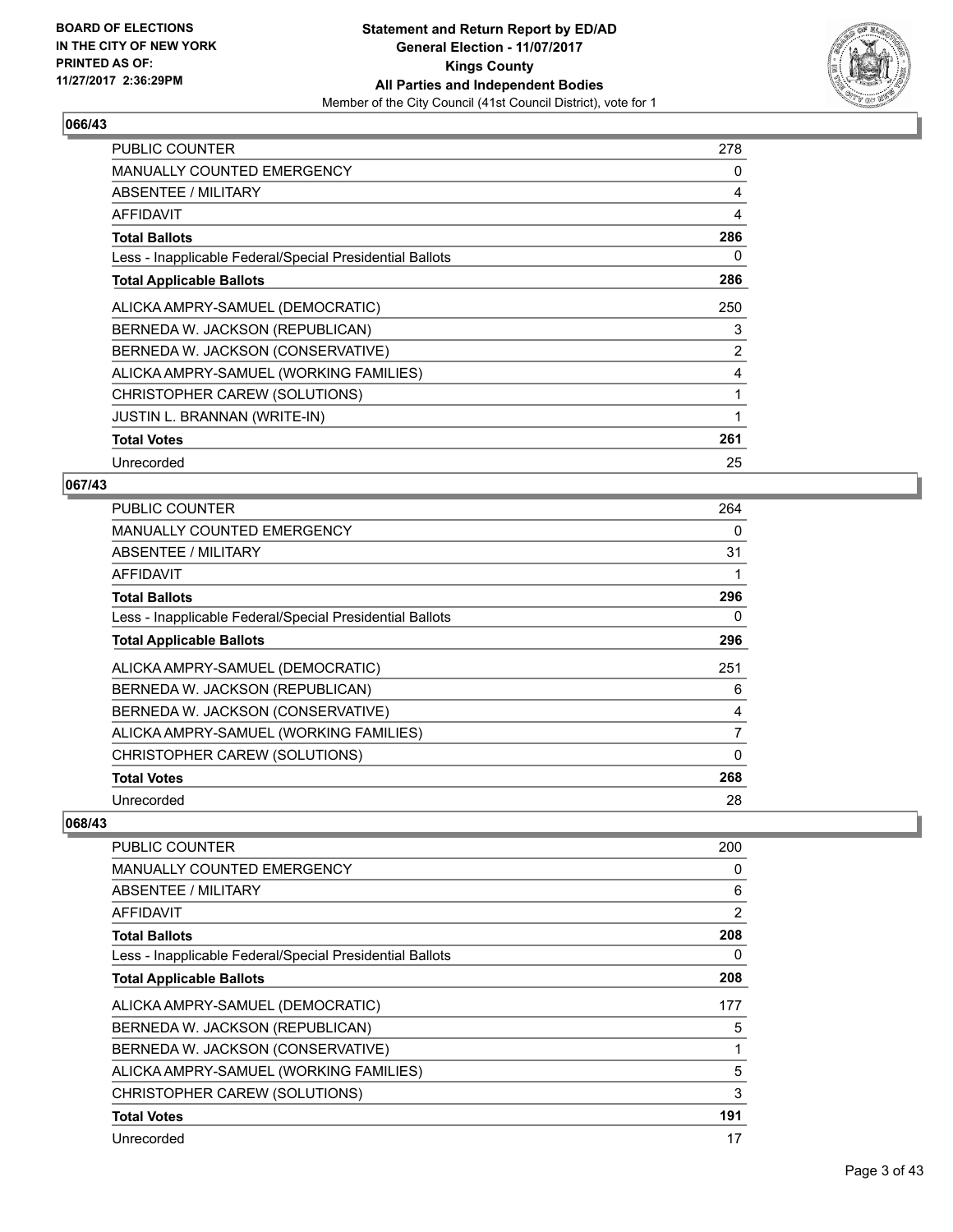

| <b>PUBLIC COUNTER</b>                                    | 195 |
|----------------------------------------------------------|-----|
| <b>MANUALLY COUNTED EMERGENCY</b>                        | 0   |
| ABSENTEE / MILITARY                                      |     |
| AFFIDAVIT                                                | 1   |
| <b>Total Ballots</b>                                     | 197 |
| Less - Inapplicable Federal/Special Presidential Ballots | 0   |
| <b>Total Applicable Ballots</b>                          | 197 |
| ALICKA AMPRY-SAMUEL (DEMOCRATIC)                         | 165 |
| BERNEDA W. JACKSON (REPUBLICAN)                          | 4   |
| BERNEDA W. JACKSON (CONSERVATIVE)                        |     |
| ALICKA AMPRY-SAMUEL (WORKING FAMILIES)                   | 4   |
| CHRISTOPHER CAREW (SOLUTIONS)                            | 0   |
| <b>Total Votes</b>                                       | 174 |
| Unrecorded                                               | 23  |

## **070/43**

| <b>PUBLIC COUNTER</b>                                    | 19 |
|----------------------------------------------------------|----|
| <b>MANUALLY COUNTED EMERGENCY</b>                        | 0  |
| ABSENTEE / MILITARY                                      | 11 |
| AFFIDAVIT                                                | 3  |
| <b>Total Ballots</b>                                     | 33 |
| Less - Inapplicable Federal/Special Presidential Ballots | 0  |
| <b>Total Applicable Ballots</b>                          | 33 |
| ALICKA AMPRY-SAMUEL (DEMOCRATIC)                         | 25 |
| BERNEDA W. JACKSON (REPUBLICAN)                          | 5  |
| BERNEDA W. JACKSON (CONSERVATIVE)                        | 0  |
| ALICKA AMPRY-SAMUEL (WORKING FAMILIES)                   |    |
| CHRISTOPHER CAREW (SOLUTIONS)                            | 0  |
| <b>Total Votes</b>                                       | 31 |
| Unrecorded                                               | 2  |

| PUBLIC COUNTER                                           | 250            |
|----------------------------------------------------------|----------------|
| <b>MANUALLY COUNTED EMERGENCY</b>                        | 0              |
| ABSENTEE / MILITARY                                      | 4              |
| <b>AFFIDAVIT</b>                                         | 1              |
| <b>Total Ballots</b>                                     | 255            |
| Less - Inapplicable Federal/Special Presidential Ballots | 0              |
| <b>Total Applicable Ballots</b>                          | 255            |
| ALICKA AMPRY-SAMUEL (DEMOCRATIC)                         | 231            |
| BERNEDA W. JACKSON (REPUBLICAN)                          | 5              |
| BERNEDA W. JACKSON (CONSERVATIVE)                        | $\Omega$       |
| ALICKA AMPRY-SAMUEL (WORKING FAMILIES)                   | $\overline{7}$ |
| CHRISTOPHER CAREW (SOLUTIONS)                            | $\Omega$       |
| BRIAN-CHRISTOPHER A. CUNNINGHAM (WRITE-IN)               |                |
| <b>Total Votes</b>                                       | 244            |
| Unrecorded                                               | 11             |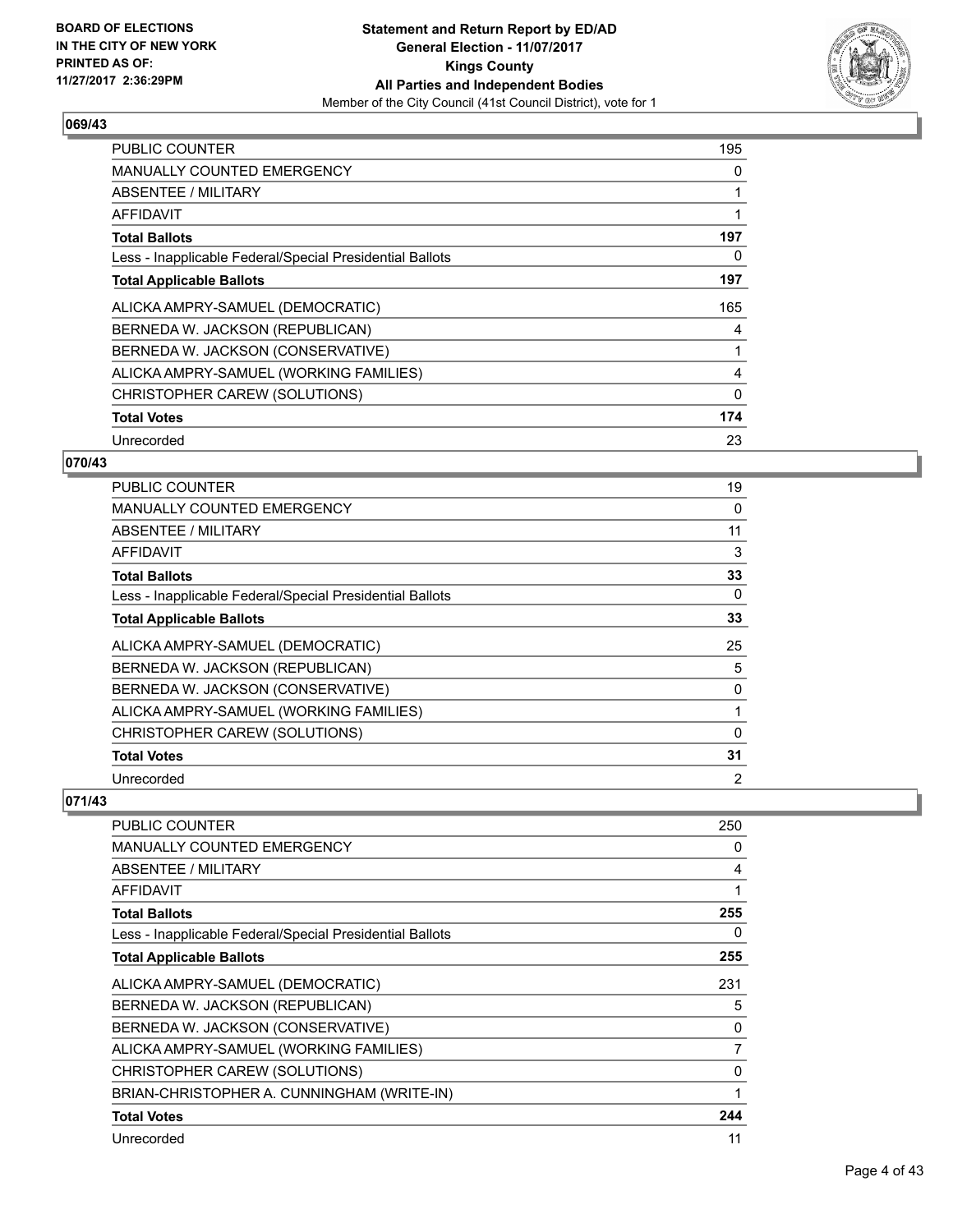

| <b>PUBLIC COUNTER</b>                                    | 205            |
|----------------------------------------------------------|----------------|
| <b>MANUALLY COUNTED EMERGENCY</b>                        | 0              |
| ABSENTEE / MILITARY                                      | $\overline{2}$ |
| AFFIDAVIT                                                | 2              |
| <b>Total Ballots</b>                                     | 209            |
| Less - Inapplicable Federal/Special Presidential Ballots | 0              |
| <b>Total Applicable Ballots</b>                          | 209            |
| ALICKA AMPRY-SAMUEL (DEMOCRATIC)                         | 151            |
| BERNEDA W. JACKSON (REPUBLICAN)                          | 21             |
| BERNEDA W. JACKSON (CONSERVATIVE)                        | 14             |
| ALICKA AMPRY-SAMUEL (WORKING FAMILIES)                   | 4              |
| CHRISTOPHER CAREW (SOLUTIONS)                            | $\Omega$       |
| <b>Total Votes</b>                                       | 190            |
| Unrecorded                                               | 19             |

| <b>PUBLIC COUNTER</b>                                    | 134            |
|----------------------------------------------------------|----------------|
| <b>MANUALLY COUNTED EMERGENCY</b>                        | 0              |
| <b>ABSENTEE / MILITARY</b>                               |                |
| AFFIDAVIT                                                |                |
| <b>Total Ballots</b>                                     | 136            |
| Less - Inapplicable Federal/Special Presidential Ballots | 0              |
| <b>Total Applicable Ballots</b>                          | 136            |
| ALICKA AMPRY-SAMUEL (DEMOCRATIC)                         | 125            |
| BERNEDA W. JACKSON (REPUBLICAN)                          | 3              |
| BERNEDA W. JACKSON (CONSERVATIVE)                        | $\Omega$       |
| ALICKA AMPRY-SAMUEL (WORKING FAMILIES)                   | $\overline{2}$ |
| CHRISTOPHER CAREW (SOLUTIONS)                            |                |
| <b>Total Votes</b>                                       | 131            |
| Unrecorded                                               | 5              |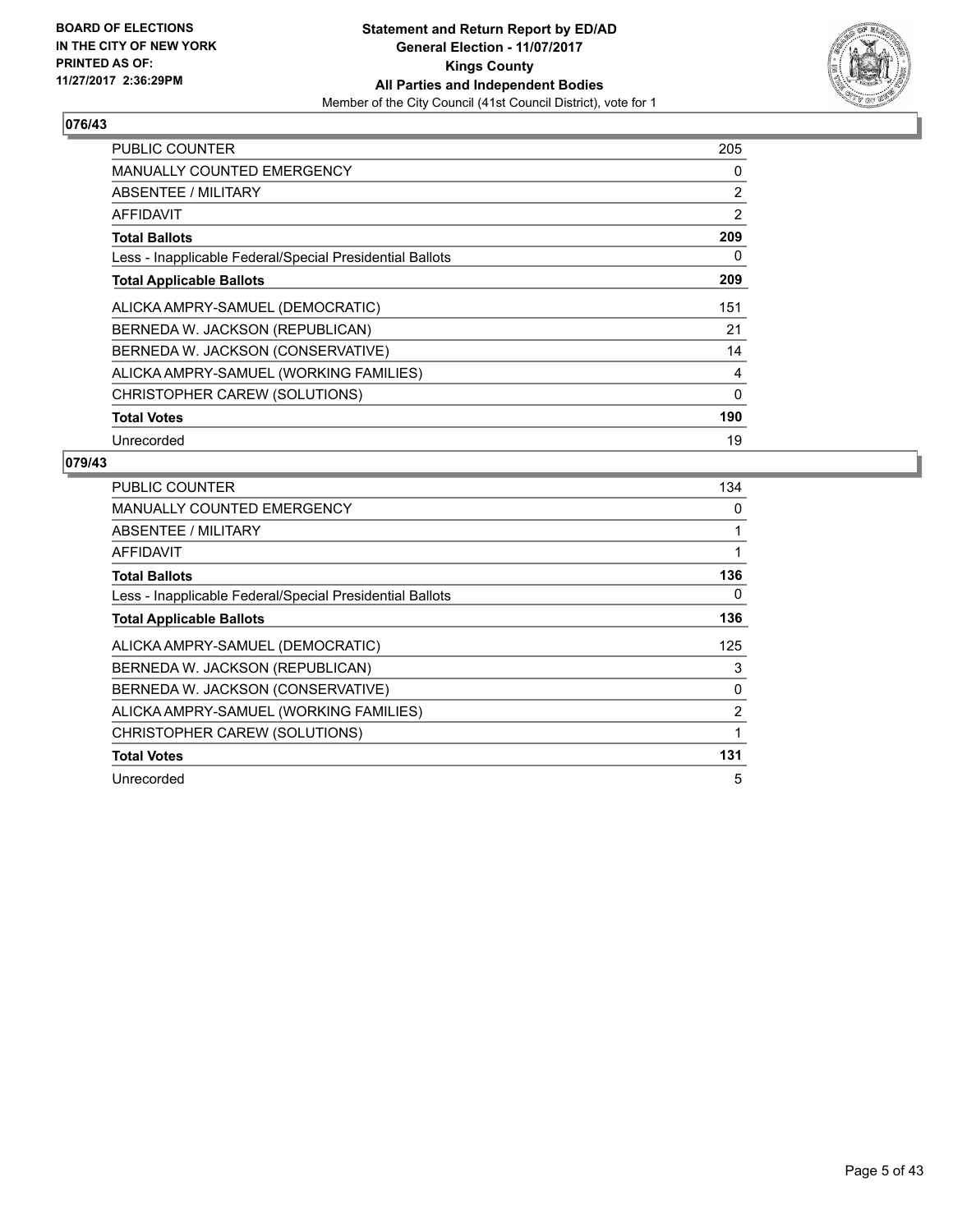

## **018/54 COMBINED into: 026/54**

| CHRISTOPHER CAREW (SOLUTIONS)                            | 0  |
|----------------------------------------------------------|----|
| ALICKA AMPRY-SAMUEL (WORKING FAMILIES)                   | 3  |
| BERNEDA W. JACKSON (CONSERVATIVE)                        | 0  |
| BERNEDA W. JACKSON (REPUBLICAN)                          |    |
| ALICKA AMPRY-SAMUEL (DEMOCRATIC)                         | 22 |
| <b>Total Applicable Ballots</b>                          | 26 |
| Less - Inapplicable Federal/Special Presidential Ballots | 0  |
| <b>Total Ballots</b>                                     | 26 |
| AFFIDAVIT                                                |    |
| ABSENTEE / MILITARY                                      | 0  |
| <b>MANUALLY COUNTED EMERGENCY</b>                        | 0  |
| <b>PUBLIC COUNTER</b>                                    | 25 |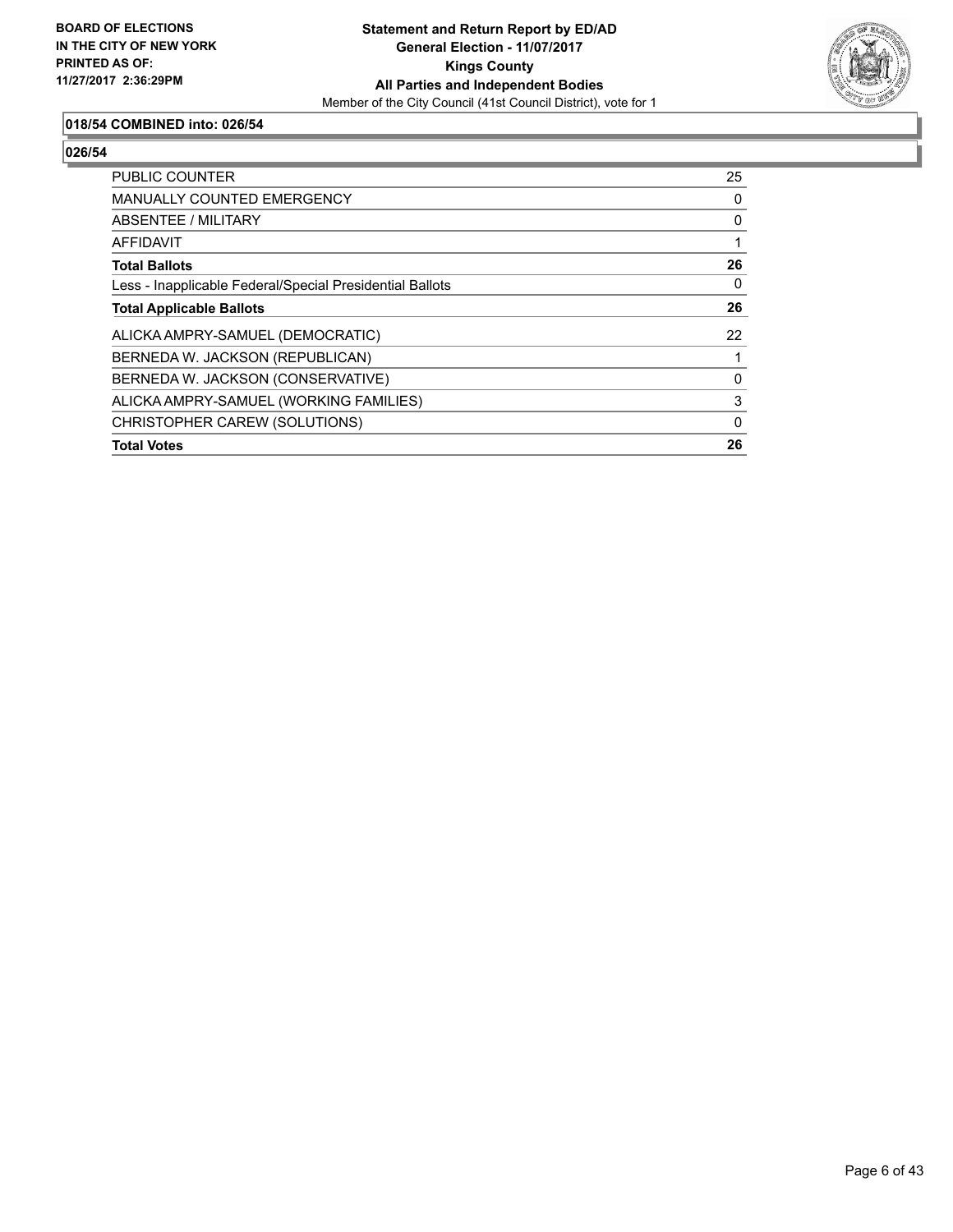

## **001/55 COMBINED into: 003/55**

# **002/55**

| <b>PUBLIC COUNTER</b>                                    | 127            |
|----------------------------------------------------------|----------------|
| <b>MANUALLY COUNTED EMERGENCY</b>                        | 0              |
| ABSENTEE / MILITARY                                      |                |
| AFFIDAVIT                                                | $\overline{4}$ |
| <b>Total Ballots</b>                                     | 132            |
| Less - Inapplicable Federal/Special Presidential Ballots | 0              |
| <b>Total Applicable Ballots</b>                          | 132            |
| ALICKA AMPRY-SAMUEL (DEMOCRATIC)                         | 105            |
| BERNEDA W. JACKSON (REPUBLICAN)                          | 5              |
| BERNEDA W. JACKSON (CONSERVATIVE)                        | 2              |
| ALICKA AMPRY-SAMUEL (WORKING FAMILIES)                   | 12             |
| CHRISTOPHER CAREW (SOLUTIONS)                            |                |
| <b>Total Votes</b>                                       | 125            |
| Unrecorded                                               |                |

#### **003/55**

| <b>PUBLIC COUNTER</b>                                    | 37             |
|----------------------------------------------------------|----------------|
| <b>MANUALLY COUNTED EMERGENCY</b>                        | 0              |
| ABSENTEE / MILITARY                                      | 0              |
| AFFIDAVIT                                                |                |
| <b>Total Ballots</b>                                     | 38             |
| Less - Inapplicable Federal/Special Presidential Ballots | 0              |
| <b>Total Applicable Ballots</b>                          | 38             |
| ALICKA AMPRY-SAMUEL (DEMOCRATIC)                         | 33             |
| BERNEDA W. JACKSON (REPUBLICAN)                          |                |
| BERNEDA W. JACKSON (CONSERVATIVE)                        | 0              |
| ALICKA AMPRY-SAMUEL (WORKING FAMILIES)                   | $\overline{2}$ |
| CHRISTOPHER CAREW (SOLUTIONS)                            | 0              |
| <b>Total Votes</b>                                       | 36             |
| Unrecorded                                               | 2              |

| <b>PUBLIC COUNTER</b>                                    | 172 |
|----------------------------------------------------------|-----|
| MANUALLY COUNTED EMERGENCY                               | 0   |
| ABSENTEE / MILITARY                                      | 1   |
| AFFIDAVIT                                                | 5   |
| <b>Total Ballots</b>                                     | 178 |
| Less - Inapplicable Federal/Special Presidential Ballots | 0   |
| <b>Total Applicable Ballots</b>                          | 178 |
| ALICKA AMPRY-SAMUEL (DEMOCRATIC)                         | 150 |
| BERNEDA W. JACKSON (REPUBLICAN)                          | 4   |
| BERNEDA W. JACKSON (CONSERVATIVE)                        | 0   |
| ALICKA AMPRY-SAMUEL (WORKING FAMILIES)                   | 10  |
| CHRISTOPHER CAREW (SOLUTIONS)                            | 8   |
| <b>Total Votes</b>                                       | 172 |
| Unrecorded                                               | 6   |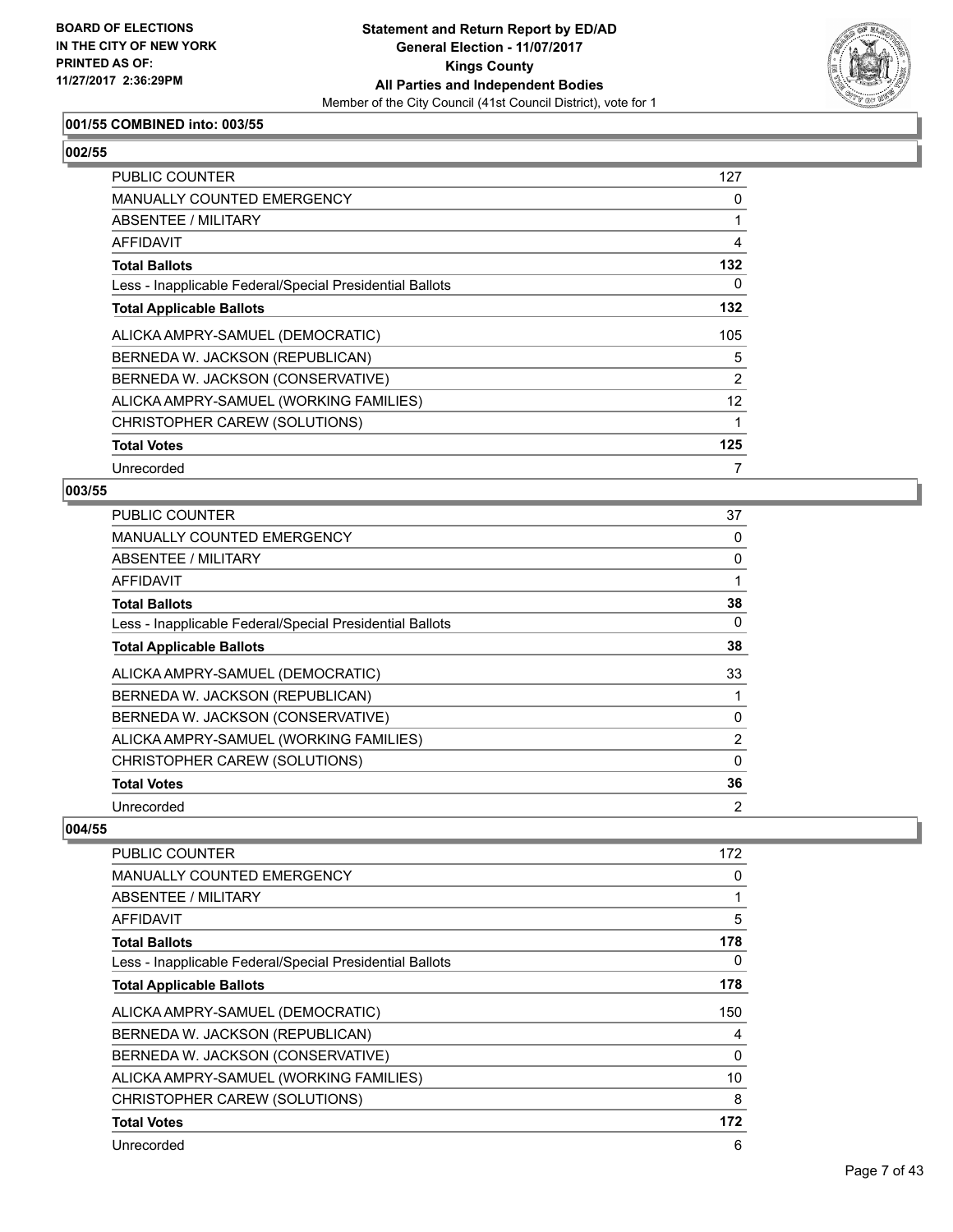

| <b>PUBLIC COUNTER</b>                                    | 37 |
|----------------------------------------------------------|----|
| <b>MANUALLY COUNTED EMERGENCY</b>                        | 0  |
| <b>ABSENTEE / MILITARY</b>                               |    |
| AFFIDAVIT                                                | 3  |
| <b>Total Ballots</b>                                     | 41 |
| Less - Inapplicable Federal/Special Presidential Ballots | 0  |
| <b>Total Applicable Ballots</b>                          | 41 |
| ALICKA AMPRY-SAMUEL (DEMOCRATIC)                         | 38 |
| BERNEDA W. JACKSON (REPUBLICAN)                          |    |
| BERNEDA W. JACKSON (CONSERVATIVE)                        | 0  |
| ALICKA AMPRY-SAMUEL (WORKING FAMILIES)                   | 1  |
| CHRISTOPHER CAREW (SOLUTIONS)                            | 0  |
| <b>Total Votes</b>                                       | 40 |
| Unrecorded                                               | 1  |

## **006/55**

| PUBLIC COUNTER                                           | 138          |
|----------------------------------------------------------|--------------|
| <b>MANUALLY COUNTED EMERGENCY</b>                        | 0            |
| ABSENTEE / MILITARY                                      | 2            |
| <b>AFFIDAVIT</b>                                         | 0            |
| <b>Total Ballots</b>                                     | 140          |
| Less - Inapplicable Federal/Special Presidential Ballots | 0            |
| <b>Total Applicable Ballots</b>                          | 140          |
| ALICKA AMPRY-SAMUEL (DEMOCRATIC)                         | 115          |
| BERNEDA W. JACKSON (REPUBLICAN)                          | 3            |
| BERNEDA W. JACKSON (CONSERVATIVE)                        | 2            |
| ALICKA AMPRY-SAMUEL (WORKING FAMILIES)                   | 5            |
| CHRISTOPHER CAREW (SOLUTIONS)                            | $\mathbf{1}$ |
| <b>Total Votes</b>                                       | 126          |
| Unrecorded                                               | 14           |

| PUBLIC COUNTER                                           | 23       |
|----------------------------------------------------------|----------|
| <b>MANUALLY COUNTED EMERGENCY</b>                        | 0        |
| <b>ABSENTEE / MILITARY</b>                               | 0        |
| AFFIDAVIT                                                | 0        |
| <b>Total Ballots</b>                                     | 23       |
| Less - Inapplicable Federal/Special Presidential Ballots | 0        |
| <b>Total Applicable Ballots</b>                          | 23       |
| ALICKA AMPRY-SAMUEL (DEMOCRATIC)                         | 21       |
| BERNEDA W. JACKSON (REPUBLICAN)                          | 0        |
| BERNEDA W. JACKSON (CONSERVATIVE)                        | 0        |
| ALICKA AMPRY-SAMUEL (WORKING FAMILIES)                   |          |
| CHRISTOPHER CAREW (SOLUTIONS)                            | $\Omega$ |
| <b>Total Votes</b>                                       | 22       |
| Unrecorded                                               |          |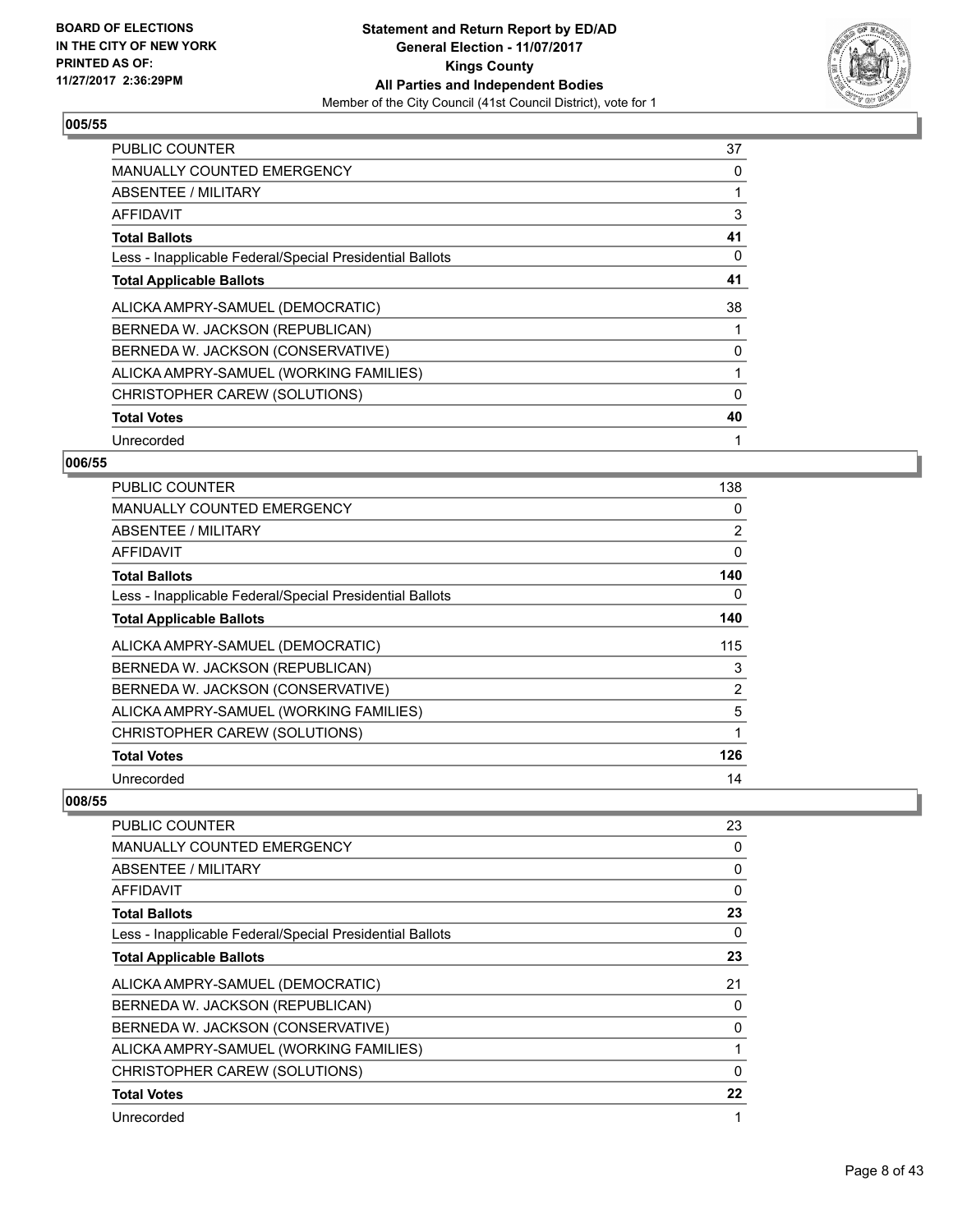

| <b>PUBLIC COUNTER</b>                                    | 169 |
|----------------------------------------------------------|-----|
| <b>MANUALLY COUNTED EMERGENCY</b>                        | 0   |
| ABSENTEE / MILITARY                                      | 3   |
| AFFIDAVIT                                                | 4   |
| <b>Total Ballots</b>                                     | 176 |
| Less - Inapplicable Federal/Special Presidential Ballots | 0   |
| <b>Total Applicable Ballots</b>                          | 176 |
| ALICKA AMPRY-SAMUEL (DEMOCRATIC)                         | 130 |
| BERNEDA W. JACKSON (REPUBLICAN)                          | 7   |
| BERNEDA W. JACKSON (CONSERVATIVE)                        | 2   |
| ALICKA AMPRY-SAMUEL (WORKING FAMILIES)                   | 14  |
| CHRISTOPHER CAREW (SOLUTIONS)                            | 9   |
| <b>Total Votes</b>                                       | 162 |
| Unrecorded                                               | 14  |

## **010/55**

| <b>PUBLIC COUNTER</b>                                    | 226            |
|----------------------------------------------------------|----------------|
| <b>MANUALLY COUNTED EMERGENCY</b>                        |                |
| ABSENTEE / MILITARY                                      | $\overline{2}$ |
| AFFIDAVIT                                                | 3              |
| <b>Total Ballots</b>                                     | 232            |
| Less - Inapplicable Federal/Special Presidential Ballots | 0              |
| <b>Total Applicable Ballots</b>                          | 232            |
| ALICKA AMPRY-SAMUEL (DEMOCRATIC)                         | 195            |
| BERNEDA W. JACKSON (REPUBLICAN)                          | 4              |
| BERNEDA W. JACKSON (CONSERVATIVE)                        | 2              |
| ALICKA AMPRY-SAMUEL (WORKING FAMILIES)                   | 14             |
| CHRISTOPHER CAREW (SOLUTIONS)                            | 5              |
| <b>Total Votes</b>                                       | 220            |
| Unrecorded                                               | 12             |

| <b>PUBLIC COUNTER</b>                                    | 197 |
|----------------------------------------------------------|-----|
| MANUALLY COUNTED EMERGENCY                               | 0   |
| <b>ABSENTEE / MILITARY</b>                               | 2   |
| <b>AFFIDAVIT</b>                                         | 4   |
| <b>Total Ballots</b>                                     | 203 |
| Less - Inapplicable Federal/Special Presidential Ballots | 0   |
| <b>Total Applicable Ballots</b>                          | 203 |
| ALICKA AMPRY-SAMUEL (DEMOCRATIC)                         | 161 |
| BERNEDA W. JACKSON (REPUBLICAN)                          | 2   |
| BERNEDA W. JACKSON (CONSERVATIVE)                        | 2   |
| ALICKA AMPRY-SAMUEL (WORKING FAMILIES)                   | 14  |
| CHRISTOPHER CAREW (SOLUTIONS)                            | 5   |
| <b>Total Votes</b>                                       | 184 |
| Unrecorded                                               | 19  |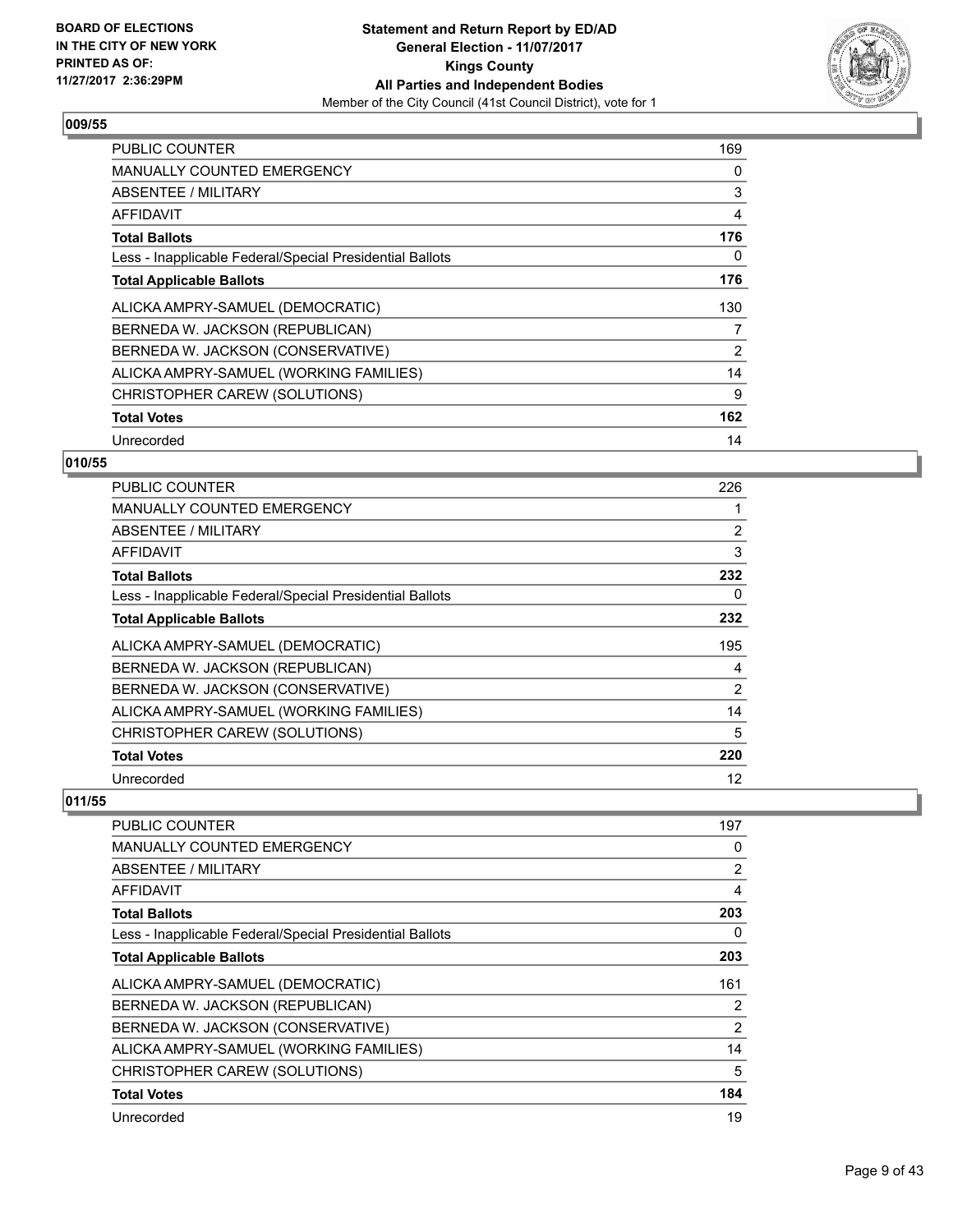

| <b>PUBLIC COUNTER</b>                                    | 219 |
|----------------------------------------------------------|-----|
| <b>MANUALLY COUNTED EMERGENCY</b>                        | 0   |
| ABSENTEE / MILITARY                                      | 6   |
| AFFIDAVIT                                                | 5   |
| <b>Total Ballots</b>                                     | 230 |
| Less - Inapplicable Federal/Special Presidential Ballots | 0   |
| <b>Total Applicable Ballots</b>                          | 230 |
| ALICKA AMPRY-SAMUEL (DEMOCRATIC)                         | 183 |
| BERNEDA W. JACKSON (REPUBLICAN)                          | 4   |
| BERNEDA W. JACKSON (CONSERVATIVE)                        | 0   |
| ALICKA AMPRY-SAMUEL (WORKING FAMILIES)                   | 15  |
| CHRISTOPHER CAREW (SOLUTIONS)                            | 16  |
| <b>Total Votes</b>                                       | 218 |
| Unrecorded                                               | 12  |

## **018/55**

| <b>PUBLIC COUNTER</b>                                    | 261 |
|----------------------------------------------------------|-----|
| <b>MANUALLY COUNTED EMERGENCY</b>                        | 0   |
| ABSENTEE / MILITARY                                      | 1   |
| AFFIDAVIT                                                | 4   |
| <b>Total Ballots</b>                                     | 266 |
| Less - Inapplicable Federal/Special Presidential Ballots | 0   |
| <b>Total Applicable Ballots</b>                          | 266 |
| ALICKA AMPRY-SAMUEL (DEMOCRATIC)                         | 220 |
| BERNEDA W. JACKSON (REPUBLICAN)                          | 11  |
| BERNEDA W. JACKSON (CONSERVATIVE)                        | 0   |
| ALICKA AMPRY-SAMUEL (WORKING FAMILIES)                   | 11  |
| CHRISTOPHER CAREW (SOLUTIONS)                            | 9   |
| ANTHONY BECKFORD (WRITE-IN)                              | 1   |
| <b>Total Votes</b>                                       | 252 |
| Unrecorded                                               | 14  |

| PUBLIC COUNTER                                           | 261 |
|----------------------------------------------------------|-----|
| MANUALLY COUNTED EMERGENCY                               | 0   |
| ABSENTEE / MILITARY                                      | 4   |
| AFFIDAVIT                                                | 6   |
| <b>Total Ballots</b>                                     | 271 |
| Less - Inapplicable Federal/Special Presidential Ballots | 0   |
| <b>Total Applicable Ballots</b>                          | 271 |
| ALICKA AMPRY-SAMUEL (DEMOCRATIC)                         | 218 |
| BERNEDA W. JACKSON (REPUBLICAN)                          | 17  |
| BERNEDA W. JACKSON (CONSERVATIVE)                        | 3   |
| ALICKA AMPRY-SAMUEL (WORKING FAMILIES)                   | 13  |
| CHRISTOPHER CAREW (SOLUTIONS)                            | 5   |
| <b>Total Votes</b>                                       | 256 |
| Unrecorded                                               | 15  |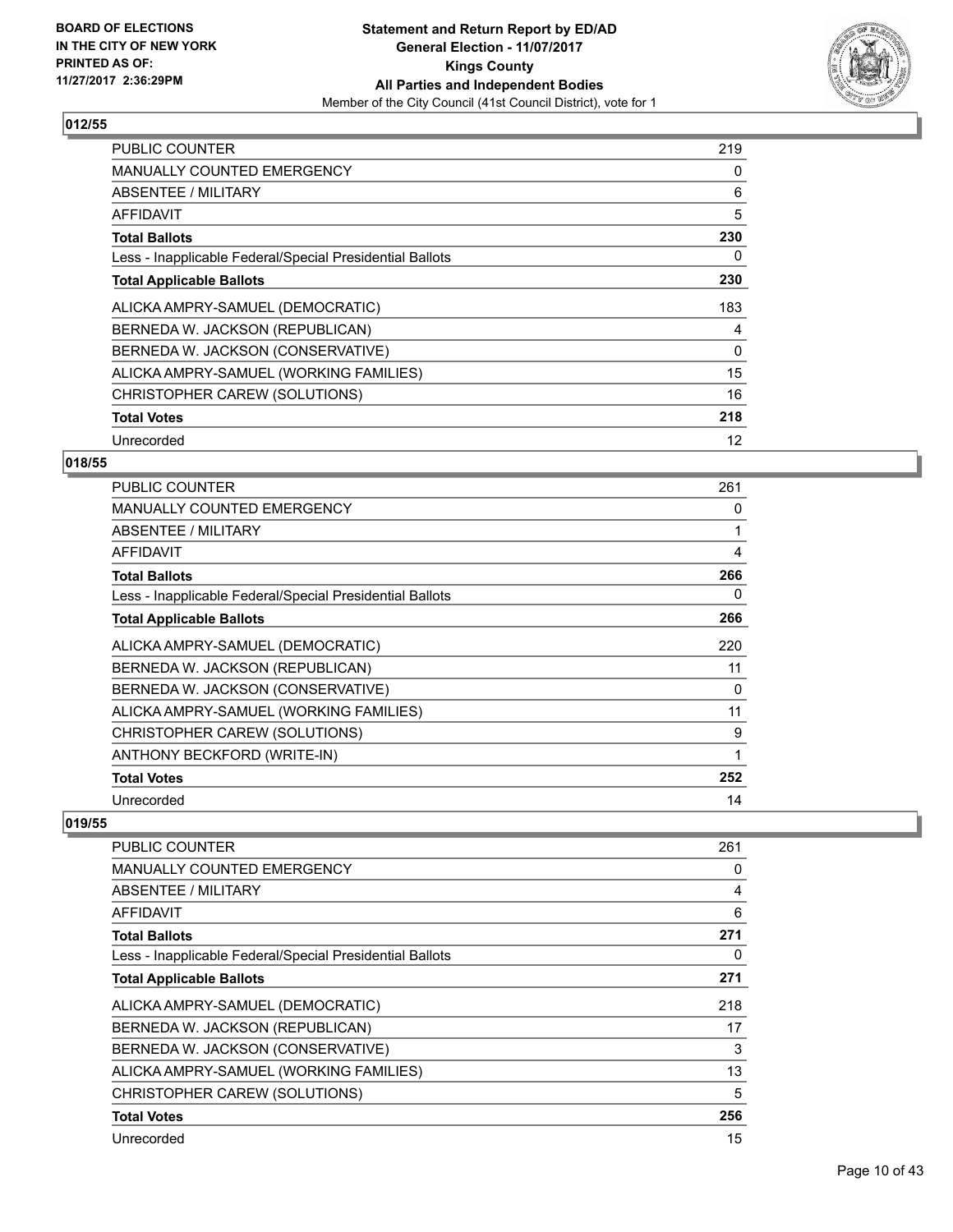

| <b>PUBLIC COUNTER</b>                                    | 239 |
|----------------------------------------------------------|-----|
| <b>MANUALLY COUNTED EMERGENCY</b>                        | 0   |
| <b>ABSENTEE / MILITARY</b>                               | 3   |
| AFFIDAVIT                                                | 4   |
| <b>Total Ballots</b>                                     | 246 |
| Less - Inapplicable Federal/Special Presidential Ballots | 0   |
| <b>Total Applicable Ballots</b>                          | 246 |
| ALICKA AMPRY-SAMUEL (DEMOCRATIC)                         | 206 |
| BERNEDA W. JACKSON (REPUBLICAN)                          | 8   |
| BERNEDA W. JACKSON (CONSERVATIVE)                        |     |
| ALICKA AMPRY-SAMUEL (WORKING FAMILIES)                   | 12  |
| CHRISTOPHER CAREW (SOLUTIONS)                            | 8   |
| <b>Total Votes</b>                                       | 235 |
| Unrecorded                                               | 11  |

## **021/55**

| <b>PUBLIC COUNTER</b>                                    | 154            |
|----------------------------------------------------------|----------------|
| <b>MANUALLY COUNTED EMERGENCY</b>                        | 0              |
| ABSENTEE / MILITARY                                      | $\overline{2}$ |
| AFFIDAVIT                                                | 4              |
| <b>Total Ballots</b>                                     | 160            |
| Less - Inapplicable Federal/Special Presidential Ballots | 0              |
| <b>Total Applicable Ballots</b>                          | 160            |
| ALICKA AMPRY-SAMUEL (DEMOCRATIC)                         | 139            |
| BERNEDA W. JACKSON (REPUBLICAN)                          | 4              |
| BERNEDA W. JACKSON (CONSERVATIVE)                        | 0              |
| ALICKA AMPRY-SAMUEL (WORKING FAMILIES)                   | 5              |
| CHRISTOPHER CAREW (SOLUTIONS)                            | 0              |
| <b>Total Votes</b>                                       | 148            |
| Unrecorded                                               | 12             |

| PUBLIC COUNTER                                           | 135            |
|----------------------------------------------------------|----------------|
| <b>MANUALLY COUNTED EMERGENCY</b>                        | 0              |
| <b>ABSENTEE / MILITARY</b>                               | 5              |
| AFFIDAVIT                                                | 0              |
| <b>Total Ballots</b>                                     | 140            |
| Less - Inapplicable Federal/Special Presidential Ballots | 0              |
| <b>Total Applicable Ballots</b>                          | 140            |
| ALICKA AMPRY-SAMUEL (DEMOCRATIC)                         | 129            |
| BERNEDA W. JACKSON (REPUBLICAN)                          | 2              |
| BERNEDA W. JACKSON (CONSERVATIVE)                        | 0              |
| ALICKA AMPRY-SAMUEL (WORKING FAMILIES)                   | $\Omega$       |
| CHRISTOPHER CAREW (SOLUTIONS)                            | $\overline{2}$ |
| <b>Total Votes</b>                                       | 133            |
| Unrecorded                                               | 7              |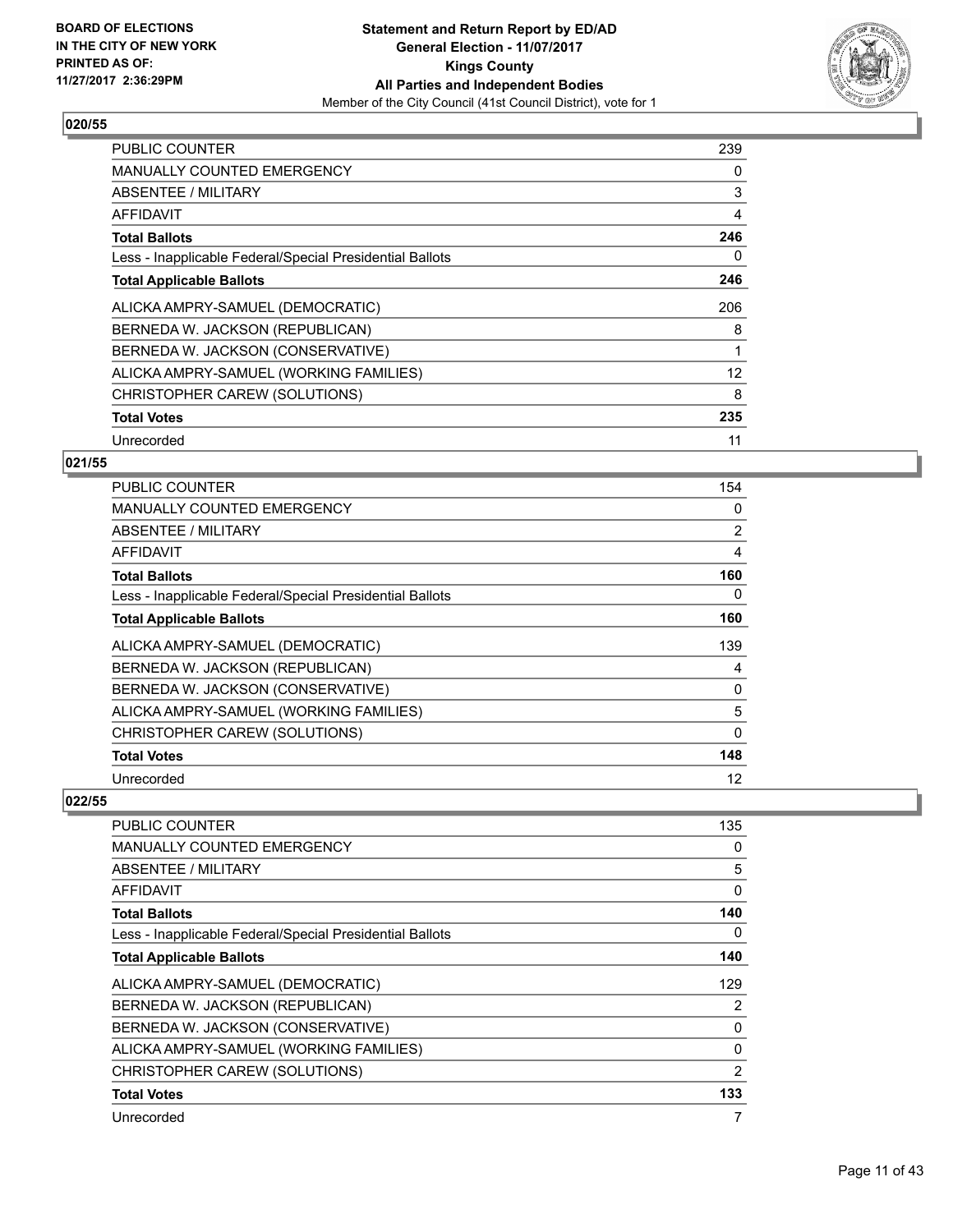

| <b>PUBLIC COUNTER</b>                                    | 254 |
|----------------------------------------------------------|-----|
| <b>MANUALLY COUNTED EMERGENCY</b>                        | 0   |
| ABSENTEE / MILITARY                                      | 3   |
| AFFIDAVIT                                                | 2   |
| <b>Total Ballots</b>                                     | 259 |
| Less - Inapplicable Federal/Special Presidential Ballots | 0   |
| <b>Total Applicable Ballots</b>                          | 259 |
| ALICKA AMPRY-SAMUEL (DEMOCRATIC)                         | 225 |
| BERNEDA W. JACKSON (REPUBLICAN)                          | 4   |
| BERNEDA W. JACKSON (CONSERVATIVE)                        | 3   |
| ALICKA AMPRY-SAMUEL (WORKING FAMILIES)                   | 11  |
| CHRISTOPHER CAREW (SOLUTIONS)                            | 3   |
| <b>Total Votes</b>                                       | 246 |
| Unrecorded                                               | 13  |

## **024/55**

| PUBLIC COUNTER                                           | 226 |
|----------------------------------------------------------|-----|
| <b>MANUALLY COUNTED EMERGENCY</b>                        | 0   |
| <b>ABSENTEE / MILITARY</b>                               | 0   |
| <b>AFFIDAVIT</b>                                         | 3   |
| <b>Total Ballots</b>                                     | 229 |
| Less - Inapplicable Federal/Special Presidential Ballots | 0   |
| <b>Total Applicable Ballots</b>                          | 229 |
| ALICKA AMPRY-SAMUEL (DEMOCRATIC)                         | 193 |
| BERNEDA W. JACKSON (REPUBLICAN)                          | 10  |
| BERNEDA W. JACKSON (CONSERVATIVE)                        |     |
| ALICKA AMPRY-SAMUEL (WORKING FAMILIES)                   | 7   |
| CHRISTOPHER CAREW (SOLUTIONS)                            | 2   |
| <b>Total Votes</b>                                       | 213 |
| Unrecorded                                               | 16  |

| PUBLIC COUNTER                                           | 132 |
|----------------------------------------------------------|-----|
| <b>MANUALLY COUNTED EMERGENCY</b>                        | 0   |
| <b>ABSENTEE / MILITARY</b>                               | 9   |
| AFFIDAVIT                                                | 5   |
| <b>Total Ballots</b>                                     | 146 |
| Less - Inapplicable Federal/Special Presidential Ballots | 0   |
| <b>Total Applicable Ballots</b>                          | 146 |
| ALICKA AMPRY-SAMUEL (DEMOCRATIC)                         | 128 |
| BERNEDA W. JACKSON (REPUBLICAN)                          | 3   |
| BERNEDA W. JACKSON (CONSERVATIVE)                        |     |
| ALICKA AMPRY-SAMUEL (WORKING FAMILIES)                   | 7   |
| CHRISTOPHER CAREW (SOLUTIONS)                            |     |
| <b>Total Votes</b>                                       | 140 |
| Unrecorded                                               | 6   |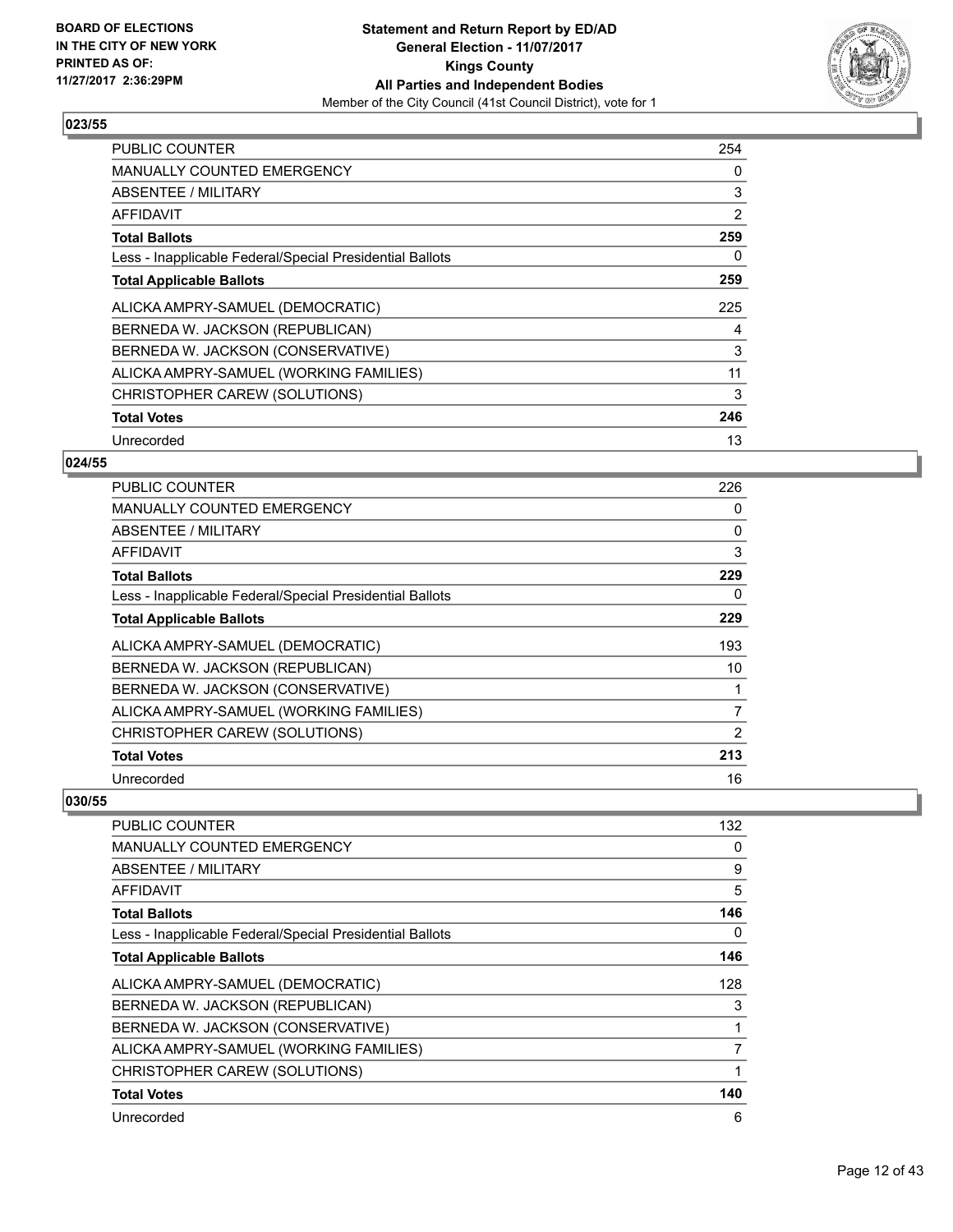

| <b>PUBLIC COUNTER</b>                                    | 257 |
|----------------------------------------------------------|-----|
| <b>MANUALLY COUNTED EMERGENCY</b>                        | 0   |
| ABSENTEE / MILITARY                                      | 5   |
| AFFIDAVIT                                                | 2   |
| <b>Total Ballots</b>                                     | 264 |
| Less - Inapplicable Federal/Special Presidential Ballots | 0   |
| <b>Total Applicable Ballots</b>                          | 264 |
| ALICKA AMPRY-SAMUEL (DEMOCRATIC)                         | 218 |
| BERNEDA W. JACKSON (REPUBLICAN)                          | 6   |
| BERNEDA W. JACKSON (CONSERVATIVE)                        | 2   |
| ALICKA AMPRY-SAMUEL (WORKING FAMILIES)                   | 8   |
| CHRISTOPHER CAREW (SOLUTIONS)                            | 2   |
| <b>Total Votes</b>                                       | 236 |
| Unrecorded                                               | 28  |

## **032/55**

| PUBLIC COUNTER                                           | 184            |
|----------------------------------------------------------|----------------|
| <b>MANUALLY COUNTED EMERGENCY</b>                        | 0              |
| ABSENTEE / MILITARY                                      | 3              |
| AFFIDAVIT                                                | 4              |
| <b>Total Ballots</b>                                     | 191            |
| Less - Inapplicable Federal/Special Presidential Ballots | 0              |
| <b>Total Applicable Ballots</b>                          | 191            |
| ALICKA AMPRY-SAMUEL (DEMOCRATIC)                         | 165            |
| BERNEDA W. JACKSON (REPUBLICAN)                          |                |
| BERNEDA W. JACKSON (CONSERVATIVE)                        |                |
| ALICKA AMPRY-SAMUEL (WORKING FAMILIES)                   | $\overline{7}$ |
| CHRISTOPHER CAREW (SOLUTIONS)                            | 5              |
| <b>Total Votes</b>                                       | 179            |
| Unrecorded                                               | 12             |

| PUBLIC COUNTER                                           | 197 |
|----------------------------------------------------------|-----|
| <b>MANUALLY COUNTED EMERGENCY</b>                        | 0   |
| <b>ABSENTEE / MILITARY</b>                               | 5   |
| AFFIDAVIT                                                | 2   |
| <b>Total Ballots</b>                                     | 204 |
| Less - Inapplicable Federal/Special Presidential Ballots | 0   |
| <b>Total Applicable Ballots</b>                          | 204 |
| ALICKA AMPRY-SAMUEL (DEMOCRATIC)                         | 180 |
| BERNEDA W. JACKSON (REPUBLICAN)                          | 5   |
| BERNEDA W. JACKSON (CONSERVATIVE)                        | 0   |
| ALICKA AMPRY-SAMUEL (WORKING FAMILIES)                   | 8   |
| CHRISTOPHER CAREW (SOLUTIONS)                            | 6   |
| <b>Total Votes</b>                                       | 199 |
| Unrecorded                                               | 5   |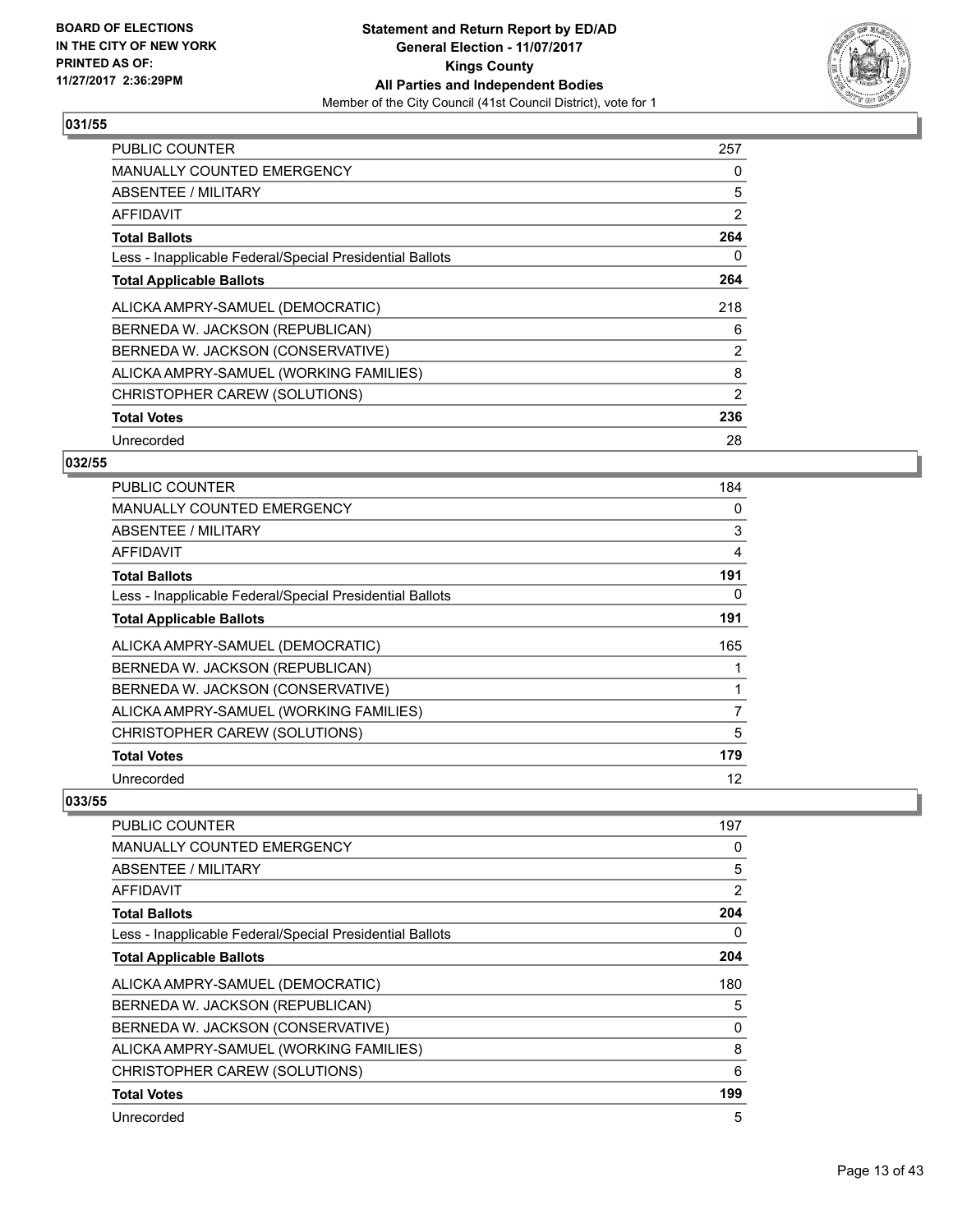

| <b>PUBLIC COUNTER</b>                                    | 185 |
|----------------------------------------------------------|-----|
| <b>MANUALLY COUNTED EMERGENCY</b>                        | 0   |
| <b>ABSENTEE / MILITARY</b>                               | 2   |
| <b>AFFIDAVIT</b>                                         | 1   |
| <b>Total Ballots</b>                                     | 188 |
| Less - Inapplicable Federal/Special Presidential Ballots | 0   |
| <b>Total Applicable Ballots</b>                          | 188 |
| ALICKA AMPRY-SAMUEL (DEMOCRATIC)                         | 168 |
| BERNEDA W. JACKSON (REPUBLICAN)                          | 1   |
| BERNEDA W. JACKSON (CONSERVATIVE)                        | 3   |
| ALICKA AMPRY-SAMUEL (WORKING FAMILIES)                   | 5   |
| CHRISTOPHER CAREW (SOLUTIONS)                            | 0   |
| ROYSTON ANTOINE (WRITE-IN)                               | 1   |
| <b>Total Votes</b>                                       | 178 |
| Unrecorded                                               | 10  |

#### **035/55**

| <b>PUBLIC COUNTER</b>                                    | 146 |
|----------------------------------------------------------|-----|
| MANUALLY COUNTED EMERGENCY                               | 0   |
| ABSENTEE / MILITARY                                      | 2   |
| AFFIDAVIT                                                | 2   |
| <b>Total Ballots</b>                                     | 150 |
| Less - Inapplicable Federal/Special Presidential Ballots | 0   |
| <b>Total Applicable Ballots</b>                          | 150 |
| ALICKA AMPRY-SAMUEL (DEMOCRATIC)                         | 114 |
| BERNEDA W. JACKSON (REPUBLICAN)                          | 6   |
| BERNEDA W. JACKSON (CONSERVATIVE)                        | 0   |
| ALICKA AMPRY-SAMUEL (WORKING FAMILIES)                   | 4   |
| CHRISTOPHER CAREW (SOLUTIONS)                            | 0   |
| UNATTRIBUTABLE WRITE-IN (WRITE-IN)                       | 2   |
| <b>Total Votes</b>                                       | 126 |
| Unrecorded                                               | 24  |

| <b>PUBLIC COUNTER</b>                                    | 28           |
|----------------------------------------------------------|--------------|
| <b>MANUALLY COUNTED EMERGENCY</b>                        | 0            |
| ABSENTEE / MILITARY                                      | 0            |
| AFFIDAVIT                                                | 0            |
| <b>Total Ballots</b>                                     | 28           |
| Less - Inapplicable Federal/Special Presidential Ballots | 0            |
| <b>Total Applicable Ballots</b>                          | 28           |
| ALICKA AMPRY-SAMUEL (DEMOCRATIC)                         | 28           |
| BERNEDA W. JACKSON (REPUBLICAN)                          | 0            |
| BERNEDA W. JACKSON (CONSERVATIVE)                        | 0            |
| ALICKA AMPRY-SAMUEL (WORKING FAMILIES)                   | 0            |
| CHRISTOPHER CAREW (SOLUTIONS)                            | $\mathbf{0}$ |
| <b>Total Votes</b>                                       | 28           |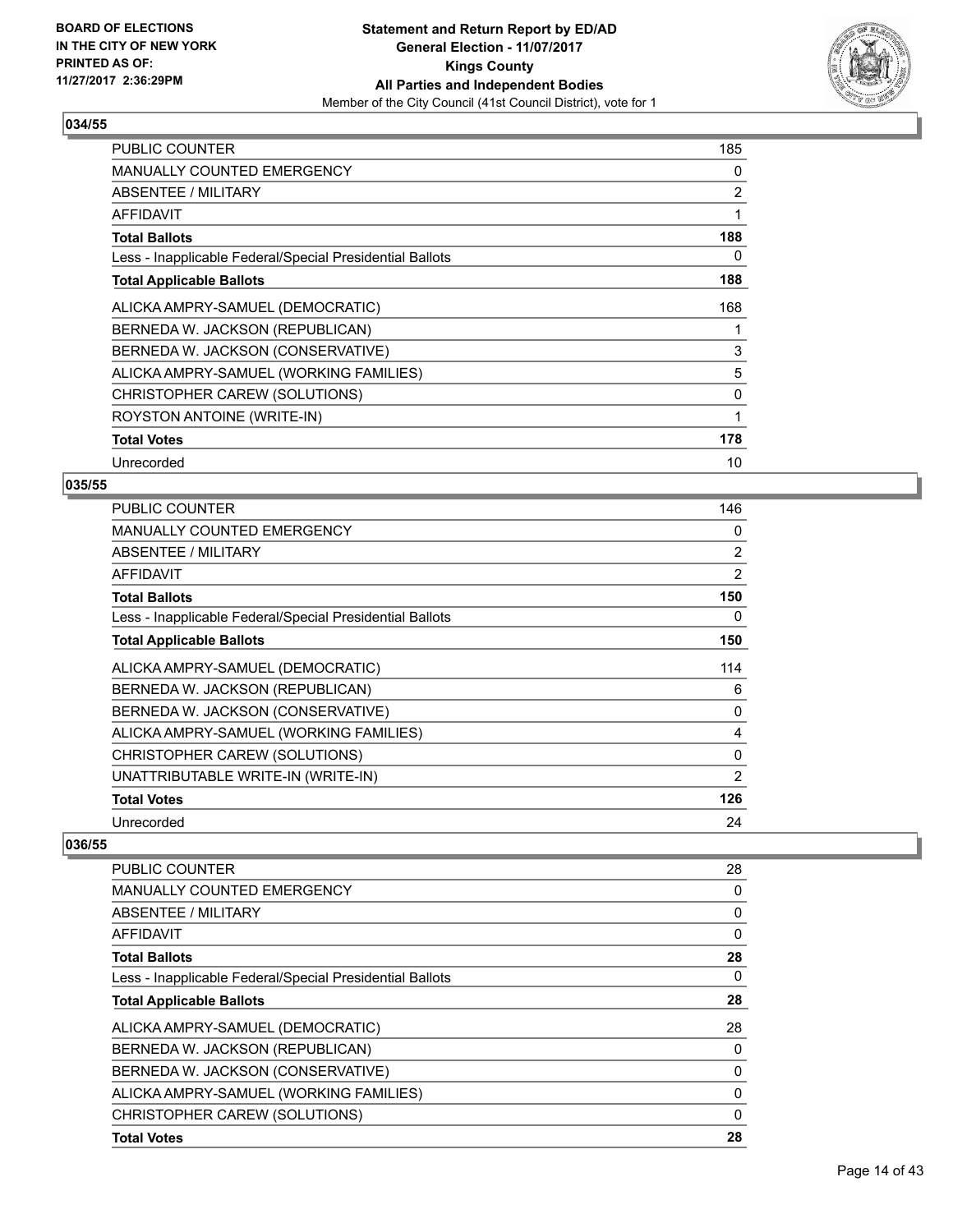

| <b>PUBLIC COUNTER</b>                                    | 50             |
|----------------------------------------------------------|----------------|
| <b>MANUALLY COUNTED EMERGENCY</b>                        | 0              |
| ABSENTEE / MILITARY                                      | 0              |
| AFFIDAVIT                                                | 0              |
| <b>Total Ballots</b>                                     | 50             |
| Less - Inapplicable Federal/Special Presidential Ballots | 0              |
| <b>Total Applicable Ballots</b>                          | 50             |
| ALICKA AMPRY-SAMUEL (DEMOCRATIC)                         | 46             |
| BERNEDA W. JACKSON (REPUBLICAN)                          | 0              |
| BERNEDA W. JACKSON (CONSERVATIVE)                        |                |
| ALICKA AMPRY-SAMUEL (WORKING FAMILIES)                   |                |
| CHRISTOPHER CAREW (SOLUTIONS)                            | 0              |
| <b>Total Votes</b>                                       | 48             |
| Unrecorded                                               | $\overline{2}$ |

## **056/55**

| <b>PUBLIC COUNTER</b>                                    | 34             |
|----------------------------------------------------------|----------------|
| <b>MANUALLY COUNTED EMERGENCY</b>                        | 0              |
| ABSENTEE / MILITARY                                      | 0              |
| AFFIDAVIT                                                |                |
| <b>Total Ballots</b>                                     | 35             |
| Less - Inapplicable Federal/Special Presidential Ballots | 0              |
| <b>Total Applicable Ballots</b>                          | 35             |
| ALICKA AMPRY-SAMUEL (DEMOCRATIC)                         | 31             |
| BERNEDA W. JACKSON (REPUBLICAN)                          |                |
| BERNEDA W. JACKSON (CONSERVATIVE)                        | 0              |
| ALICKA AMPRY-SAMUEL (WORKING FAMILIES)                   |                |
| CHRISTOPHER CAREW (SOLUTIONS)                            | 0              |
| <b>Total Votes</b>                                       | 33             |
| Unrecorded                                               | $\overline{2}$ |

| <b>PUBLIC COUNTER</b>                                    | 156 |
|----------------------------------------------------------|-----|
| <b>MANUALLY COUNTED EMERGENCY</b>                        | 0   |
| ABSENTEE / MILITARY                                      | 3   |
| AFFIDAVIT                                                | 0   |
| <b>Total Ballots</b>                                     | 159 |
| Less - Inapplicable Federal/Special Presidential Ballots | 0   |
| <b>Total Applicable Ballots</b>                          | 159 |
| ALICKA AMPRY-SAMUEL (DEMOCRATIC)                         | 125 |
| BERNEDA W. JACKSON (REPUBLICAN)                          | 4   |
| BERNEDA W. JACKSON (CONSERVATIVE)                        |     |
| ALICKA AMPRY-SAMUEL (WORKING FAMILIES)                   | 7   |
| CHRISTOPHER CAREW (SOLUTIONS)                            | 1   |
| <b>Total Votes</b>                                       | 138 |
| Unrecorded                                               | 21  |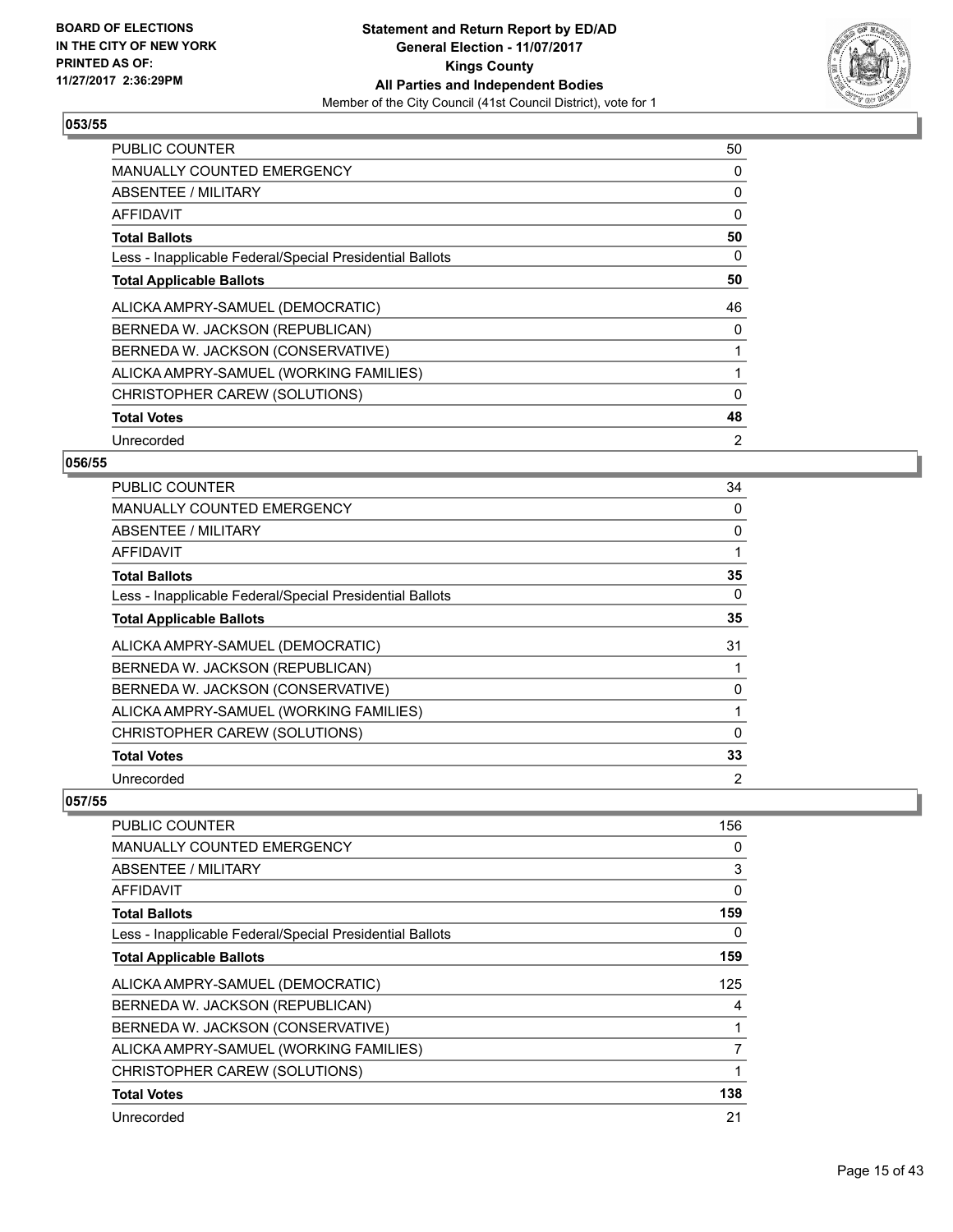

| PUBLIC COUNTER                                           | 107 |
|----------------------------------------------------------|-----|
| <b>MANUALLY COUNTED EMERGENCY</b>                        | 0   |
| <b>ABSENTEE / MILITARY</b>                               | 3   |
| AFFIDAVIT                                                | 2   |
| <b>Total Ballots</b>                                     | 112 |
| Less - Inapplicable Federal/Special Presidential Ballots | 0   |
| <b>Total Applicable Ballots</b>                          | 112 |
| ALICKA AMPRY-SAMUEL (DEMOCRATIC)                         | 100 |
| BERNEDA W. JACKSON (REPUBLICAN)                          | 3   |
| BERNEDA W. JACKSON (CONSERVATIVE)                        | 1   |
| ALICKA AMPRY-SAMUEL (WORKING FAMILIES)                   | 4   |
| CHRISTOPHER CAREW (SOLUTIONS)                            | 0   |
| <b>Total Votes</b>                                       | 108 |
| Unrecorded                                               | 4   |

## **059/55**

| <b>PUBLIC COUNTER</b>                                    | 178 |
|----------------------------------------------------------|-----|
| MANUALLY COUNTED EMERGENCY                               | 0   |
| ABSENTEE / MILITARY                                      | 2   |
| AFFIDAVIT                                                | 4   |
| <b>Total Ballots</b>                                     | 184 |
| Less - Inapplicable Federal/Special Presidential Ballots | 0   |
| <b>Total Applicable Ballots</b>                          | 184 |
| ALICKA AMPRY-SAMUEL (DEMOCRATIC)                         | 152 |
| BERNEDA W. JACKSON (REPUBLICAN)                          | 5   |
| BERNEDA W. JACKSON (CONSERVATIVE)                        | 6   |
| ALICKA AMPRY-SAMUEL (WORKING FAMILIES)                   | 10  |
| CHRISTOPHER CAREW (SOLUTIONS)                            | 3   |
| <b>Total Votes</b>                                       | 176 |
| Unrecorded                                               | 8   |

| <b>PUBLIC COUNTER</b>                                    | 42       |
|----------------------------------------------------------|----------|
| <b>MANUALLY COUNTED EMERGENCY</b>                        | 0        |
| ABSENTEE / MILITARY                                      | 0        |
| AFFIDAVIT                                                |          |
| <b>Total Ballots</b>                                     | 43       |
| Less - Inapplicable Federal/Special Presidential Ballots | 0        |
| <b>Total Applicable Ballots</b>                          | 43       |
| ALICKA AMPRY-SAMUEL (DEMOCRATIC)                         | 38       |
| BERNEDA W. JACKSON (REPUBLICAN)                          | 2        |
| BERNEDA W. JACKSON (CONSERVATIVE)                        | 0        |
| ALICKA AMPRY-SAMUEL (WORKING FAMILIES)                   | 0        |
| CHRISTOPHER CAREW (SOLUTIONS)                            | $\Omega$ |
| <b>Total Votes</b>                                       | 40       |
| Unrecorded                                               | 3        |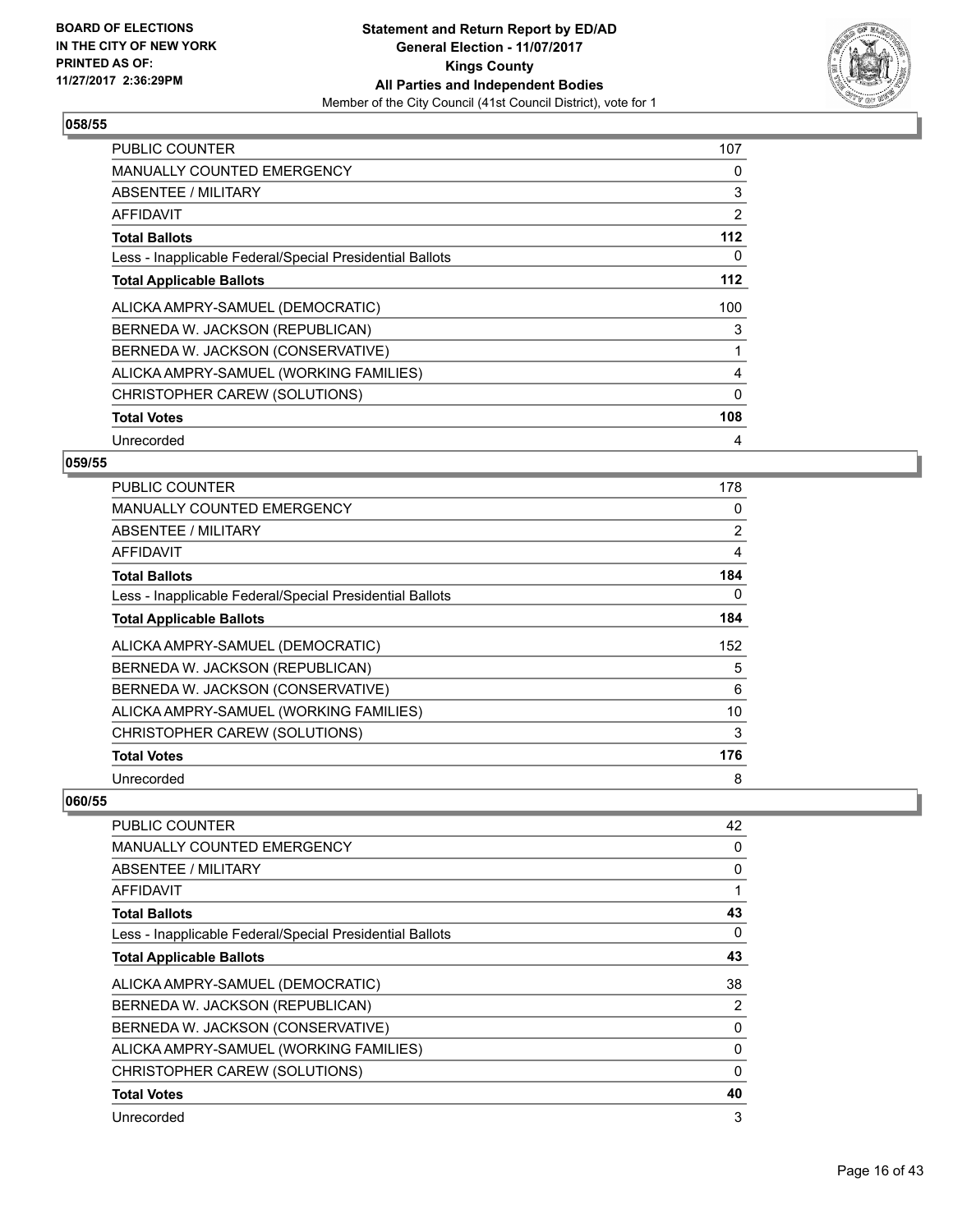

| <b>PUBLIC COUNTER</b>                                    | 186 |
|----------------------------------------------------------|-----|
| <b>MANUALLY COUNTED EMERGENCY</b>                        | 0   |
| <b>ABSENTEE / MILITARY</b>                               | 5   |
| AFFIDAVIT                                                | 7   |
| <b>Total Ballots</b>                                     | 198 |
| Less - Inapplicable Federal/Special Presidential Ballots | 0   |
| <b>Total Applicable Ballots</b>                          | 198 |
| ALICKA AMPRY-SAMUEL (DEMOCRATIC)                         | 152 |
| BERNEDA W. JACKSON (REPUBLICAN)                          | 11  |
| BERNEDA W. JACKSON (CONSERVATIVE)                        |     |
| ALICKA AMPRY-SAMUEL (WORKING FAMILIES)                   | 5   |
| CHRISTOPHER CAREW (SOLUTIONS)                            | 2   |
| <b>Total Votes</b>                                       | 171 |
| Unrecorded                                               | 27  |

## **065/55**

| PUBLIC COUNTER                                           | 162 |
|----------------------------------------------------------|-----|
| <b>MANUALLY COUNTED EMERGENCY</b>                        | 0   |
| ABSENTEE / MILITARY                                      | 3   |
| AFFIDAVIT                                                | 2   |
| <b>Total Ballots</b>                                     | 167 |
| Less - Inapplicable Federal/Special Presidential Ballots | 0   |
| <b>Total Applicable Ballots</b>                          | 167 |
| ALICKA AMPRY-SAMUEL (DEMOCRATIC)                         | 131 |
| BERNEDA W. JACKSON (REPUBLICAN)                          | 3   |
| BERNEDA W. JACKSON (CONSERVATIVE)                        | 2   |
| ALICKA AMPRY-SAMUEL (WORKING FAMILIES)                   | 10  |
| CHRISTOPHER CAREW (SOLUTIONS)                            | 0   |
| <b>Total Votes</b>                                       | 146 |
| Unrecorded                                               | 21  |

| PUBLIC COUNTER                                           | 129 |
|----------------------------------------------------------|-----|
| <b>MANUALLY COUNTED EMERGENCY</b>                        | 0   |
| <b>ABSENTEE / MILITARY</b>                               |     |
| AFFIDAVIT                                                | 4   |
| <b>Total Ballots</b>                                     | 134 |
| Less - Inapplicable Federal/Special Presidential Ballots | 0   |
| <b>Total Applicable Ballots</b>                          | 134 |
| ALICKA AMPRY-SAMUEL (DEMOCRATIC)                         | 109 |
| BERNEDA W. JACKSON (REPUBLICAN)                          | 5   |
| BERNEDA W. JACKSON (CONSERVATIVE)                        | 2   |
| ALICKA AMPRY-SAMUEL (WORKING FAMILIES)                   | 5   |
| CHRISTOPHER CAREW (SOLUTIONS)                            | 1   |
| <b>Total Votes</b>                                       | 122 |
| Unrecorded                                               | 12  |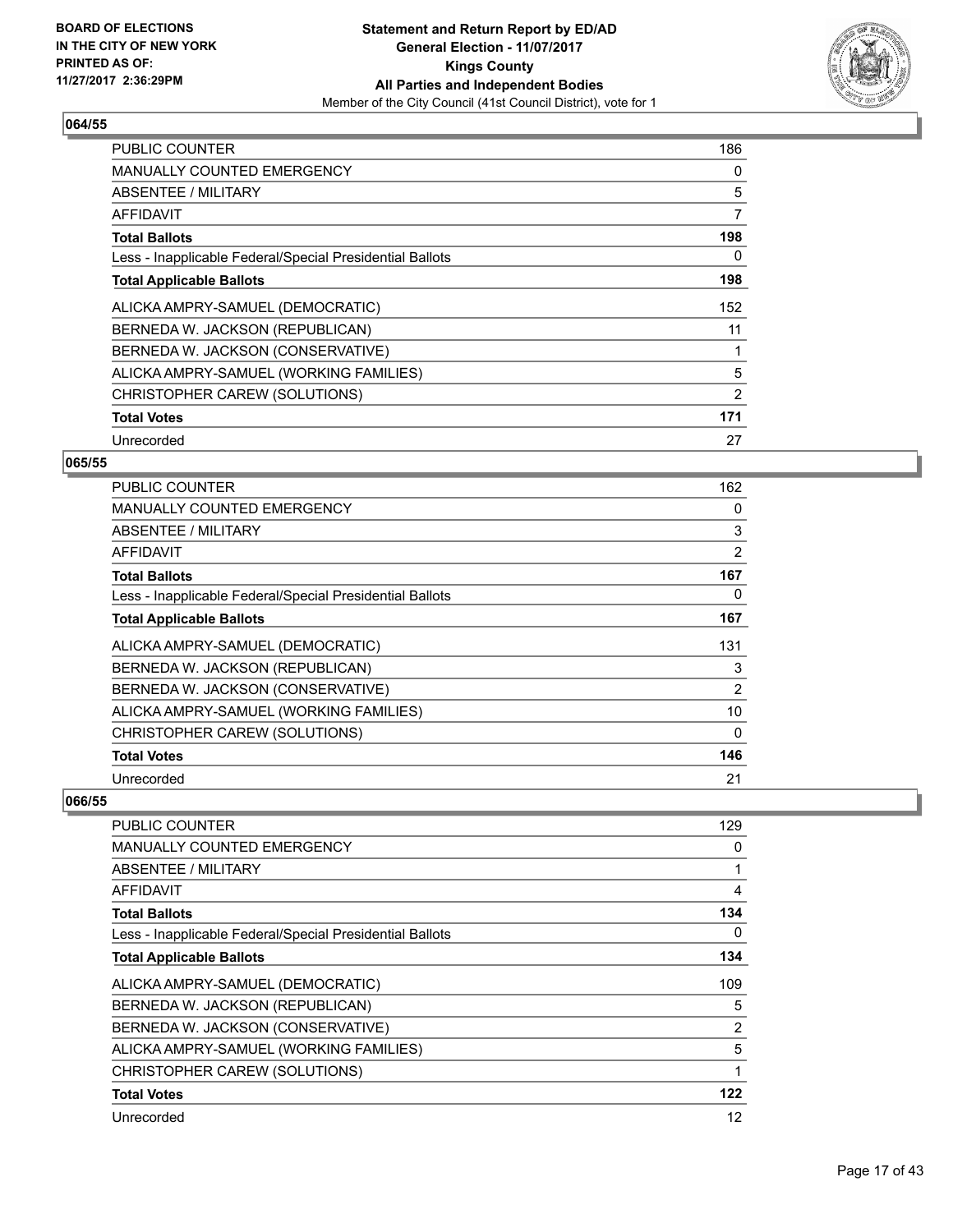

| <b>PUBLIC COUNTER</b>                                    | 79             |
|----------------------------------------------------------|----------------|
| <b>MANUALLY COUNTED EMERGENCY</b>                        | 0              |
| <b>ABSENTEE / MILITARY</b>                               | 0              |
| AFFIDAVIT                                                | 4              |
| <b>Total Ballots</b>                                     | 83             |
| Less - Inapplicable Federal/Special Presidential Ballots | 0              |
| <b>Total Applicable Ballots</b>                          | 83             |
| ALICKA AMPRY-SAMUEL (DEMOCRATIC)                         | 74             |
| BERNEDA W. JACKSON (REPUBLICAN)                          | 4              |
| BERNEDA W. JACKSON (CONSERVATIVE)                        | 0              |
| ALICKA AMPRY-SAMUEL (WORKING FAMILIES)                   | $\overline{2}$ |
| CHRISTOPHER CAREW (SOLUTIONS)                            | $\Omega$       |
| <b>Total Votes</b>                                       | 80             |
| Unrecorded                                               | 3              |

## **068/55**

| <b>PUBLIC COUNTER</b>                                    | 94  |
|----------------------------------------------------------|-----|
| <b>MANUALLY COUNTED EMERGENCY</b>                        | 0   |
| <b>ABSENTEE / MILITARY</b>                               | 2   |
| AFFIDAVIT                                                | 4   |
| <b>Total Ballots</b>                                     | 100 |
| Less - Inapplicable Federal/Special Presidential Ballots | 0   |
| <b>Total Applicable Ballots</b>                          | 100 |
| ALICKA AMPRY-SAMUEL (DEMOCRATIC)                         | 80  |
| BERNEDA W. JACKSON (REPUBLICAN)                          | 4   |
| BERNEDA W. JACKSON (CONSERVATIVE)                        |     |
| ALICKA AMPRY-SAMUEL (WORKING FAMILIES)                   | 1   |
| CHRISTOPHER CAREW (SOLUTIONS)                            | 4   |
| <b>Total Votes</b>                                       | 90  |
| Unrecorded                                               | 10  |

| <b>PUBLIC COUNTER</b>                                    | 137          |
|----------------------------------------------------------|--------------|
| <b>MANUALLY COUNTED EMERGENCY</b>                        | 0            |
| ABSENTEE / MILITARY                                      | 2            |
| AFFIDAVIT                                                | 5            |
| <b>Total Ballots</b>                                     | 144          |
| Less - Inapplicable Federal/Special Presidential Ballots | 0            |
| <b>Total Applicable Ballots</b>                          | 144          |
| ALICKA AMPRY-SAMUEL (DEMOCRATIC)                         | 125          |
| BERNEDA W. JACKSON (REPUBLICAN)                          | 4            |
| BERNEDA W. JACKSON (CONSERVATIVE)                        |              |
| ALICKA AMPRY-SAMUEL (WORKING FAMILIES)                   | 5            |
| CHRISTOPHER CAREW (SOLUTIONS)                            | $\mathbf{0}$ |
| <b>Total Votes</b>                                       | 135          |
| Unrecorded                                               | 9            |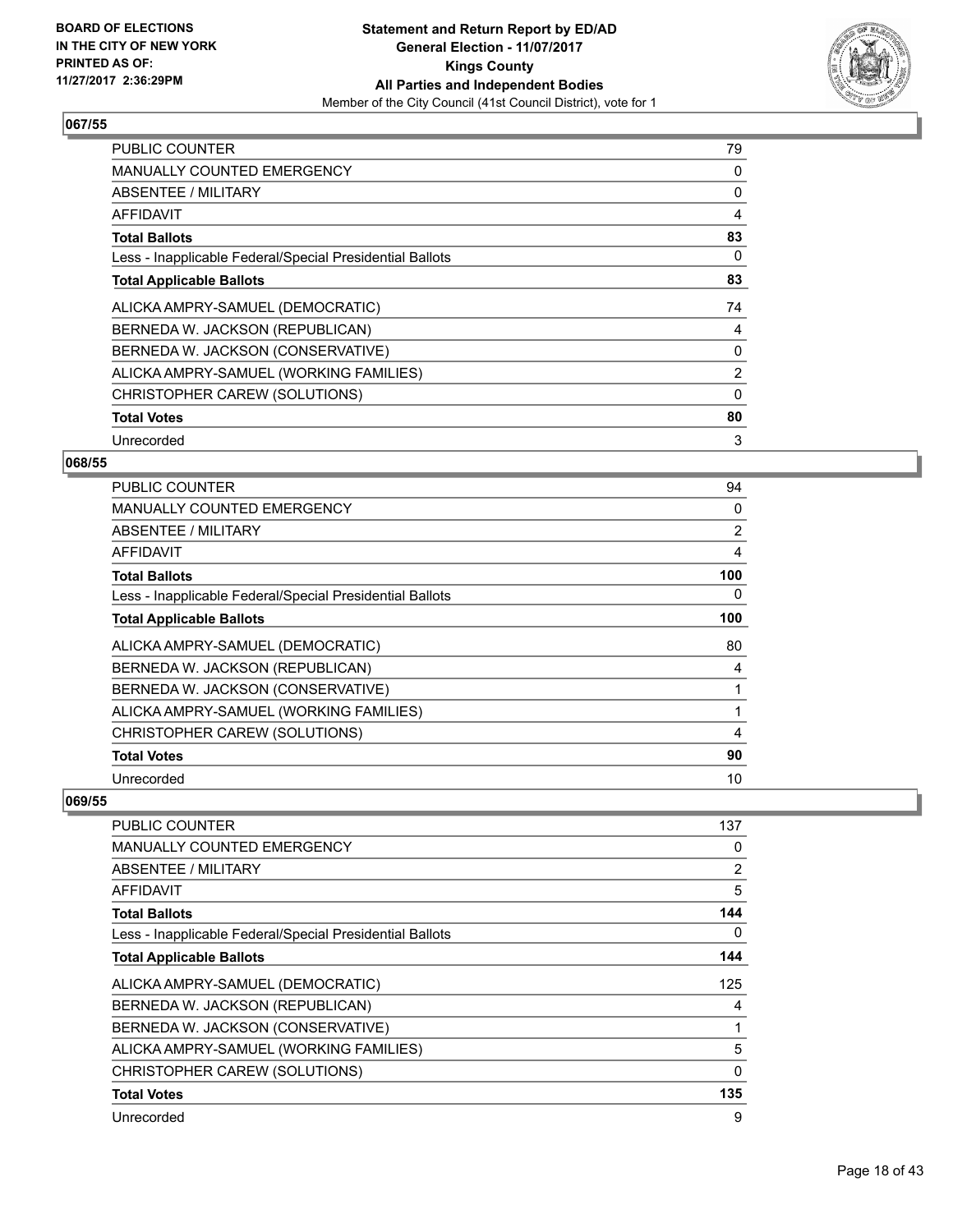

| <b>PUBLIC COUNTER</b>                                    | 75 |
|----------------------------------------------------------|----|
| <b>MANUALLY COUNTED EMERGENCY</b>                        | 0  |
| ABSENTEE / MILITARY                                      | 0  |
| AFFIDAVIT                                                | 2  |
| <b>Total Ballots</b>                                     | 77 |
| Less - Inapplicable Federal/Special Presidential Ballots | 0  |
| <b>Total Applicable Ballots</b>                          | 77 |
| ALICKA AMPRY-SAMUEL (DEMOCRATIC)                         | 62 |
| BERNEDA W. JACKSON (REPUBLICAN)                          |    |
| BERNEDA W. JACKSON (CONSERVATIVE)                        | 2  |
| ALICKA AMPRY-SAMUEL (WORKING FAMILIES)                   | 3  |
| CHRISTOPHER CAREW (SOLUTIONS)                            | 2  |
|                                                          |    |
| <b>Total Votes</b>                                       | 70 |

## **071/55**

| <b>PUBLIC COUNTER</b>                                    | 96             |
|----------------------------------------------------------|----------------|
| <b>MANUALLY COUNTED EMERGENCY</b>                        | 0              |
| ABSENTEE / MILITARY                                      | $\overline{2}$ |
| AFFIDAVIT                                                | 0              |
| <b>Total Ballots</b>                                     | 98             |
| Less - Inapplicable Federal/Special Presidential Ballots | 0              |
| <b>Total Applicable Ballots</b>                          | 98             |
| ALICKA AMPRY-SAMUEL (DEMOCRATIC)                         | 87             |
| BERNEDA W. JACKSON (REPUBLICAN)                          |                |
| BERNEDA W. JACKSON (CONSERVATIVE)                        |                |
| ALICKA AMPRY-SAMUEL (WORKING FAMILIES)                   | 3              |
| CHRISTOPHER CAREW (SOLUTIONS)                            | 0              |
| <b>Total Votes</b>                                       | 92             |
| Unrecorded                                               | 6              |

| <b>PUBLIC COUNTER</b>                                    | 104 |
|----------------------------------------------------------|-----|
| <b>MANUALLY COUNTED EMERGENCY</b>                        | 0   |
| <b>ABSENTEE / MILITARY</b>                               | 0   |
| <b>AFFIDAVIT</b>                                         | 0   |
| <b>Total Ballots</b>                                     | 104 |
| Less - Inapplicable Federal/Special Presidential Ballots | 0   |
| <b>Total Applicable Ballots</b>                          | 104 |
| ALICKA AMPRY-SAMUEL (DEMOCRATIC)                         | 80  |
| BERNEDA W. JACKSON (REPUBLICAN)                          | 5   |
| BERNEDA W. JACKSON (CONSERVATIVE)                        | 2   |
| ALICKA AMPRY-SAMUEL (WORKING FAMILIES)                   | 3   |
| CHRISTOPHER CAREW (SOLUTIONS)                            | 1   |
| <b>Total Votes</b>                                       | 91  |
| Unrecorded                                               | 13  |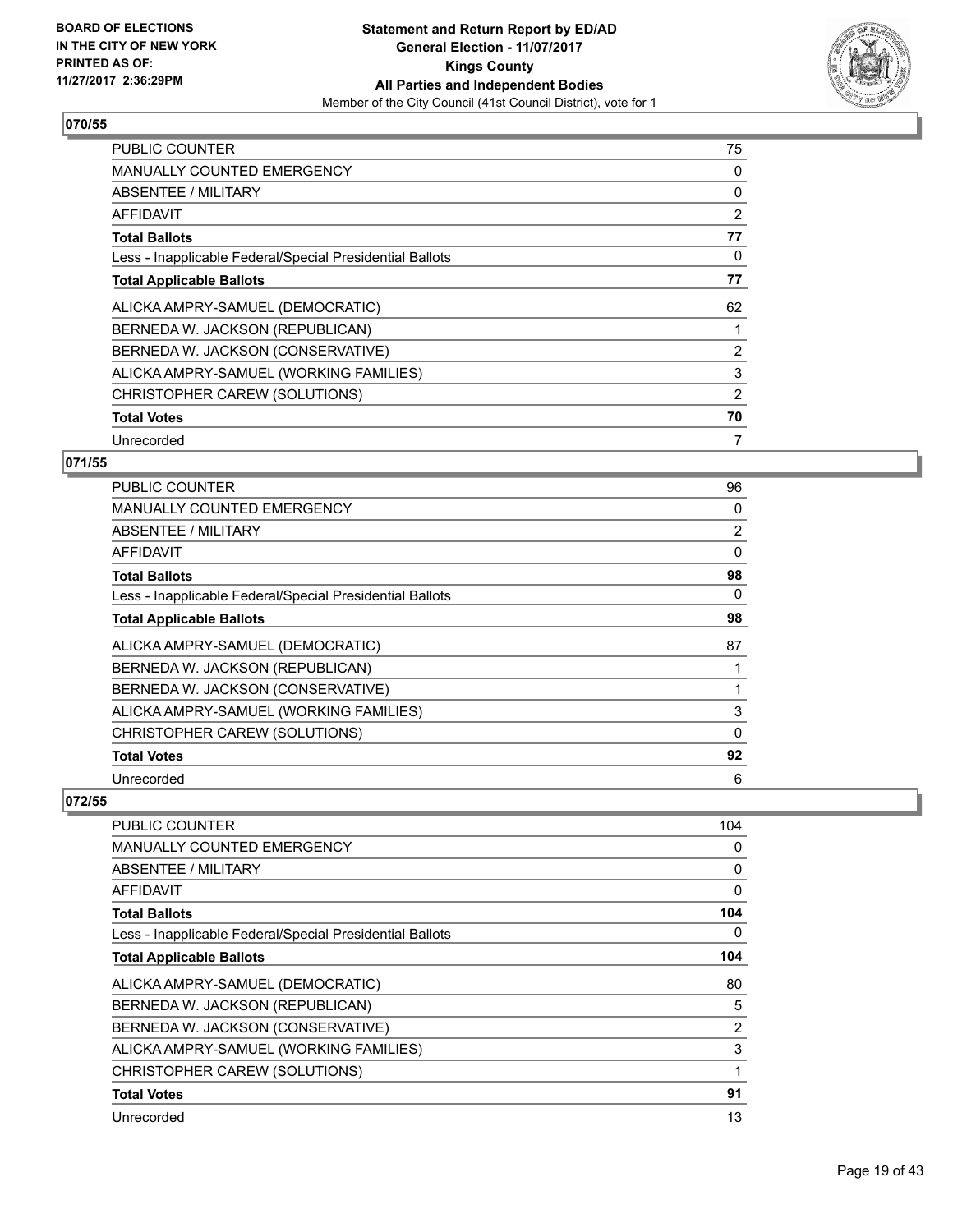

| <b>PUBLIC COUNTER</b>                                    | 185 |
|----------------------------------------------------------|-----|
| <b>MANUALLY COUNTED EMERGENCY</b>                        | 0   |
| ABSENTEE / MILITARY                                      | 2   |
| AFFIDAVIT                                                | 2   |
| <b>Total Ballots</b>                                     | 189 |
| Less - Inapplicable Federal/Special Presidential Ballots | 0   |
| <b>Total Applicable Ballots</b>                          | 189 |
| ALICKA AMPRY-SAMUEL (DEMOCRATIC)                         | 168 |
| BERNEDA W. JACKSON (REPUBLICAN)                          | 3   |
| BERNEDA W. JACKSON (CONSERVATIVE)                        | 3   |
| ALICKA AMPRY-SAMUEL (WORKING FAMILIES)                   | 6   |
| CHRISTOPHER CAREW (SOLUTIONS)                            | 2   |
| UNATTRIBUTABLE WRITE-IN (WRITE-IN)                       | 1   |
| <b>Total Votes</b>                                       | 183 |
| Unrecorded                                               | 6   |

## **077/55**

| <b>PUBLIC COUNTER</b>                                    | 34             |
|----------------------------------------------------------|----------------|
| <b>MANUALLY COUNTED EMERGENCY</b>                        | 0              |
| ABSENTEE / MILITARY                                      | 0              |
| AFFIDAVIT                                                | 0              |
| <b>Total Ballots</b>                                     | 34             |
| Less - Inapplicable Federal/Special Presidential Ballots | 0              |
| <b>Total Applicable Ballots</b>                          | 34             |
| ALICKA AMPRY-SAMUEL (DEMOCRATIC)                         | 29             |
| BERNEDA W. JACKSON (REPUBLICAN)                          | 0              |
| BERNEDA W. JACKSON (CONSERVATIVE)                        | 0              |
| ALICKA AMPRY-SAMUEL (WORKING FAMILIES)                   | $\overline{2}$ |
| CHRISTOPHER CAREW (SOLUTIONS)                            |                |
| <b>Total Votes</b>                                       | 32             |
| Unrecorded                                               | $\overline{2}$ |

| <b>PUBLIC COUNTER</b>                                    | 168            |
|----------------------------------------------------------|----------------|
| MANUALLY COUNTED EMERGENCY                               | 0              |
| ABSENTEE / MILITARY                                      | 1              |
| <b>AFFIDAVIT</b>                                         | $\Omega$       |
| <b>Total Ballots</b>                                     | 169            |
| Less - Inapplicable Federal/Special Presidential Ballots | 0              |
| <b>Total Applicable Ballots</b>                          | 169            |
| ALICKA AMPRY-SAMUEL (DEMOCRATIC)                         | 159            |
| BERNEDA W. JACKSON (REPUBLICAN)                          | $\overline{2}$ |
| BERNEDA W. JACKSON (CONSERVATIVE)                        | 0              |
| ALICKA AMPRY-SAMUEL (WORKING FAMILIES)                   | 1              |
| CHRISTOPHER CAREW (SOLUTIONS)                            | 0              |
| <b>Total Votes</b>                                       | 162            |
| Unrecorded                                               |                |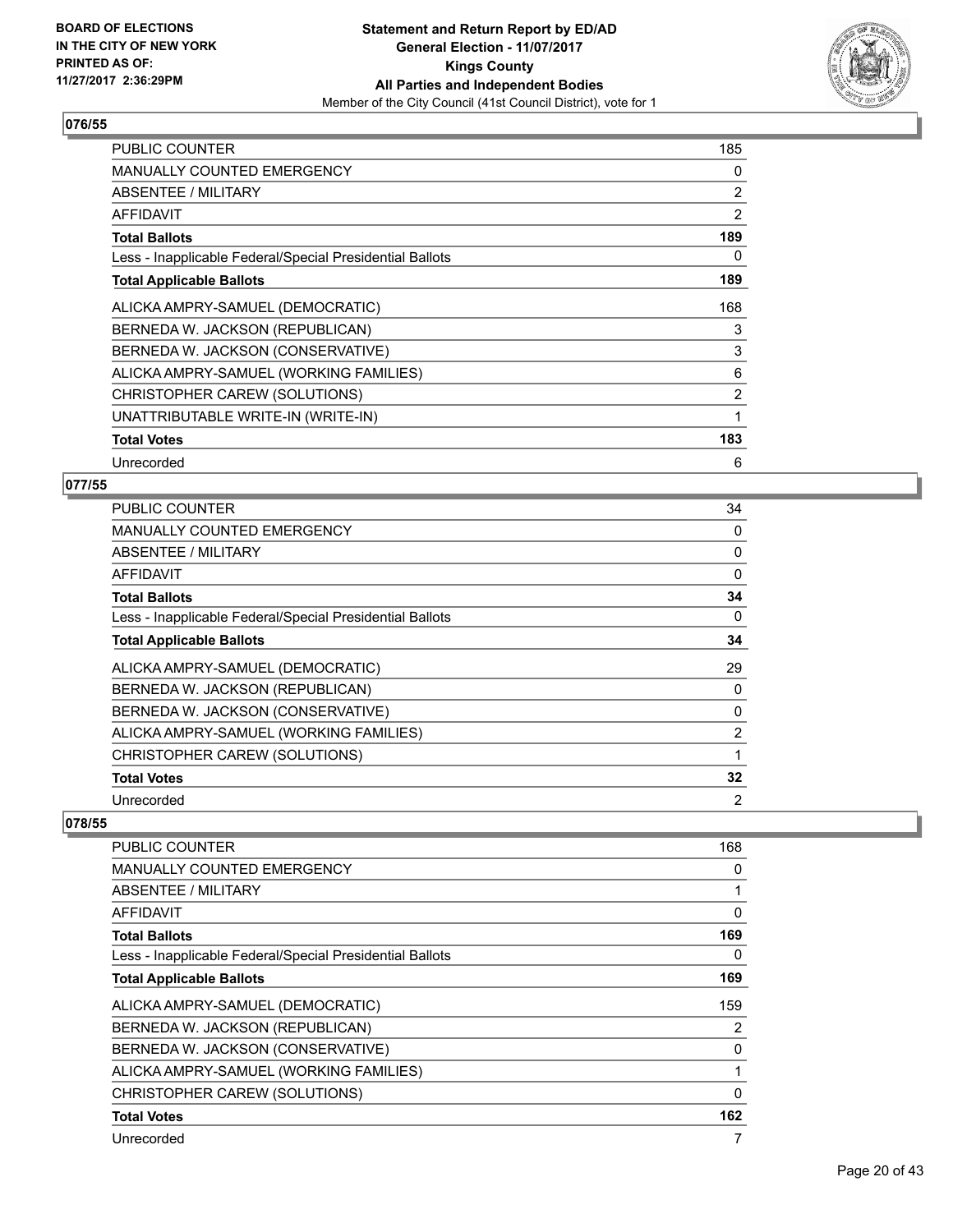

| PUBLIC COUNTER                                           | 95  |
|----------------------------------------------------------|-----|
| MANUALLY COUNTED EMERGENCY                               | 0   |
| ABSENTEE / MILITARY                                      | 10  |
| <b>AFFIDAVIT</b>                                         | 5   |
| <b>Total Ballots</b>                                     | 110 |
| Less - Inapplicable Federal/Special Presidential Ballots | 0   |
| <b>Total Applicable Ballots</b>                          | 110 |
| ALICKA AMPRY-SAMUEL (DEMOCRATIC)                         | 101 |
| BERNEDA W. JACKSON (REPUBLICAN)                          | 0   |
| BERNEDA W. JACKSON (CONSERVATIVE)                        | 1   |
| ALICKA AMPRY-SAMUEL (WORKING FAMILIES)                   | 2   |
| CHRISTOPHER CAREW (SOLUTIONS)                            | 0   |
| UNATTRIBUTABLE WRITE-IN (WRITE-IN)                       | 1   |
| <b>Total Votes</b>                                       | 105 |
| Unrecorded                                               | 5   |

## **080/55**

| <b>PUBLIC COUNTER</b>                                    | 147 |
|----------------------------------------------------------|-----|
| <b>MANUALLY COUNTED EMERGENCY</b>                        | 0   |
| ABSENTEE / MILITARY                                      | 4   |
| AFFIDAVIT                                                | 2   |
| <b>Total Ballots</b>                                     | 153 |
| Less - Inapplicable Federal/Special Presidential Ballots | 0   |
| <b>Total Applicable Ballots</b>                          | 153 |
| ALICKA AMPRY-SAMUEL (DEMOCRATIC)                         | 131 |
| BERNEDA W. JACKSON (REPUBLICAN)                          | 4   |
| BERNEDA W. JACKSON (CONSERVATIVE)                        | 1   |
| ALICKA AMPRY-SAMUEL (WORKING FAMILIES)                   | 5   |
| CHRISTOPHER CAREW (SOLUTIONS)                            | 1   |
| <b>Total Votes</b>                                       | 142 |
| Unrecorded                                               | 11  |

| <b>PUBLIC COUNTER</b>                                    | 158            |
|----------------------------------------------------------|----------------|
| <b>MANUALLY COUNTED EMERGENCY</b>                        | 0              |
| ABSENTEE / MILITARY                                      | 3              |
| <b>AFFIDAVIT</b>                                         | 4              |
| <b>Total Ballots</b>                                     | 165            |
| Less - Inapplicable Federal/Special Presidential Ballots | 0              |
| <b>Total Applicable Ballots</b>                          | 165            |
| ALICKA AMPRY-SAMUEL (DEMOCRATIC)                         | 139            |
| BERNEDA W. JACKSON (REPUBLICAN)                          | 2              |
| BERNEDA W. JACKSON (CONSERVATIVE)                        | 1              |
| ALICKA AMPRY-SAMUEL (WORKING FAMILIES)                   | 7              |
| CHRISTOPHER CAREW (SOLUTIONS)                            | $\overline{2}$ |
| <b>Total Votes</b>                                       | 151            |
| Unrecorded                                               | 14             |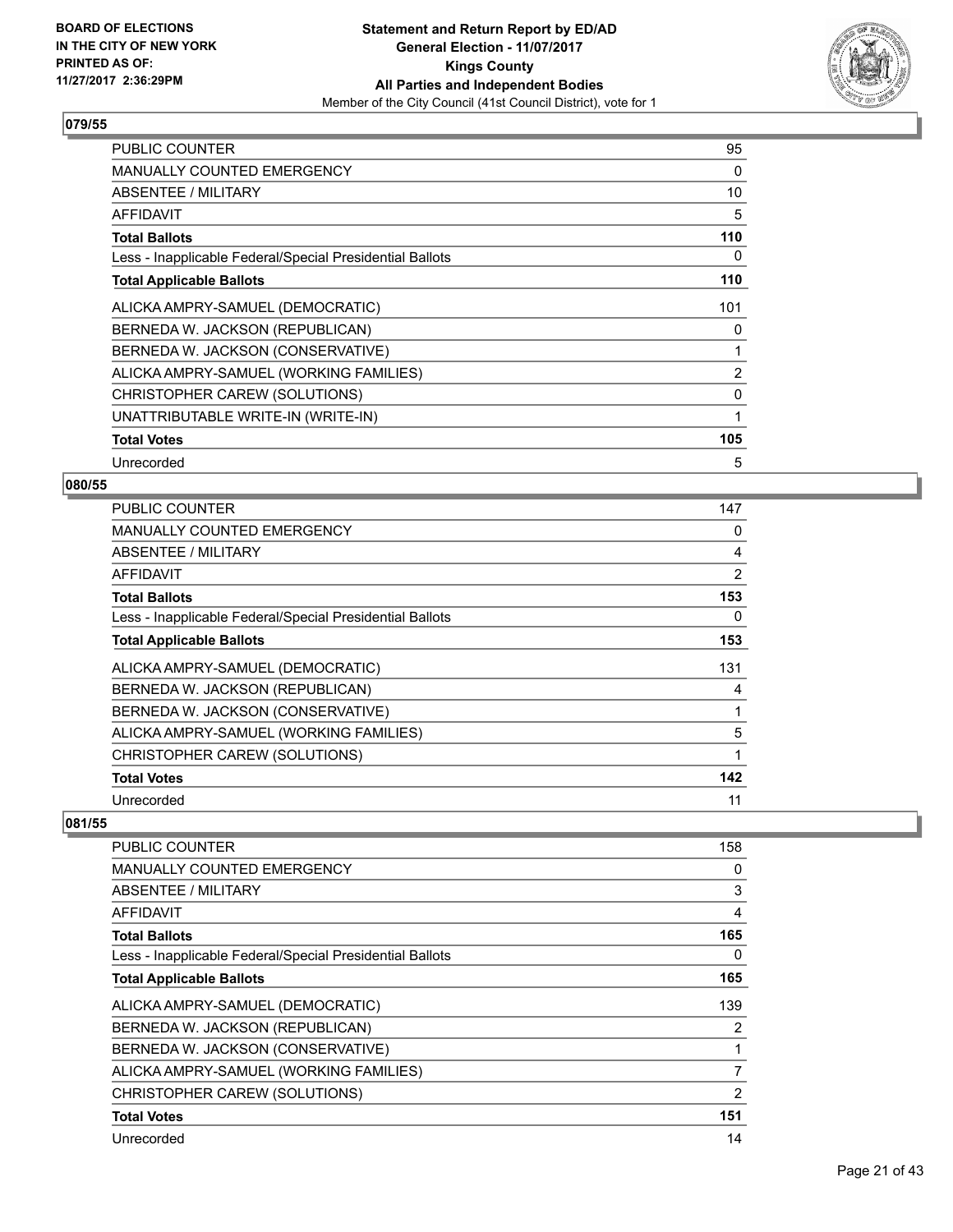

| <b>PUBLIC COUNTER</b>                                    | 164 |
|----------------------------------------------------------|-----|
| <b>MANUALLY COUNTED EMERGENCY</b>                        | 0   |
| <b>ABSENTEE / MILITARY</b>                               | 2   |
| <b>AFFIDAVIT</b>                                         | 4   |
| <b>Total Ballots</b>                                     | 170 |
| Less - Inapplicable Federal/Special Presidential Ballots | 0   |
| <b>Total Applicable Ballots</b>                          | 170 |
| ALICKA AMPRY-SAMUEL (DEMOCRATIC)                         | 147 |
| BERNEDA W. JACKSON (REPUBLICAN)                          | 6   |
| BERNEDA W. JACKSON (CONSERVATIVE)                        | 0   |
| ALICKA AMPRY-SAMUEL (WORKING FAMILIES)                   | 3   |
| CHRISTOPHER CAREW (SOLUTIONS)                            | 3   |
| <b>Total Votes</b>                                       | 159 |
| Unrecorded                                               | 11  |

| <b>PUBLIC COUNTER</b>                                    | 244 |
|----------------------------------------------------------|-----|
| <b>MANUALLY COUNTED EMERGENCY</b>                        | 0   |
| ABSENTEE / MILITARY                                      | 4   |
| AFFIDAVIT                                                | 5   |
| <b>Total Ballots</b>                                     | 253 |
| Less - Inapplicable Federal/Special Presidential Ballots | 0   |
| <b>Total Applicable Ballots</b>                          | 253 |
| ALICKA AMPRY-SAMUEL (DEMOCRATIC)                         | 198 |
| BERNEDA W. JACKSON (REPUBLICAN)                          | 6   |
| BERNEDA W. JACKSON (CONSERVATIVE)                        | 3   |
| ALICKA AMPRY-SAMUEL (WORKING FAMILIES)                   | 13  |
| CHRISTOPHER CAREW (SOLUTIONS)                            | 0   |
| <b>JABARI BRISPORT (WRITE-IN)</b>                        | 1   |
| UNATTRIBUTABLE WRITE-IN (WRITE-IN)                       | 1   |
| <b>Total Votes</b>                                       | 222 |
| Unrecorded                                               | 31  |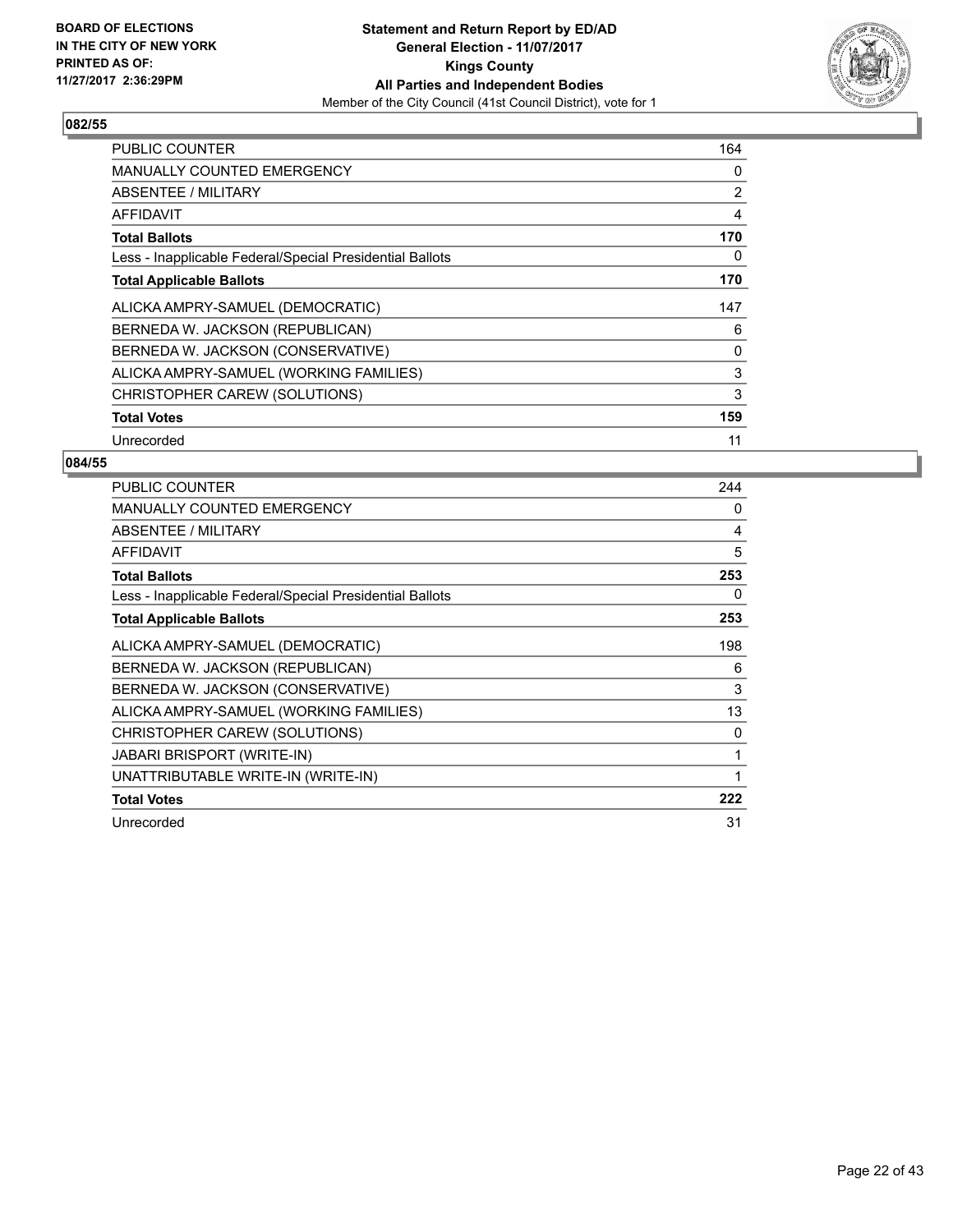

| <b>PUBLIC COUNTER</b>                                    | 198          |
|----------------------------------------------------------|--------------|
| <b>MANUALLY COUNTED EMERGENCY</b>                        | 0            |
| ABSENTEE / MILITARY                                      | 2            |
| AFFIDAVIT                                                | 1            |
| <b>Total Ballots</b>                                     | 201          |
| Less - Inapplicable Federal/Special Presidential Ballots | 0            |
| <b>Total Applicable Ballots</b>                          | 201          |
| ALICKA AMPRY-SAMUEL (DEMOCRATIC)                         | 183          |
| BERNEDA W. JACKSON (REPUBLICAN)                          | 4            |
| BERNEDA W. JACKSON (CONSERVATIVE)                        | 5            |
| ALICKA AMPRY-SAMUEL (WORKING FAMILIES)                   | 5            |
| CHRISTOPHER CAREW (SOLUTIONS)                            | 0            |
| <b>JABARI BRISPORT (WRITE-IN)</b>                        | $\mathbf{1}$ |
| <b>Total Votes</b>                                       | 198          |
| Unrecorded                                               | 3            |

| <b>PUBLIC COUNTER</b>                                    | 174            |
|----------------------------------------------------------|----------------|
| <b>MANUALLY COUNTED EMERGENCY</b>                        |                |
| ABSENTEE / MILITARY                                      | 0              |
| <b>AFFIDAVIT</b>                                         | 1              |
| <b>Total Ballots</b>                                     | 176            |
| Less - Inapplicable Federal/Special Presidential Ballots | 0              |
| <b>Total Applicable Ballots</b>                          | 176            |
| ALICKA AMPRY-SAMUEL (DEMOCRATIC)                         | 165            |
| BERNEDA W. JACKSON (REPUBLICAN)                          | 2              |
| BERNEDA W. JACKSON (CONSERVATIVE)                        | 1              |
| ALICKA AMPRY-SAMUEL (WORKING FAMILIES)                   | 3              |
| CHRISTOPHER CAREW (SOLUTIONS)                            | 2              |
| UNCOUNTED WRITE-IN PER STATUTE (WRITE-IN)                | 1              |
| <b>Total Votes</b>                                       | 174            |
| Unrecorded                                               | $\overline{2}$ |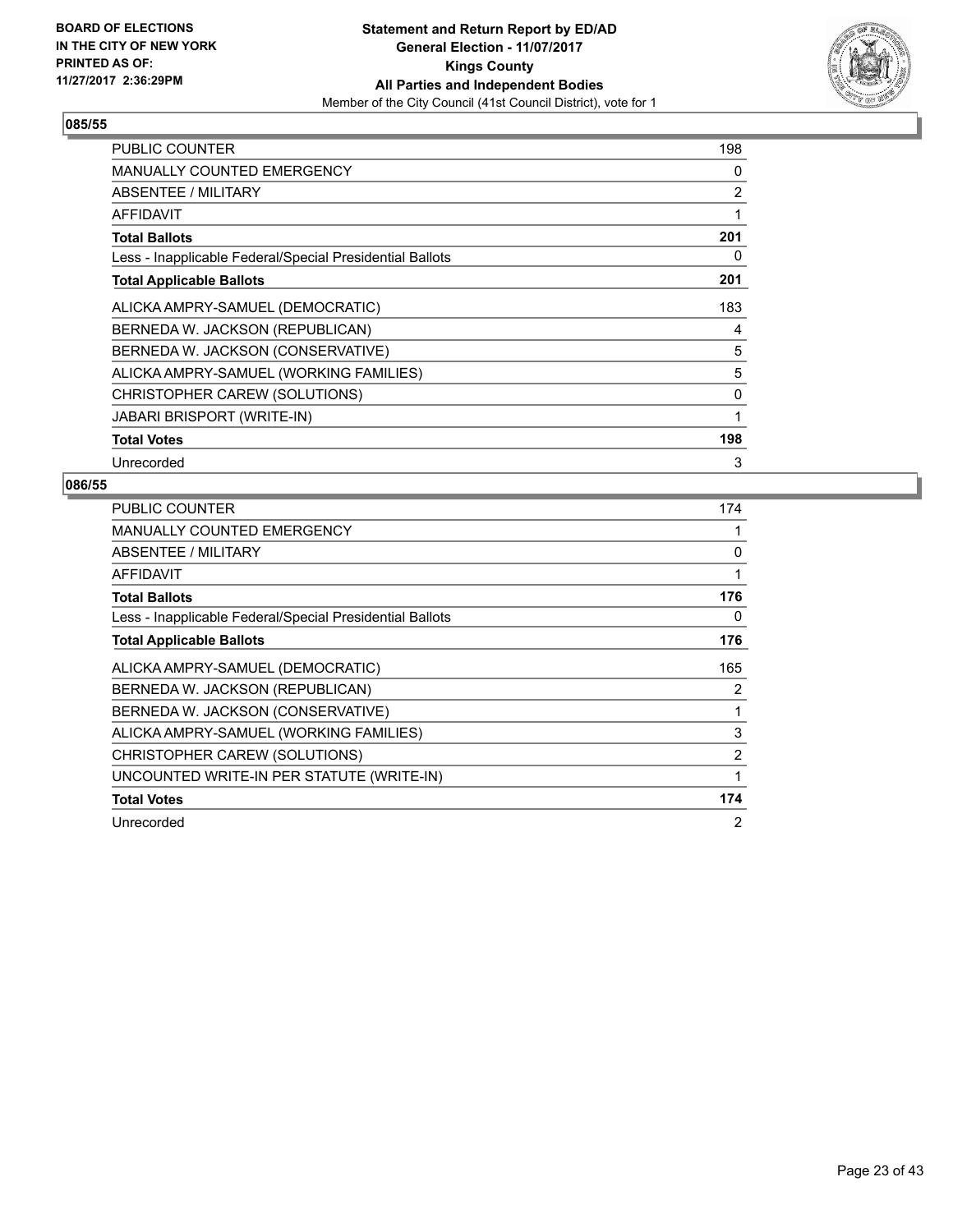

| <b>PUBLIC COUNTER</b>                                    | 115 |
|----------------------------------------------------------|-----|
| <b>MANUALLY COUNTED EMERGENCY</b>                        | 0   |
| ABSENTEE / MILITARY                                      | 3   |
| <b>AFFIDAVIT</b>                                         |     |
| <b>Total Ballots</b>                                     | 119 |
| Less - Inapplicable Federal/Special Presidential Ballots | 0   |
| <b>Total Applicable Ballots</b>                          | 119 |
| ALICKA AMPRY-SAMUEL (DEMOCRATIC)                         | 110 |
| BERNEDA W. JACKSON (REPUBLICAN)                          | 3   |
| BERNEDA W. JACKSON (CONSERVATIVE)                        | 0   |
| ALICKA AMPRY-SAMUEL (WORKING FAMILIES)                   | 3   |
| CHRISTOPHER CAREW (SOLUTIONS)                            | 0   |
| <b>Total Votes</b>                                       | 116 |
| Unrecorded                                               | 3   |

## **088/55**

| PUBLIC COUNTER                                           | 202 |
|----------------------------------------------------------|-----|
| <b>MANUALLY COUNTED EMERGENCY</b>                        | 0   |
| <b>ABSENTEE / MILITARY</b>                               |     |
| AFFIDAVIT                                                | 4   |
| <b>Total Ballots</b>                                     | 207 |
| Less - Inapplicable Federal/Special Presidential Ballots | 0   |
| <b>Total Applicable Ballots</b>                          | 207 |
| ALICKA AMPRY-SAMUEL (DEMOCRATIC)                         | 189 |
| BERNEDA W. JACKSON (REPUBLICAN)                          | 2   |
| BERNEDA W. JACKSON (CONSERVATIVE)                        | 3   |
| ALICKA AMPRY-SAMUEL (WORKING FAMILIES)                   | 5   |
| CHRISTOPHER CAREW (SOLUTIONS)                            | 0   |
| <b>Total Votes</b>                                       | 199 |
| Unrecorded                                               | 8   |

| PUBLIC COUNTER                                           | 202 |
|----------------------------------------------------------|-----|
| MANUALLY COUNTED EMERGENCY                               | 0   |
| ABSENTEE / MILITARY                                      | 3   |
| AFFIDAVIT                                                | 0   |
| <b>Total Ballots</b>                                     | 205 |
| Less - Inapplicable Federal/Special Presidential Ballots | 0   |
| <b>Total Applicable Ballots</b>                          | 205 |
| ALICKA AMPRY-SAMUEL (DEMOCRATIC)                         | 187 |
| BERNEDA W. JACKSON (REPUBLICAN)                          | 5   |
| BERNEDA W. JACKSON (CONSERVATIVE)                        | 0   |
| ALICKA AMPRY-SAMUEL (WORKING FAMILIES)                   | 2   |
| CHRISTOPHER CAREW (SOLUTIONS)                            |     |
| <b>Total Votes</b>                                       | 195 |
| Unrecorded                                               | 10  |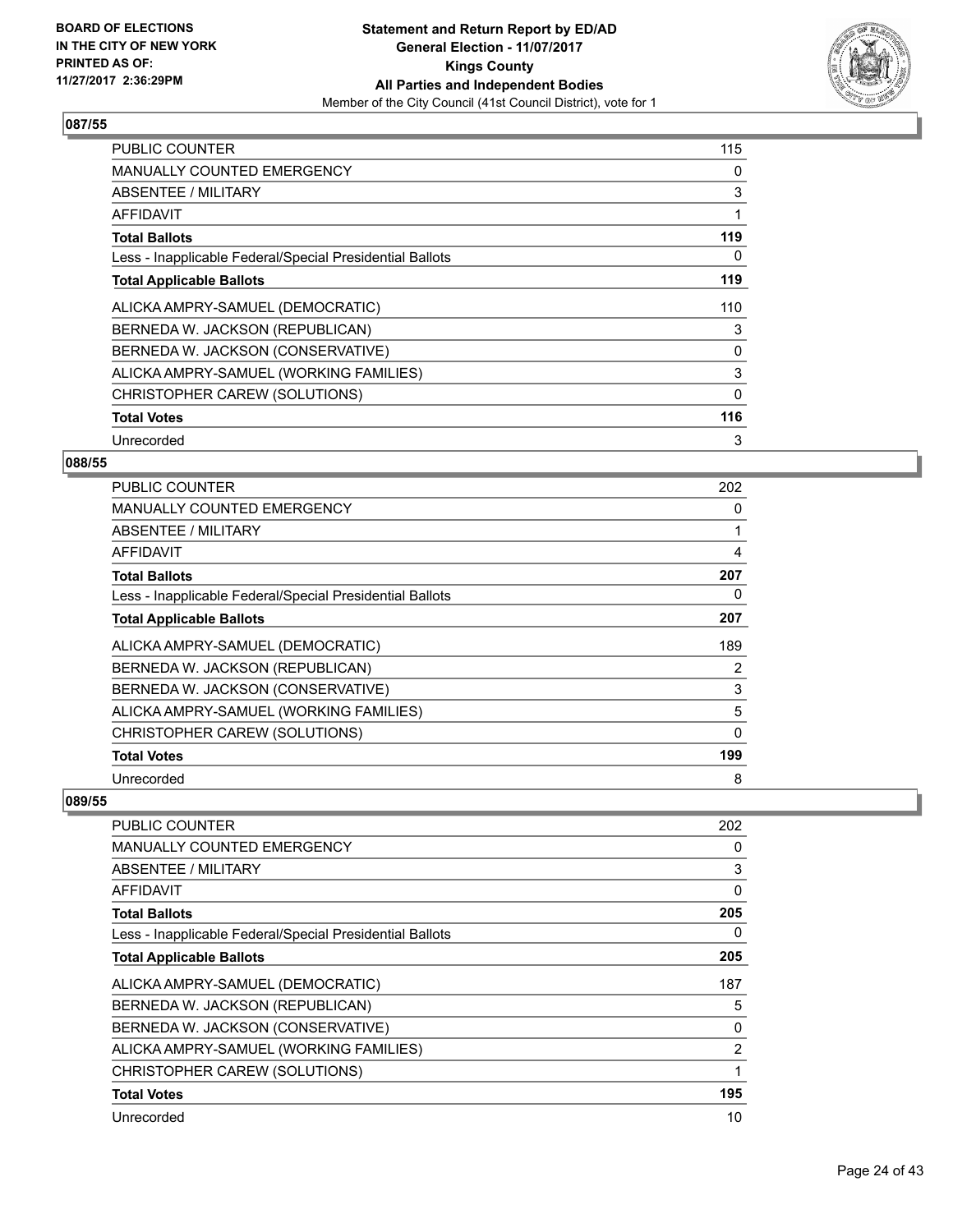

| <b>PUBLIC COUNTER</b>                                    | 144 |
|----------------------------------------------------------|-----|
| <b>MANUALLY COUNTED EMERGENCY</b>                        | 0   |
| ABSENTEE / MILITARY                                      | 3   |
| AFFIDAVIT                                                |     |
| <b>Total Ballots</b>                                     | 148 |
| Less - Inapplicable Federal/Special Presidential Ballots | 0   |
| <b>Total Applicable Ballots</b>                          | 148 |
| ALICKA AMPRY-SAMUEL (DEMOCRATIC)                         | 130 |
| BERNEDA W. JACKSON (REPUBLICAN)                          | 3   |
| BERNEDA W. JACKSON (CONSERVATIVE)                        | 0   |
| ALICKA AMPRY-SAMUEL (WORKING FAMILIES)                   | 3   |
| CHRISTOPHER CAREW (SOLUTIONS)                            | 0   |
| <b>Total Votes</b>                                       | 136 |
| Unrecorded                                               | 12  |

## **091/55**

| PUBLIC COUNTER                                           | 204 |
|----------------------------------------------------------|-----|
| <b>MANUALLY COUNTED EMERGENCY</b>                        | 0   |
| ABSENTEE / MILITARY                                      |     |
| <b>AFFIDAVIT</b>                                         |     |
| <b>Total Ballots</b>                                     | 206 |
| Less - Inapplicable Federal/Special Presidential Ballots | 0   |
| <b>Total Applicable Ballots</b>                          | 206 |
| ALICKA AMPRY-SAMUEL (DEMOCRATIC)                         | 181 |
| BERNEDA W. JACKSON (REPUBLICAN)                          | 3   |
| BERNEDA W. JACKSON (CONSERVATIVE)                        |     |
| ALICKA AMPRY-SAMUEL (WORKING FAMILIES)                   | 6   |
| CHRISTOPHER CAREW (SOLUTIONS)                            | 2   |
| <b>Total Votes</b>                                       | 193 |
| Unrecorded                                               | 13  |

| PUBLIC COUNTER                                           | 201      |
|----------------------------------------------------------|----------|
| <b>MANUALLY COUNTED EMERGENCY</b>                        | 0        |
| <b>ABSENTEE / MILITARY</b>                               | 1        |
| AFFIDAVIT                                                | 6        |
| <b>Total Ballots</b>                                     | 208      |
| Less - Inapplicable Federal/Special Presidential Ballots | 0        |
| <b>Total Applicable Ballots</b>                          | 208      |
| ALICKA AMPRY-SAMUEL (DEMOCRATIC)                         | 175      |
| BERNEDA W. JACKSON (REPUBLICAN)                          | 2        |
| BERNEDA W. JACKSON (CONSERVATIVE)                        | $\Omega$ |
| ALICKA AMPRY-SAMUEL (WORKING FAMILIES)                   | 12       |
| CHRISTOPHER CAREW (SOLUTIONS)                            | 5        |
| BRIAN CUNNINGHAM (WRITE-IN)                              | 1        |
| <b>Total Votes</b>                                       | 195      |
| Unrecorded                                               | 13       |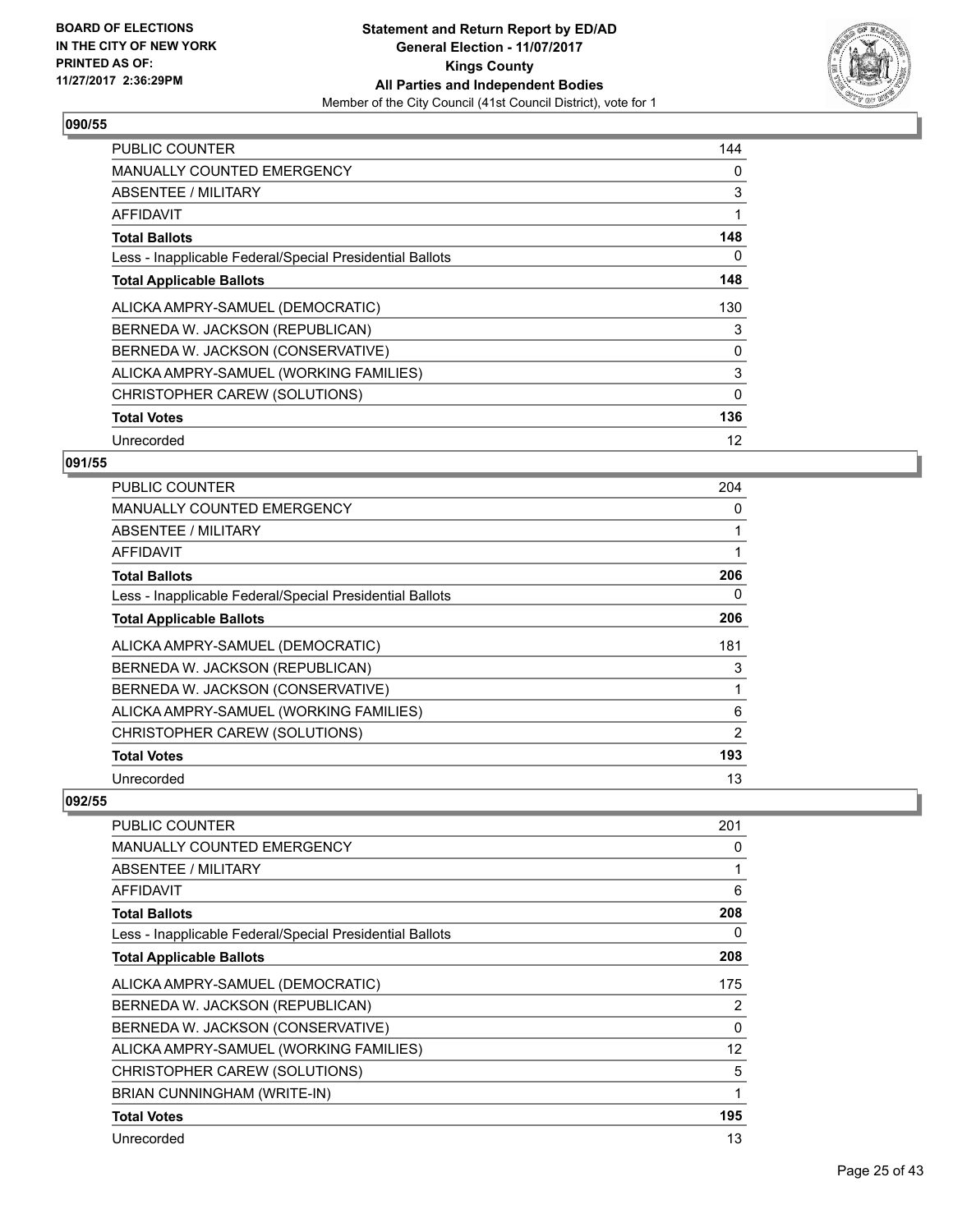

| <b>PUBLIC COUNTER</b>                                    | 180          |
|----------------------------------------------------------|--------------|
| <b>MANUALLY COUNTED EMERGENCY</b>                        | 0            |
| ABSENTEE / MILITARY                                      | 5            |
| <b>AFFIDAVIT</b>                                         | 3            |
| <b>Total Ballots</b>                                     | 188          |
| Less - Inapplicable Federal/Special Presidential Ballots | 0            |
| <b>Total Applicable Ballots</b>                          | 188          |
| ALICKA AMPRY-SAMUEL (DEMOCRATIC)                         | 167          |
| BERNEDA W. JACKSON (REPUBLICAN)                          | 5            |
| BERNEDA W. JACKSON (CONSERVATIVE)                        | 1            |
| ALICKA AMPRY-SAMUEL (WORKING FAMILIES)                   | 3            |
| CHRISTOPHER CAREW (SOLUTIONS)                            | 3            |
| <b>VERA CANES (WRITE-IN)</b>                             | $\mathbf{1}$ |
| <b>Total Votes</b>                                       | 180          |
| Unrecorded                                               | 8            |

## **094/55**

| PUBLIC COUNTER                                           | 188 |
|----------------------------------------------------------|-----|
| <b>MANUALLY COUNTED EMERGENCY</b>                        | 0   |
| ABSENTEE / MILITARY                                      | 9   |
| AFFIDAVIT                                                | 2   |
| <b>Total Ballots</b>                                     | 199 |
| Less - Inapplicable Federal/Special Presidential Ballots | 0   |
| <b>Total Applicable Ballots</b>                          | 199 |
| ALICKA AMPRY-SAMUEL (DEMOCRATIC)                         | 179 |
| BERNEDA W. JACKSON (REPUBLICAN)                          | 7   |
| BERNEDA W. JACKSON (CONSERVATIVE)                        | 2   |
| ALICKA AMPRY-SAMUEL (WORKING FAMILIES)                   | 4   |
| CHRISTOPHER CAREW (SOLUTIONS)                            | 2   |
| <b>Total Votes</b>                                       | 194 |
| Unrecorded                                               | 5   |

| <b>PUBLIC COUNTER</b>                                    | 61             |
|----------------------------------------------------------|----------------|
| <b>MANUALLY COUNTED EMERGENCY</b>                        | 0              |
| ABSENTEE / MILITARY                                      | 2              |
| AFFIDAVIT                                                | $\overline{2}$ |
| <b>Total Ballots</b>                                     | 65             |
| Less - Inapplicable Federal/Special Presidential Ballots | 0              |
| <b>Total Applicable Ballots</b>                          | 65             |
| ALICKA AMPRY-SAMUEL (DEMOCRATIC)                         | 53             |
| BERNEDA W. JACKSON (REPUBLICAN)                          | 3              |
| BERNEDA W. JACKSON (CONSERVATIVE)                        | 0              |
| ALICKA AMPRY-SAMUEL (WORKING FAMILIES)                   | 1              |
| CHRISTOPHER CAREW (SOLUTIONS)                            | 1              |
| <b>Total Votes</b>                                       | 58             |
| Unrecorded                                               | 7              |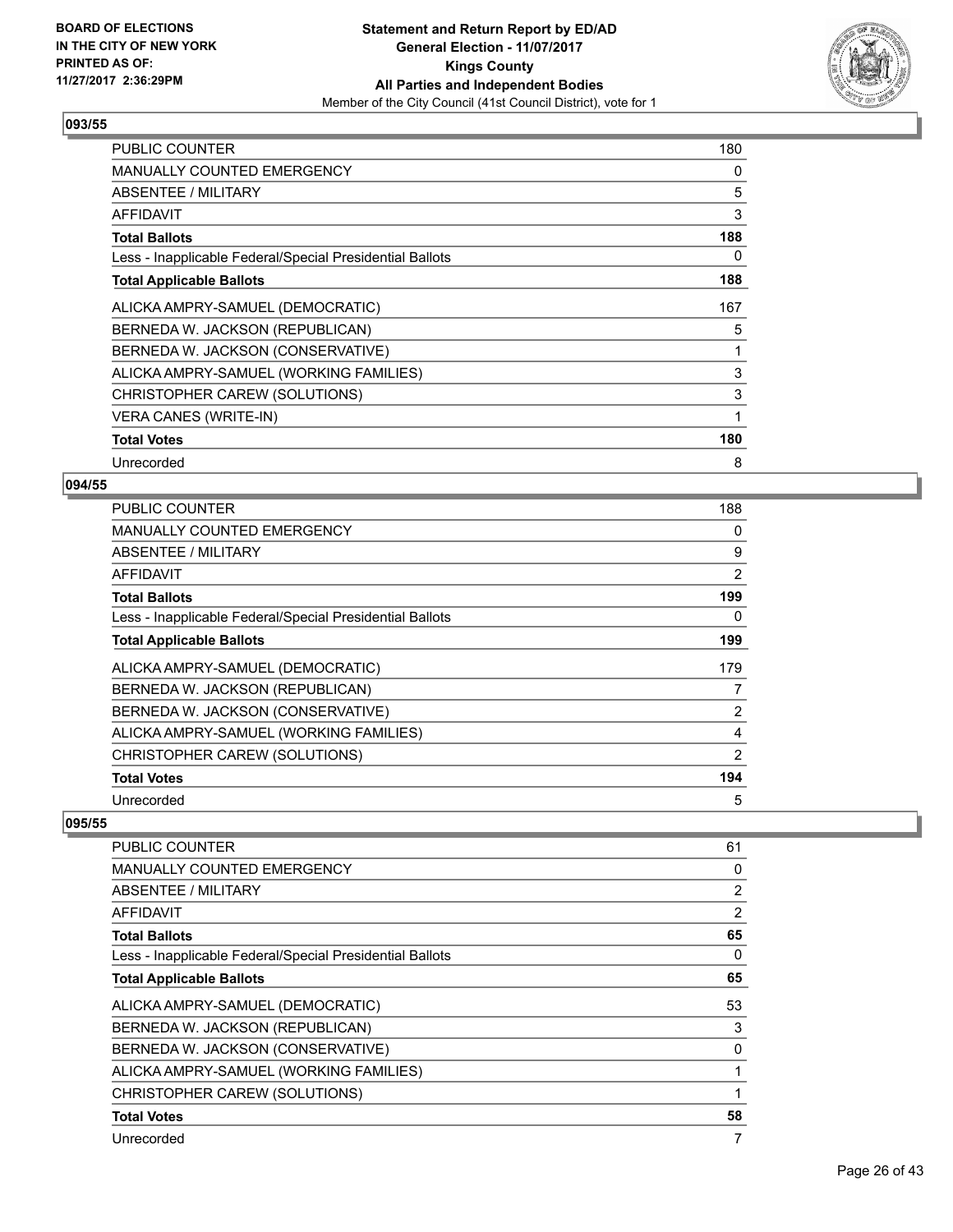

| <b>PUBLIC COUNTER</b>                                    | 198 |
|----------------------------------------------------------|-----|
| <b>MANUALLY COUNTED EMERGENCY</b>                        | 0   |
| ABSENTEE / MILITARY                                      | 6   |
| AFFIDAVIT                                                |     |
| <b>Total Ballots</b>                                     | 205 |
| Less - Inapplicable Federal/Special Presidential Ballots | 0   |
| <b>Total Applicable Ballots</b>                          | 205 |
| ALICKA AMPRY-SAMUEL (DEMOCRATIC)                         | 191 |
| BERNEDA W. JACKSON (REPUBLICAN)                          | 2   |
| BERNEDA W. JACKSON (CONSERVATIVE)                        |     |
| ALICKA AMPRY-SAMUEL (WORKING FAMILIES)                   | 4   |
| CHRISTOPHER CAREW (SOLUTIONS)                            |     |
| <b>Total Votes</b>                                       | 199 |
| Unrecorded                                               | 6   |

## **097/55**

| <b>PUBLIC COUNTER</b>                                    | 170 |
|----------------------------------------------------------|-----|
| <b>MANUALLY COUNTED EMERGENCY</b>                        | 0   |
| ABSENTEE / MILITARY                                      | 0   |
| AFFIDAVIT                                                | 5   |
| <b>Total Ballots</b>                                     | 175 |
| Less - Inapplicable Federal/Special Presidential Ballots | 0   |
| <b>Total Applicable Ballots</b>                          | 175 |
| ALICKA AMPRY-SAMUEL (DEMOCRATIC)                         | 157 |
| BERNEDA W. JACKSON (REPUBLICAN)                          |     |
| BERNEDA W. JACKSON (CONSERVATIVE)                        |     |
| ALICKA AMPRY-SAMUEL (WORKING FAMILIES)                   | 4   |
| CHRISTOPHER CAREW (SOLUTIONS)                            |     |
| <b>Total Votes</b>                                       | 164 |
| Unrecorded                                               | 11  |

| PUBLIC COUNTER                                           | 231 |
|----------------------------------------------------------|-----|
| <b>MANUALLY COUNTED EMERGENCY</b>                        | 0   |
| ABSENTEE / MILITARY                                      | 3   |
| AFFIDAVIT                                                | 4   |
| <b>Total Ballots</b>                                     | 238 |
| Less - Inapplicable Federal/Special Presidential Ballots | 0   |
| <b>Total Applicable Ballots</b>                          | 238 |
| ALICKA AMPRY-SAMUEL (DEMOCRATIC)                         | 213 |
| BERNEDA W. JACKSON (REPUBLICAN)                          | 4   |
| BERNEDA W. JACKSON (CONSERVATIVE)                        | 0   |
| ALICKA AMPRY-SAMUEL (WORKING FAMILIES)                   | 6   |
| CHRISTOPHER CAREW (SOLUTIONS)                            | 6   |
| UNATTRIBUTABLE WRITE-IN (WRITE-IN)                       | 1   |
| <b>Total Votes</b>                                       | 230 |
| Unrecorded                                               | 8   |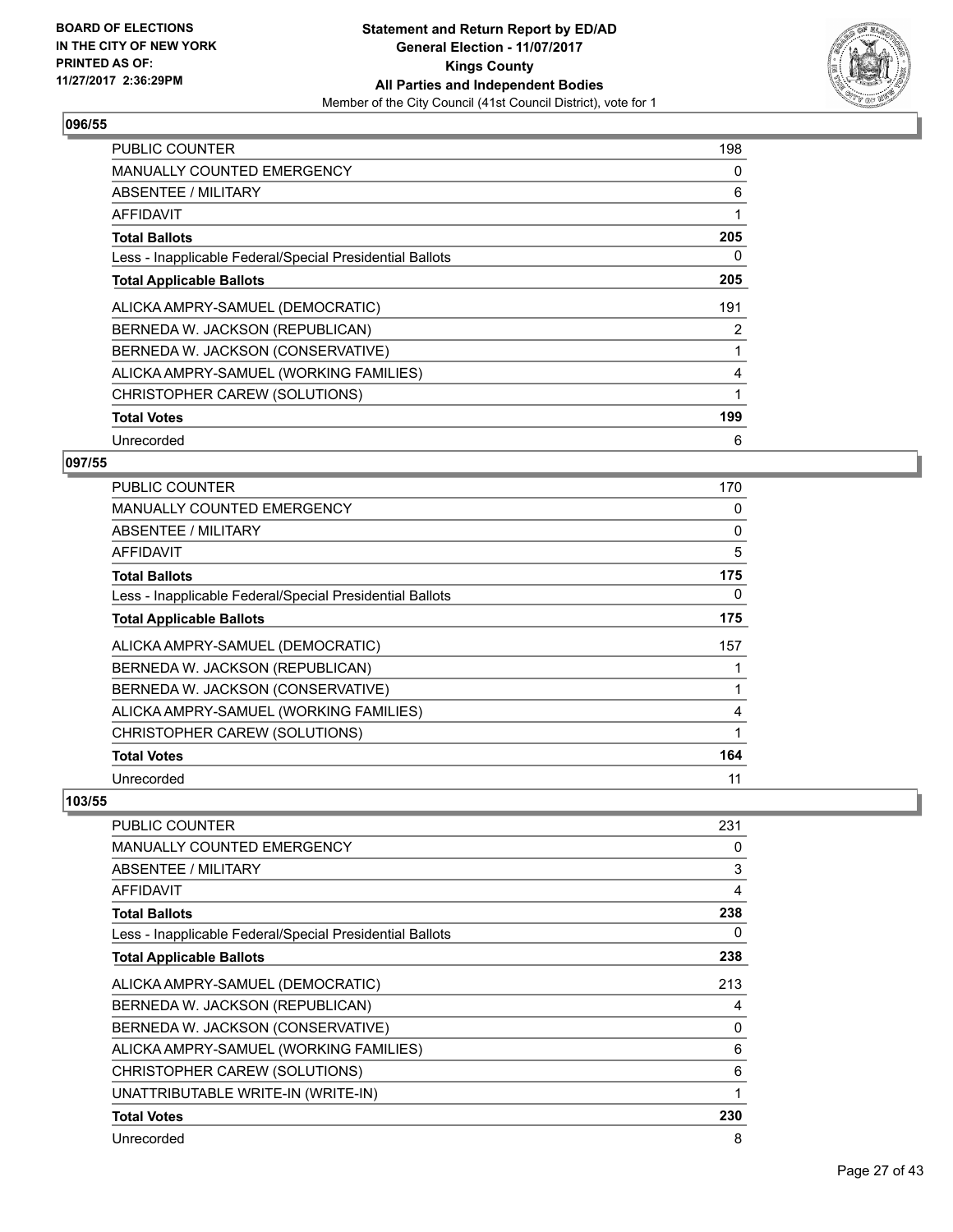

| <b>PUBLIC COUNTER</b>                                    | 146 |
|----------------------------------------------------------|-----|
| <b>MANUALLY COUNTED EMERGENCY</b>                        | 0   |
| ABSENTEE / MILITARY                                      | 2   |
| AFFIDAVIT                                                | 2   |
| <b>Total Ballots</b>                                     | 150 |
| Less - Inapplicable Federal/Special Presidential Ballots | 0   |
| <b>Total Applicable Ballots</b>                          | 150 |
| ALICKA AMPRY-SAMUEL (DEMOCRATIC)                         | 134 |
| BERNEDA W. JACKSON (REPUBLICAN)                          |     |
| BERNEDA W. JACKSON (CONSERVATIVE)                        | 0   |
| ALICKA AMPRY-SAMUEL (WORKING FAMILIES)                   | 7   |
| CHRISTOPHER CAREW (SOLUTIONS)                            | 0   |
| INEZ D. BARRON (WRITE-IN)                                | 1   |
| <b>Total Votes</b>                                       | 143 |
| Unrecorded                                               | 7   |

| <b>PUBLIC COUNTER</b>                                    | 125 |
|----------------------------------------------------------|-----|
| <b>MANUALLY COUNTED EMERGENCY</b>                        | 0   |
| ABSENTEE / MILITARY                                      | 2   |
| <b>AFFIDAVIT</b>                                         | 5   |
| <b>Total Ballots</b>                                     | 132 |
| Less - Inapplicable Federal/Special Presidential Ballots | 0   |
| <b>Total Applicable Ballots</b>                          | 132 |
| ALICKA AMPRY-SAMUEL (DEMOCRATIC)                         | 105 |
| BERNEDA W. JACKSON (REPUBLICAN)                          | 6   |
| BERNEDA W. JACKSON (CONSERVATIVE)                        | 0   |
| ALICKA AMPRY-SAMUEL (WORKING FAMILIES)                   | 4   |
| CHRISTOPHER CAREW (SOLUTIONS)                            | 1   |
| MAWULI K. HORMEKU (WRITE-IN)                             | 1   |
| <b>Total Votes</b>                                       | 117 |
| Unrecorded                                               | 15  |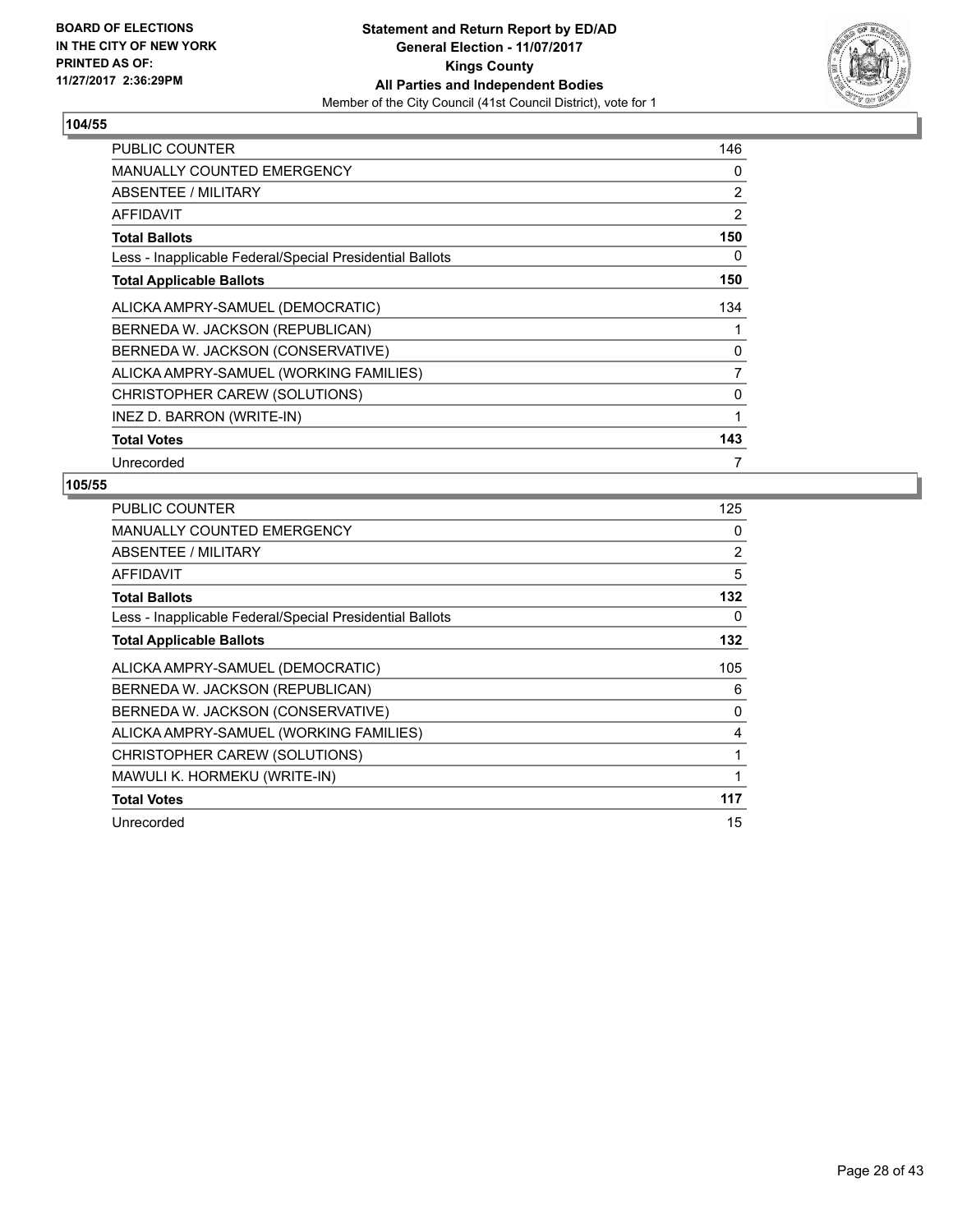

| <b>PUBLIC COUNTER</b>                                    | 202            |
|----------------------------------------------------------|----------------|
| <b>MANUALLY COUNTED EMERGENCY</b>                        | 0              |
| ABSENTEE / MILITARY                                      | 4              |
| AFFIDAVIT                                                | 5              |
| <b>Total Ballots</b>                                     | 211            |
| Less - Inapplicable Federal/Special Presidential Ballots | 0              |
| <b>Total Applicable Ballots</b>                          | 211            |
|                                                          |                |
| ALICKA AMPRY-SAMUEL (DEMOCRATIC)                         | 184            |
| BERNEDA W. JACKSON (REPUBLICAN)                          | 8              |
| BERNEDA W. JACKSON (CONSERVATIVE)                        | $\overline{2}$ |
| ALICKA AMPRY-SAMUEL (WORKING FAMILIES)                   | 8              |
| CHRISTOPHER CAREW (SOLUTIONS)                            | $\Omega$       |
| <b>Total Votes</b>                                       | 202            |

## **107/55**

| <b>PUBLIC COUNTER</b>                                    | 279            |
|----------------------------------------------------------|----------------|
| <b>MANUALLY COUNTED EMERGENCY</b>                        | 0              |
| ABSENTEE / MILITARY                                      | $\overline{7}$ |
| AFFIDAVIT                                                | 4              |
| <b>Total Ballots</b>                                     | 290            |
| Less - Inapplicable Federal/Special Presidential Ballots | 0              |
| <b>Total Applicable Ballots</b>                          | 290            |
| ALICKA AMPRY-SAMUEL (DEMOCRATIC)                         | 258            |
| BERNEDA W. JACKSON (REPUBLICAN)                          | 3              |
| BERNEDA W. JACKSON (CONSERVATIVE)                        |                |
| ALICKA AMPRY-SAMUEL (WORKING FAMILIES)                   | 12             |
| CHRISTOPHER CAREW (SOLUTIONS)                            | 3              |
| <b>Total Votes</b>                                       | 277            |
| Unrecorded                                               | 13             |

| PUBLIC COUNTER                                           | 212 |
|----------------------------------------------------------|-----|
| <b>MANUALLY COUNTED EMERGENCY</b>                        | 0   |
| <b>ABSENTEE / MILITARY</b>                               | 4   |
| <b>AFFIDAVIT</b>                                         | 0   |
| <b>Total Ballots</b>                                     | 216 |
| Less - Inapplicable Federal/Special Presidential Ballots | 0   |
| <b>Total Applicable Ballots</b>                          | 216 |
| ALICKA AMPRY-SAMUEL (DEMOCRATIC)                         | 197 |
| BERNEDA W. JACKSON (REPUBLICAN)                          | 3   |
| BERNEDA W. JACKSON (CONSERVATIVE)                        |     |
| ALICKA AMPRY-SAMUEL (WORKING FAMILIES)                   | 4   |
| CHRISTOPHER CAREW (SOLUTIONS)                            | 0   |
| <b>Total Votes</b>                                       | 205 |
| Unrecorded                                               | 11  |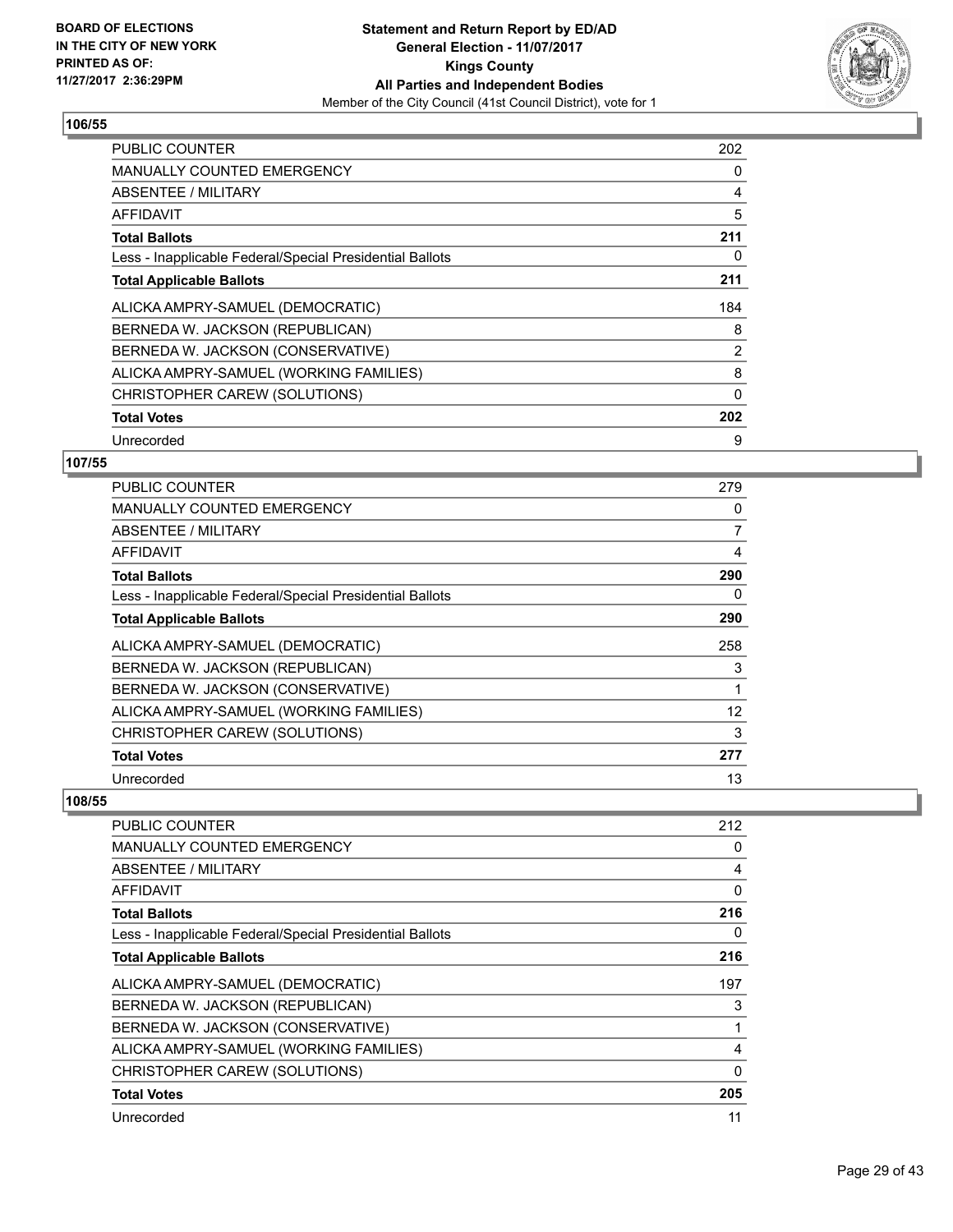

| <b>PUBLIC COUNTER</b>                                    | 122 |
|----------------------------------------------------------|-----|
| <b>MANUALLY COUNTED EMERGENCY</b>                        | 2   |
| <b>ABSENTEE / MILITARY</b>                               | 5   |
| AFFIDAVIT                                                | 1   |
| <b>Total Ballots</b>                                     | 130 |
| Less - Inapplicable Federal/Special Presidential Ballots | 0   |
| <b>Total Applicable Ballots</b>                          | 130 |
| ALICKA AMPRY-SAMUEL (DEMOCRATIC)                         | 103 |
| BERNEDA W. JACKSON (REPUBLICAN)                          | 4   |
| BERNEDA W. JACKSON (CONSERVATIVE)                        | 2   |
| ALICKA AMPRY-SAMUEL (WORKING FAMILIES)                   | 8   |
| CHRISTOPHER CAREW (SOLUTIONS)                            | 4   |
| <b>Total Votes</b>                                       | 121 |
|                                                          | 9   |

## **110/55**

| <b>PUBLIC COUNTER</b>                                    | 90 |
|----------------------------------------------------------|----|
| <b>MANUALLY COUNTED EMERGENCY</b>                        | 0  |
| <b>ABSENTEE / MILITARY</b>                               |    |
| AFFIDAVIT                                                |    |
| <b>Total Ballots</b>                                     | 92 |
| Less - Inapplicable Federal/Special Presidential Ballots | 0  |
| <b>Total Applicable Ballots</b>                          | 92 |
| ALICKA AMPRY-SAMUEL (DEMOCRATIC)                         | 78 |
| BERNEDA W. JACKSON (REPUBLICAN)                          | 3  |
| BERNEDA W. JACKSON (CONSERVATIVE)                        | 0  |
| ALICKA AMPRY-SAMUEL (WORKING FAMILIES)                   |    |
| CHRISTOPHER CAREW (SOLUTIONS)                            | 0  |
| UNATTRIBUTABLE WRITE-IN (WRITE-IN)                       |    |
| <b>Total Votes</b>                                       | 83 |
| Unrecorded                                               | 9  |

| <b>PUBLIC COUNTER</b>                                    | 0 |
|----------------------------------------------------------|---|
| <b>MANUALLY COUNTED EMERGENCY</b>                        | 0 |
| ABSENTEE / MILITARY                                      | 0 |
| AFFIDAVIT                                                | 0 |
| <b>Total Ballots</b>                                     | 0 |
| Less - Inapplicable Federal/Special Presidential Ballots | 0 |
| <b>Total Applicable Ballots</b>                          | 0 |
| ALICKA AMPRY-SAMUEL (DEMOCRATIC)                         | 0 |
| BERNEDA W. JACKSON (REPUBLICAN)                          | 0 |
| BERNEDA W. JACKSON (CONSERVATIVE)                        | 0 |
| ALICKA AMPRY-SAMUEL (WORKING FAMILIES)                   | 0 |
| CHRISTOPHER CAREW (SOLUTIONS)                            | 0 |
| <b>Total Votes</b>                                       | 0 |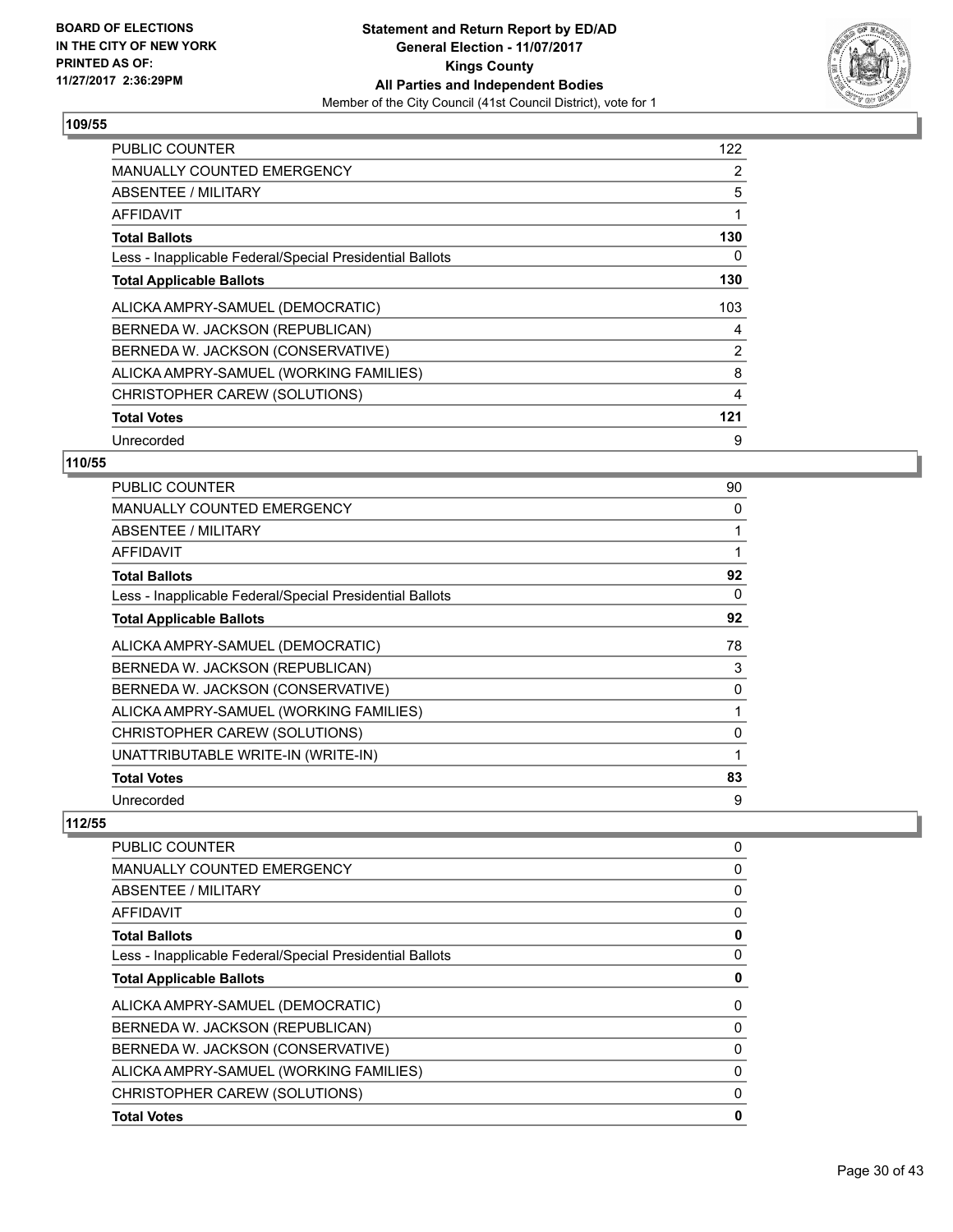

| <b>PUBLIC COUNTER</b>                                    | 198 |
|----------------------------------------------------------|-----|
| MANUALLY COUNTED EMERGENCY                               | 0   |
| ABSENTEE / MILITARY                                      | 6   |
| AFFIDAVIT                                                | 4   |
| <b>Total Ballots</b>                                     | 208 |
| Less - Inapplicable Federal/Special Presidential Ballots | 0   |
| <b>Total Applicable Ballots</b>                          | 208 |
| ALICKA AMPRY-SAMUEL (DEMOCRATIC)                         | 169 |
| BERNEDA W. JACKSON (REPUBLICAN)                          | 7   |
| BERNEDA W. JACKSON (CONSERVATIVE)                        | 1   |
| ALICKA AMPRY-SAMUEL (WORKING FAMILIES)                   | 12  |
| CHRISTOPHER CAREW (SOLUTIONS)                            | 3   |
| JOYCE D. SHEARIN (WRITE-IN)                              | 1   |
| <b>Total Votes</b>                                       | 193 |
| Unrecorded                                               | 15  |

## **044/56**

| <b>PUBLIC COUNTER</b>                                    | 206 |
|----------------------------------------------------------|-----|
| <b>MANUALLY COUNTED EMERGENCY</b>                        | 0   |
| ABSENTEE / MILITARY                                      | 3   |
| AFFIDAVIT                                                | 3   |
| <b>Total Ballots</b>                                     | 212 |
| Less - Inapplicable Federal/Special Presidential Ballots | 0   |
| <b>Total Applicable Ballots</b>                          | 212 |
| ALICKA AMPRY-SAMUEL (DEMOCRATIC)                         | 164 |
| BERNEDA W. JACKSON (REPUBLICAN)                          |     |
| BERNEDA W. JACKSON (CONSERVATIVE)                        | 0   |
| ALICKA AMPRY-SAMUEL (WORKING FAMILIES)                   | 23  |
| CHRISTOPHER CAREW (SOLUTIONS)                            | 8   |
| <b>Total Votes</b>                                       | 196 |
| Unrecorded                                               | 16  |

| <b>PUBLIC COUNTER</b>                                    | 282            |
|----------------------------------------------------------|----------------|
| <b>MANUALLY COUNTED EMERGENCY</b>                        | 0              |
| ABSENTEE / MILITARY                                      | 4              |
| AFFIDAVIT                                                | $\overline{2}$ |
| <b>Total Ballots</b>                                     | 288            |
| Less - Inapplicable Federal/Special Presidential Ballots | 0              |
| <b>Total Applicable Ballots</b>                          | 288            |
| ALICKA AMPRY-SAMUEL (DEMOCRATIC)                         | 250            |
| BERNEDA W. JACKSON (REPUBLICAN)                          | 6              |
| BERNEDA W. JACKSON (CONSERVATIVE)                        | 1              |
| ALICKA AMPRY-SAMUEL (WORKING FAMILIES)                   | 20             |
| CHRISTOPHER CAREW (SOLUTIONS)                            | 5              |
| <b>Total Votes</b>                                       | 282            |
| Unrecorded                                               | 6              |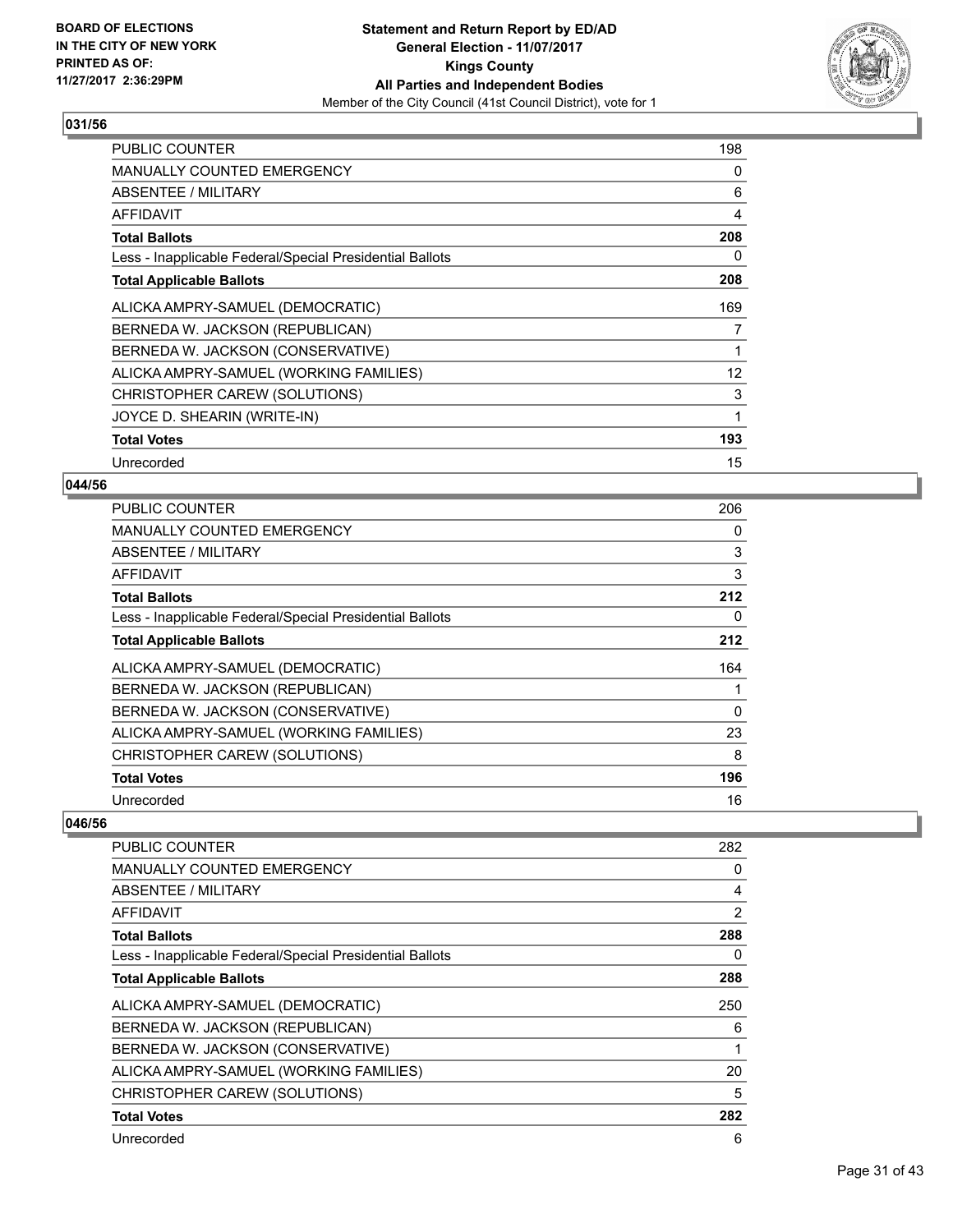

| <b>PUBLIC COUNTER</b>                                    | 260 |
|----------------------------------------------------------|-----|
| <b>MANUALLY COUNTED EMERGENCY</b>                        | 0   |
| ABSENTEE / MILITARY                                      | 6   |
| AFFIDAVIT                                                | 6   |
| <b>Total Ballots</b>                                     | 272 |
| Less - Inapplicable Federal/Special Presidential Ballots | 0   |
| <b>Total Applicable Ballots</b>                          | 272 |
| ALICKA AMPRY-SAMUEL (DEMOCRATIC)                         | 220 |
| BERNEDA W. JACKSON (REPUBLICAN)                          | 7   |
| BERNEDA W. JACKSON (CONSERVATIVE)                        | 3   |
| ALICKA AMPRY-SAMUEL (WORKING FAMILIES)                   | 23  |
| CHRISTOPHER CAREW (SOLUTIONS)                            | 7   |
| <b>Total Votes</b>                                       | 260 |
| Unrecorded                                               | 12  |

## **061/56**

| <b>PUBLIC COUNTER</b>                                    | 146 |
|----------------------------------------------------------|-----|
| <b>MANUALLY COUNTED EMERGENCY</b>                        | 0   |
| ABSENTEE / MILITARY                                      |     |
| AFFIDAVIT                                                |     |
| <b>Total Ballots</b>                                     | 148 |
| Less - Inapplicable Federal/Special Presidential Ballots | 0   |
| <b>Total Applicable Ballots</b>                          | 148 |
| ALICKA AMPRY-SAMUEL (DEMOCRATIC)                         | 116 |
| BERNEDA W. JACKSON (REPUBLICAN)                          | 5   |
| BERNEDA W. JACKSON (CONSERVATIVE)                        | 2   |
| ALICKA AMPRY-SAMUEL (WORKING FAMILIES)                   | 8   |
| CHRISTOPHER CAREW (SOLUTIONS)                            | 0   |
| <b>Total Votes</b>                                       | 131 |
| Unrecorded                                               | 17  |

| PUBLIC COUNTER                                           | 144 |
|----------------------------------------------------------|-----|
| <b>MANUALLY COUNTED EMERGENCY</b>                        | 0   |
| <b>ABSENTEE / MILITARY</b>                               | 6   |
| AFFIDAVIT                                                | 4   |
| <b>Total Ballots</b>                                     | 154 |
| Less - Inapplicable Federal/Special Presidential Ballots | 0   |
| <b>Total Applicable Ballots</b>                          | 154 |
| ALICKA AMPRY-SAMUEL (DEMOCRATIC)                         | 139 |
| BERNEDA W. JACKSON (REPUBLICAN)                          | 4   |
| BERNEDA W. JACKSON (CONSERVATIVE)                        | 0   |
| ALICKA AMPRY-SAMUEL (WORKING FAMILIES)                   | 3   |
| CHRISTOPHER CAREW (SOLUTIONS)                            | 3   |
| <b>Total Votes</b>                                       | 149 |
| Unrecorded                                               | 5   |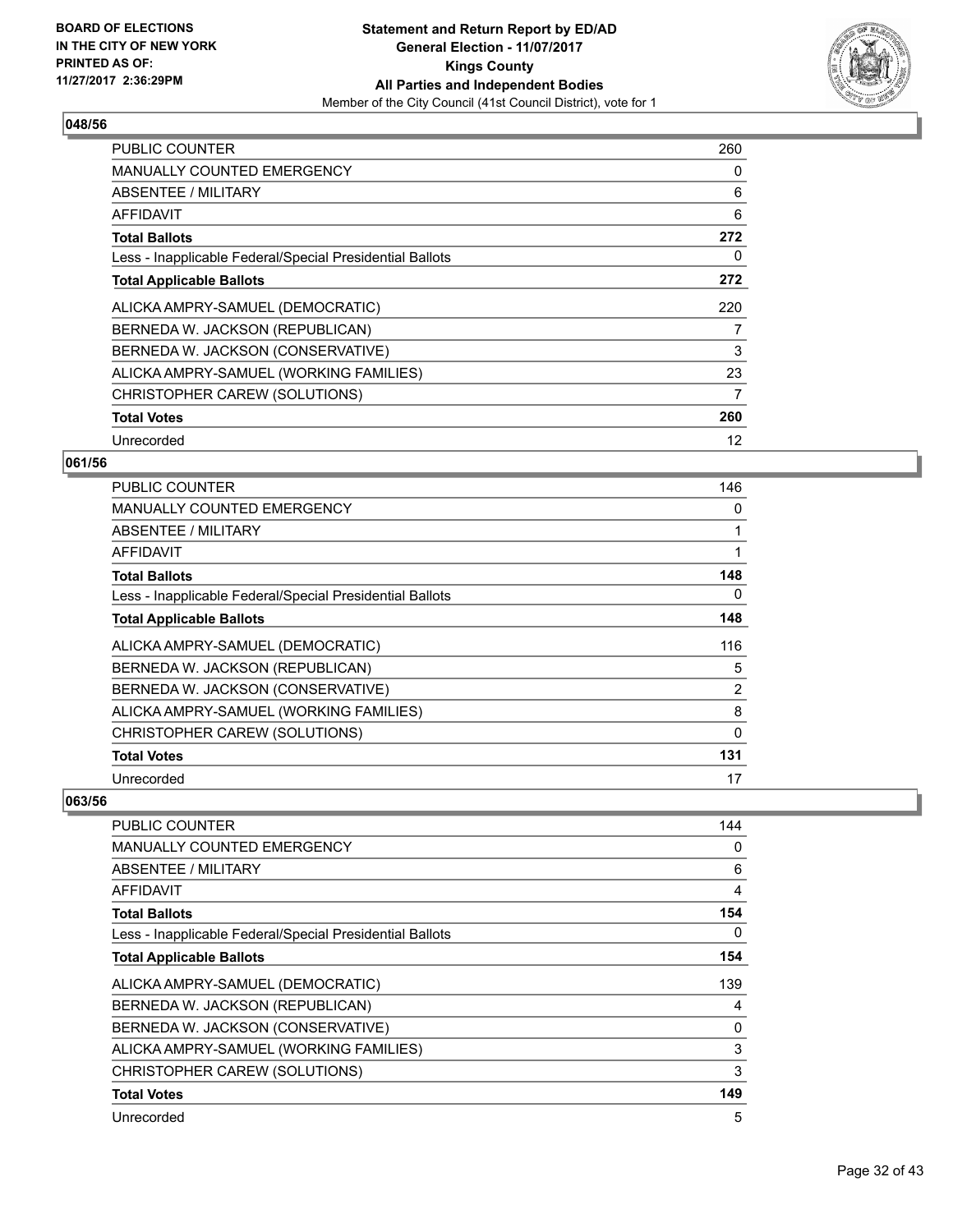

| <b>PUBLIC COUNTER</b>                                    | 205      |
|----------------------------------------------------------|----------|
| <b>MANUALLY COUNTED EMERGENCY</b>                        | 0        |
| <b>ABSENTEE / MILITARY</b>                               | 3        |
| AFFIDAVIT                                                | 4        |
| <b>Total Ballots</b>                                     | 212      |
| Less - Inapplicable Federal/Special Presidential Ballots | 0        |
| <b>Total Applicable Ballots</b>                          | 212      |
| ALICKA AMPRY-SAMUEL (DEMOCRATIC)                         | 178      |
| BERNEDA W. JACKSON (REPUBLICAN)                          | 6        |
| BERNEDA W. JACKSON (CONSERVATIVE)                        | 3        |
| ALICKA AMPRY-SAMUEL (WORKING FAMILIES)                   | 8        |
| CHRISTOPHER CAREW (SOLUTIONS)                            | $\Omega$ |
| <b>Total Votes</b>                                       | 195      |
| Unrecorded                                               | 17       |

## **066/56**

| <b>PUBLIC COUNTER</b>                                    | 81 |
|----------------------------------------------------------|----|
| <b>MANUALLY COUNTED EMERGENCY</b>                        | 0  |
| ABSENTEE / MILITARY                                      | 3  |
| AFFIDAVIT                                                | 1  |
| <b>Total Ballots</b>                                     | 85 |
| Less - Inapplicable Federal/Special Presidential Ballots | 0  |
| <b>Total Applicable Ballots</b>                          | 85 |
| ALICKA AMPRY-SAMUEL (DEMOCRATIC)                         | 72 |
| BERNEDA W. JACKSON (REPUBLICAN)                          | 8  |
| BERNEDA W. JACKSON (CONSERVATIVE)                        | 0  |
| ALICKA AMPRY-SAMUEL (WORKING FAMILIES)                   | 1  |
| CHRISTOPHER CAREW (SOLUTIONS)                            | 0  |
| <b>Total Votes</b>                                       | 81 |
| Unrecorded                                               | 4  |

| PUBLIC COUNTER                                           | 165 |
|----------------------------------------------------------|-----|
| <b>MANUALLY COUNTED EMERGENCY</b>                        | 0   |
| <b>ABSENTEE / MILITARY</b>                               |     |
| AFFIDAVIT                                                |     |
| <b>Total Ballots</b>                                     | 167 |
| Less - Inapplicable Federal/Special Presidential Ballots | 0   |
| <b>Total Applicable Ballots</b>                          | 167 |
| ALICKA AMPRY-SAMUEL (DEMOCRATIC)                         | 147 |
| BERNEDA W. JACKSON (REPUBLICAN)                          | 3   |
| BERNEDA W. JACKSON (CONSERVATIVE)                        |     |
| ALICKA AMPRY-SAMUEL (WORKING FAMILIES)                   | 4   |
| CHRISTOPHER CAREW (SOLUTIONS)                            | 2   |
| <b>Total Votes</b>                                       | 157 |
| Unrecorded                                               | 10  |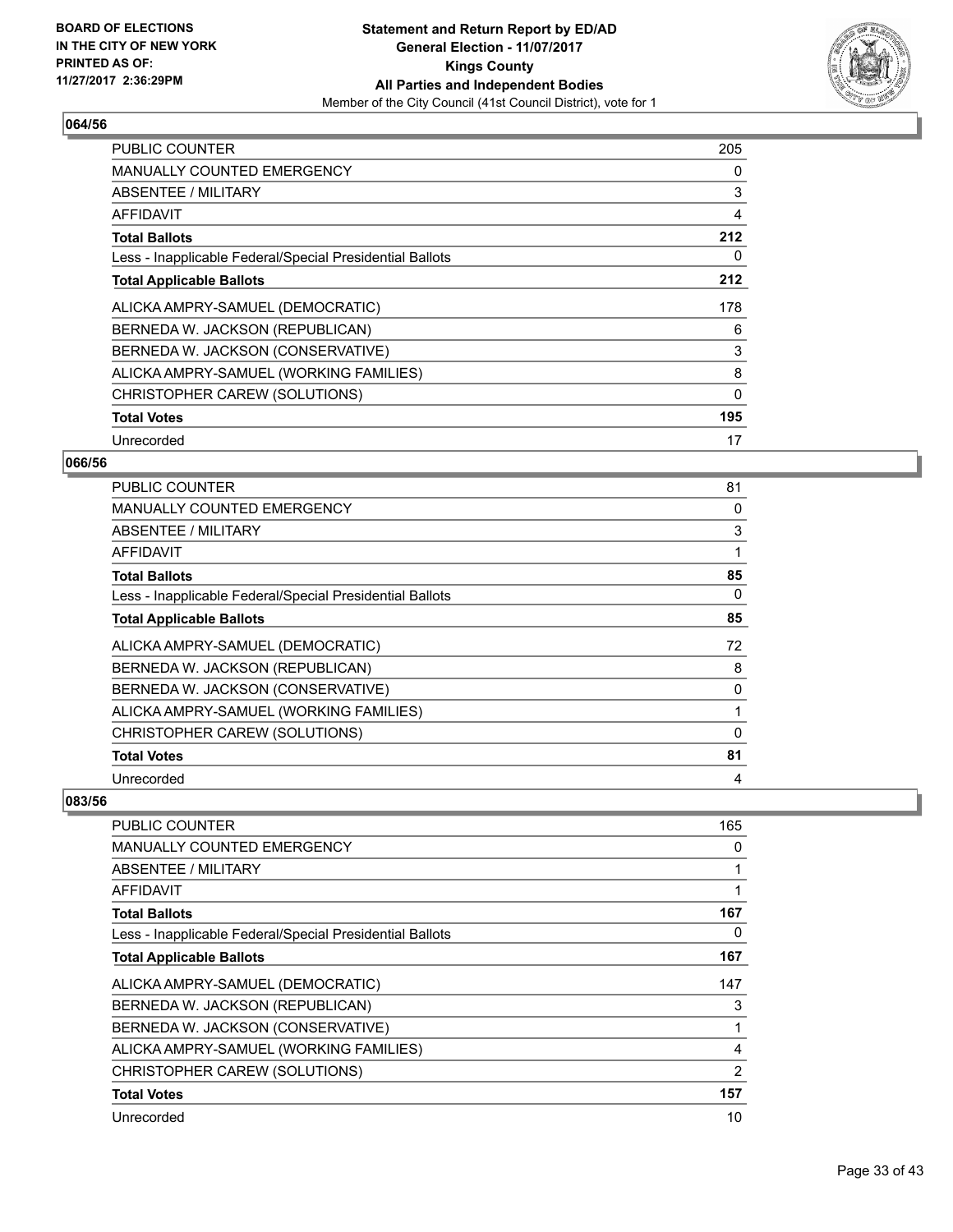

| <b>PUBLIC COUNTER</b>                                    | 249 |
|----------------------------------------------------------|-----|
| <b>MANUALLY COUNTED EMERGENCY</b>                        | 0   |
| ABSENTEE / MILITARY                                      | 4   |
| AFFIDAVIT                                                | 5   |
| <b>Total Ballots</b>                                     | 258 |
| Less - Inapplicable Federal/Special Presidential Ballots | 0   |
| <b>Total Applicable Ballots</b>                          | 258 |
| ALICKA AMPRY-SAMUEL (DEMOCRATIC)                         | 205 |
| BERNEDA W. JACKSON (REPUBLICAN)                          | 2   |
| BERNEDA W. JACKSON (CONSERVATIVE)                        | 3   |
| ALICKA AMPRY-SAMUEL (WORKING FAMILIES)                   | 21  |
| CHRISTOPHER CAREW (SOLUTIONS)                            | 9   |
| HENRY BUTLER (WRITE-IN)                                  | 1   |
| <b>Total Votes</b>                                       | 241 |
| Unrecorded                                               | 17  |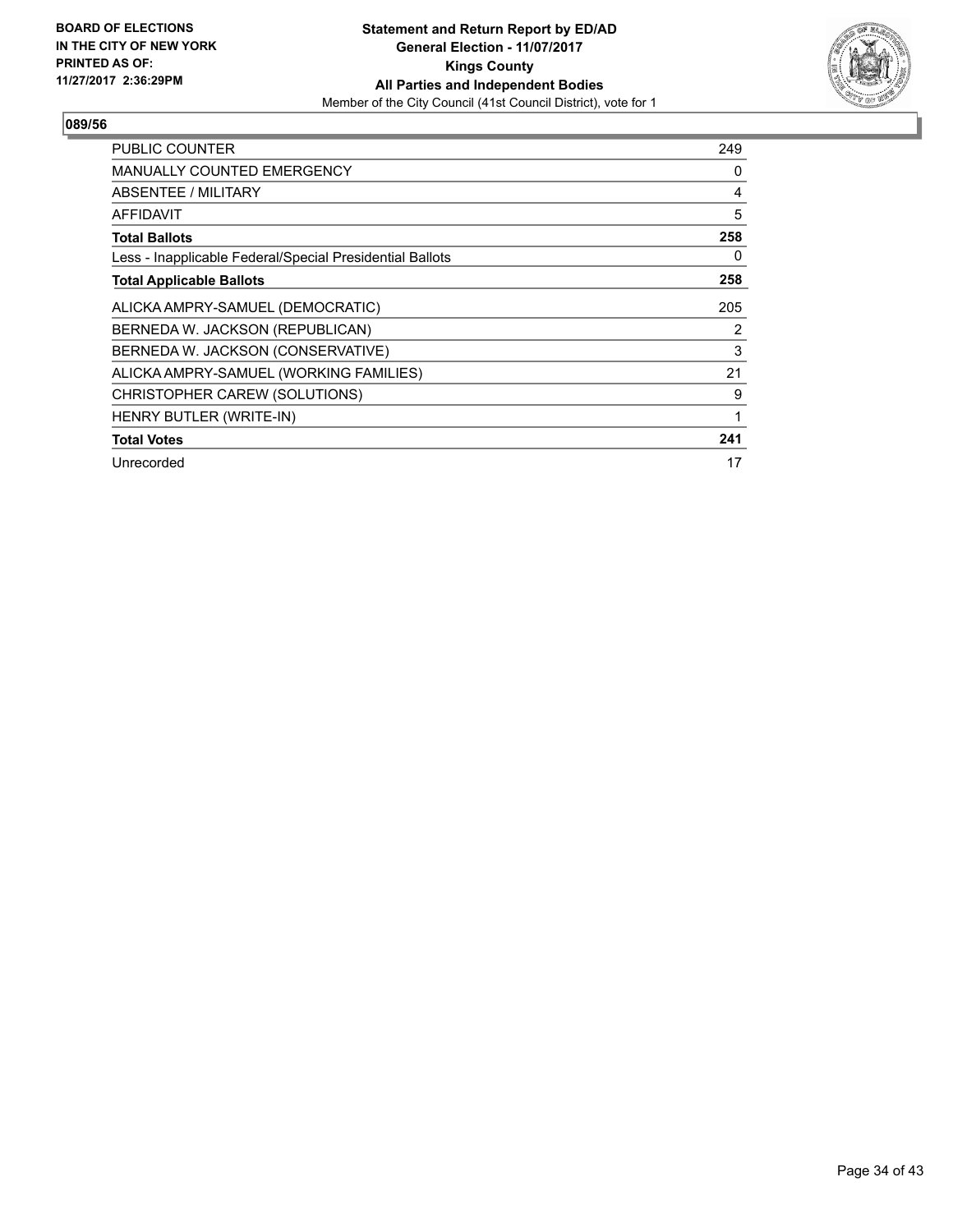

| <b>PUBLIC COUNTER</b>                                    | 202 |
|----------------------------------------------------------|-----|
| <b>MANUALLY COUNTED EMERGENCY</b>                        | 0   |
| ABSENTEE / MILITARY                                      | 2   |
| AFFIDAVIT                                                | 2   |
| <b>Total Ballots</b>                                     | 206 |
| Less - Inapplicable Federal/Special Presidential Ballots | 0   |
| <b>Total Applicable Ballots</b>                          | 206 |
| ALICKA AMPRY-SAMUEL (DEMOCRATIC)                         | 190 |
| BERNEDA W. JACKSON (REPUBLICAN)                          | 3   |
| BERNEDA W. JACKSON (CONSERVATIVE)                        | 1   |
| ALICKA AMPRY-SAMUEL (WORKING FAMILIES)                   | 2   |
| CHRISTOPHER CAREW (SOLUTIONS)                            | 2   |
| <b>Total Votes</b>                                       | 198 |
| Unrecorded                                               | 8   |

## **002/58**

| PUBLIC COUNTER                                           | 269            |
|----------------------------------------------------------|----------------|
| <b>MANUALLY COUNTED EMERGENCY</b>                        | 0              |
| ABSENTEE / MILITARY                                      | 9              |
| <b>AFFIDAVIT</b>                                         |                |
| <b>Total Ballots</b>                                     | 279            |
| Less - Inapplicable Federal/Special Presidential Ballots | 0              |
| <b>Total Applicable Ballots</b>                          | 279            |
| ALICKA AMPRY-SAMUEL (DEMOCRATIC)                         | 244            |
| BERNEDA W. JACKSON (REPUBLICAN)                          | 7              |
| BERNEDA W. JACKSON (CONSERVATIVE)                        | $\overline{2}$ |
| ALICKA AMPRY-SAMUEL (WORKING FAMILIES)                   | 5              |
| CHRISTOPHER CAREW (SOLUTIONS)                            | 2              |
| <b>Total Votes</b>                                       | 260            |
| Unrecorded                                               | 19             |

| <b>PUBLIC COUNTER</b>                                    | 208 |
|----------------------------------------------------------|-----|
| <b>MANUALLY COUNTED EMERGENCY</b>                        | 0   |
| ABSENTEE / MILITARY                                      | 2   |
| AFFIDAVIT                                                | 2   |
| <b>Total Ballots</b>                                     | 212 |
| Less - Inapplicable Federal/Special Presidential Ballots | 0   |
| <b>Total Applicable Ballots</b>                          | 212 |
| ALICKA AMPRY-SAMUEL (DEMOCRATIC)                         | 184 |
| BERNEDA W. JACKSON (REPUBLICAN)                          | 2   |
| BERNEDA W. JACKSON (CONSERVATIVE)                        | 1   |
| ALICKA AMPRY-SAMUEL (WORKING FAMILIES)                   | 5   |
| CHRISTOPHER CAREW (SOLUTIONS)                            | 5   |
| <b>Total Votes</b>                                       | 197 |
| Unrecorded                                               | 15  |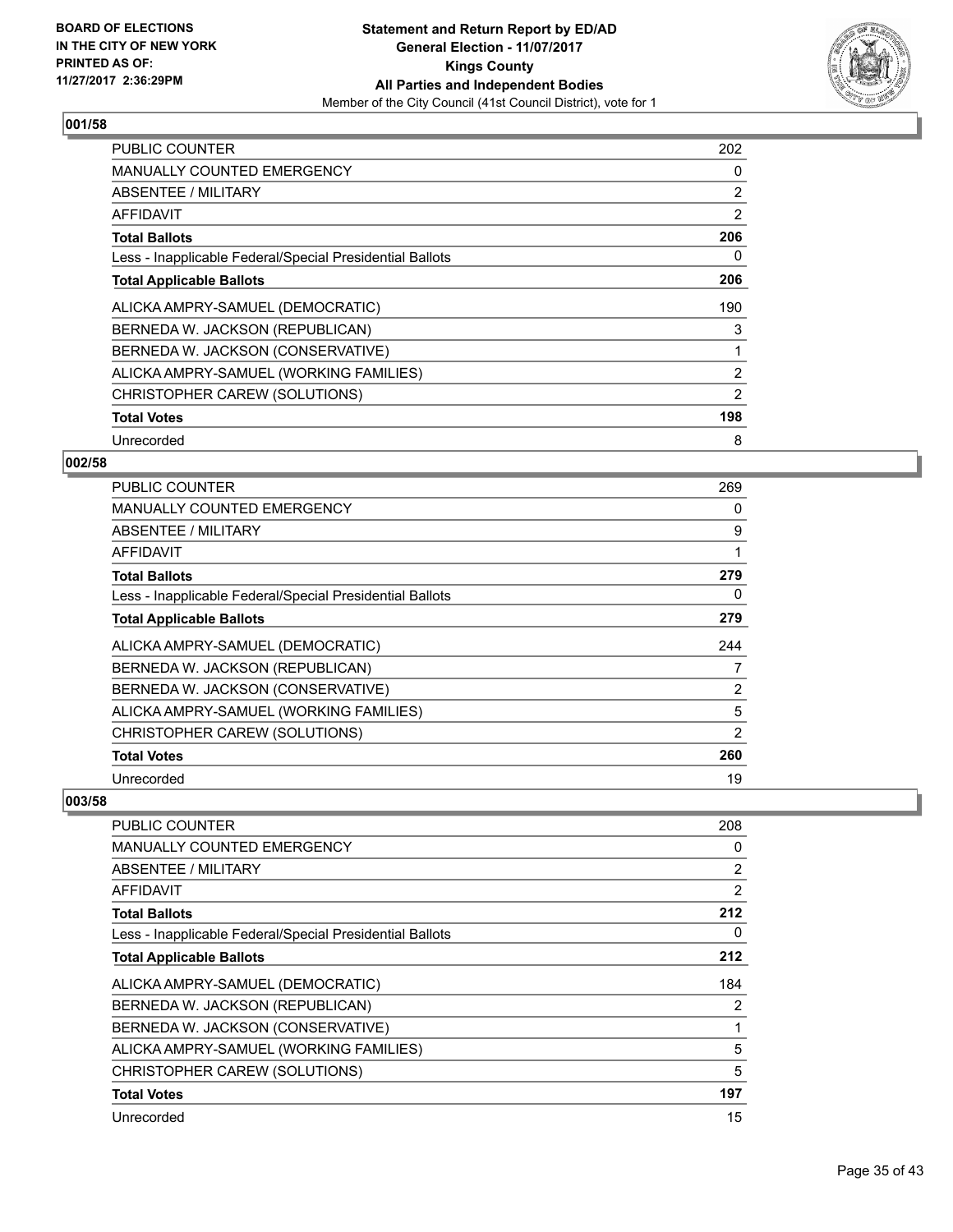

| <b>PUBLIC COUNTER</b>                                    | 274 |
|----------------------------------------------------------|-----|
| <b>MANUALLY COUNTED EMERGENCY</b>                        | 0   |
| ABSENTEE / MILITARY                                      | 9   |
| AFFIDAVIT                                                | 2   |
| <b>Total Ballots</b>                                     | 285 |
| Less - Inapplicable Federal/Special Presidential Ballots | 0   |
| <b>Total Applicable Ballots</b>                          | 285 |
| ALICKA AMPRY-SAMUEL (DEMOCRATIC)                         | 253 |
| BERNEDA W. JACKSON (REPUBLICAN)                          | 6   |
| BERNEDA W. JACKSON (CONSERVATIVE)                        | 1   |
| ALICKA AMPRY-SAMUEL (WORKING FAMILIES)                   | 5   |
| CHRISTOPHER CAREW (SOLUTIONS)                            | 1   |
| <b>Total Votes</b>                                       | 266 |
| Unrecorded                                               | 19  |

| <b>PUBLIC COUNTER</b>                                    | 271 |
|----------------------------------------------------------|-----|
| <b>MANUALLY COUNTED EMERGENCY</b>                        | 0   |
| ABSENTEE / MILITARY                                      | 3   |
| AFFIDAVIT                                                | 4   |
| <b>Total Ballots</b>                                     | 278 |
| Less - Inapplicable Federal/Special Presidential Ballots | 0   |
| <b>Total Applicable Ballots</b>                          | 278 |
| ALICKA AMPRY-SAMUEL (DEMOCRATIC)                         | 243 |
| BERNEDA W. JACKSON (REPUBLICAN)                          | 4   |
| BERNEDA W. JACKSON (CONSERVATIVE)                        |     |
| ALICKA AMPRY-SAMUEL (WORKING FAMILIES)                   | 9   |
| CHRISTOPHER CAREW (SOLUTIONS)                            | 2   |
| <b>MATHIEU EUGENE (WRITE-IN)</b>                         | 1   |
| <b>Total Votes</b>                                       | 260 |
| Unrecorded                                               | 18  |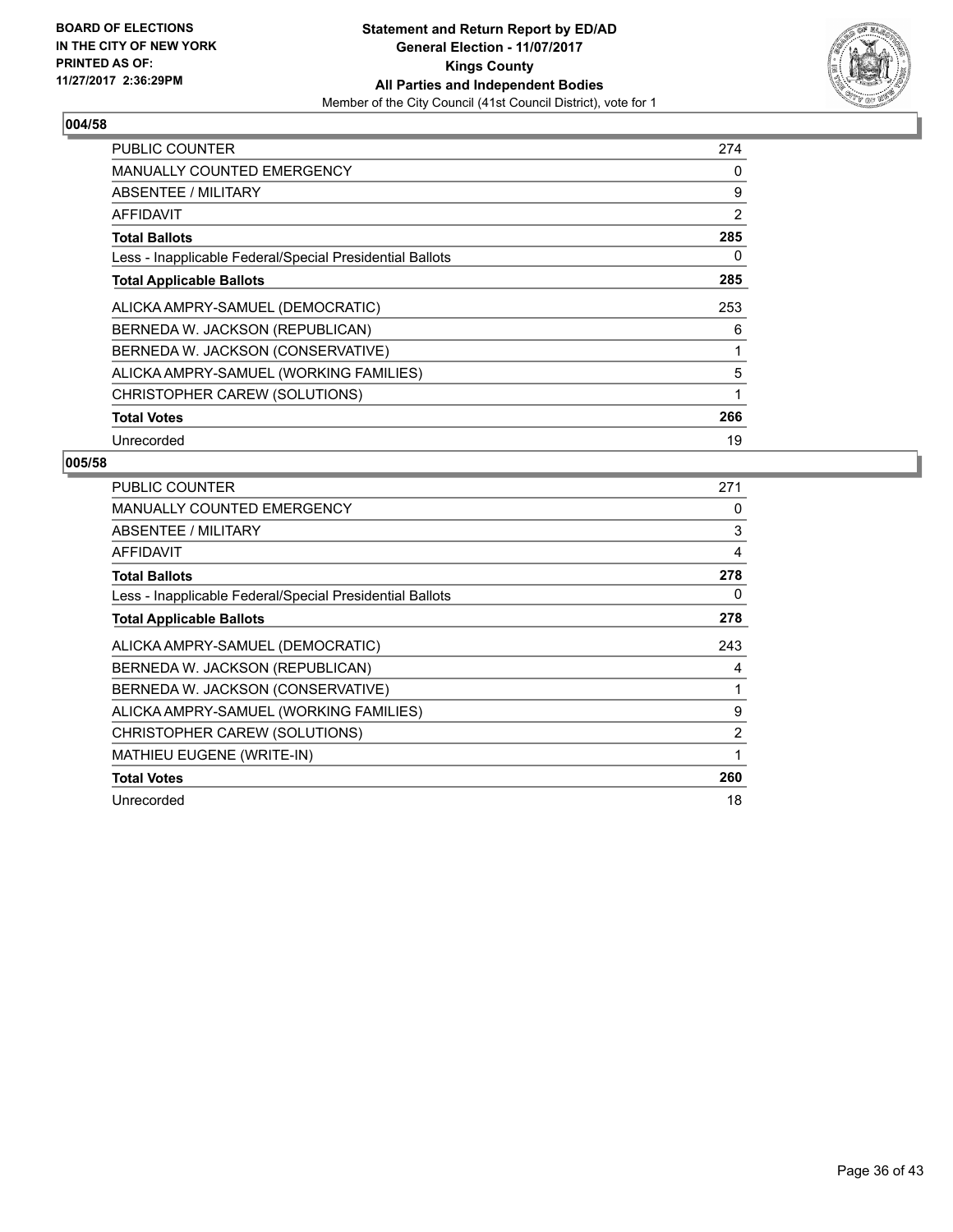

| <b>PUBLIC COUNTER</b>                                    | 170 |
|----------------------------------------------------------|-----|
| <b>MANUALLY COUNTED EMERGENCY</b>                        | 0   |
| ABSENTEE / MILITARY                                      | 4   |
| <b>AFFIDAVIT</b>                                         | 4   |
| <b>Total Ballots</b>                                     | 178 |
| Less - Inapplicable Federal/Special Presidential Ballots | 0   |
| <b>Total Applicable Ballots</b>                          | 178 |
| ALICKA AMPRY-SAMUEL (DEMOCRATIC)                         | 162 |
| BERNEDA W. JACKSON (REPUBLICAN)                          | 2   |
| BERNEDA W. JACKSON (CONSERVATIVE)                        | 0   |
| ALICKA AMPRY-SAMUEL (WORKING FAMILIES)                   | 3   |
| CHRISTOPHER CAREW (SOLUTIONS)                            | 2   |
| <b>MOREEN KING (WRITE-IN)</b>                            | 2   |
| <b>Total Votes</b>                                       | 171 |
| Unrecorded                                               | 7   |

#### **007/58**

| <b>PUBLIC COUNTER</b>                                    | 214 |
|----------------------------------------------------------|-----|
| <b>MANUALLY COUNTED EMERGENCY</b>                        | 0   |
| ABSENTEE / MILITARY                                      | 5   |
| AFFIDAVIT                                                | 3   |
| <b>Total Ballots</b>                                     | 222 |
| Less - Inapplicable Federal/Special Presidential Ballots | 0   |
| <b>Total Applicable Ballots</b>                          | 222 |
| ALICKA AMPRY-SAMUEL (DEMOCRATIC)                         | 189 |
| BERNEDA W. JACKSON (REPUBLICAN)                          | 3   |
| BERNEDA W. JACKSON (CONSERVATIVE)                        |     |
| ALICKA AMPRY-SAMUEL (WORKING FAMILIES)                   | 6   |
| CHRISTOPHER CAREW (SOLUTIONS)                            | 2   |
| <b>Total Votes</b>                                       | 201 |
| Unrecorded                                               | 21  |

| PUBLIC COUNTER                                           | 262 |
|----------------------------------------------------------|-----|
| <b>MANUALLY COUNTED EMERGENCY</b>                        | 0   |
| ABSENTEE / MILITARY                                      | 4   |
| AFFIDAVIT                                                | 3   |
| <b>Total Ballots</b>                                     | 269 |
| Less - Inapplicable Federal/Special Presidential Ballots | 0   |
| <b>Total Applicable Ballots</b>                          | 269 |
| ALICKA AMPRY-SAMUEL (DEMOCRATIC)                         | 242 |
| BERNEDA W. JACKSON (REPUBLICAN)                          | 2   |
| BERNEDA W. JACKSON (CONSERVATIVE)                        | 0   |
| ALICKA AMPRY-SAMUEL (WORKING FAMILIES)                   | 4   |
| CHRISTOPHER CAREW (SOLUTIONS)                            | 3   |
| <b>Total Votes</b>                                       | 251 |
| Unrecorded                                               | 18  |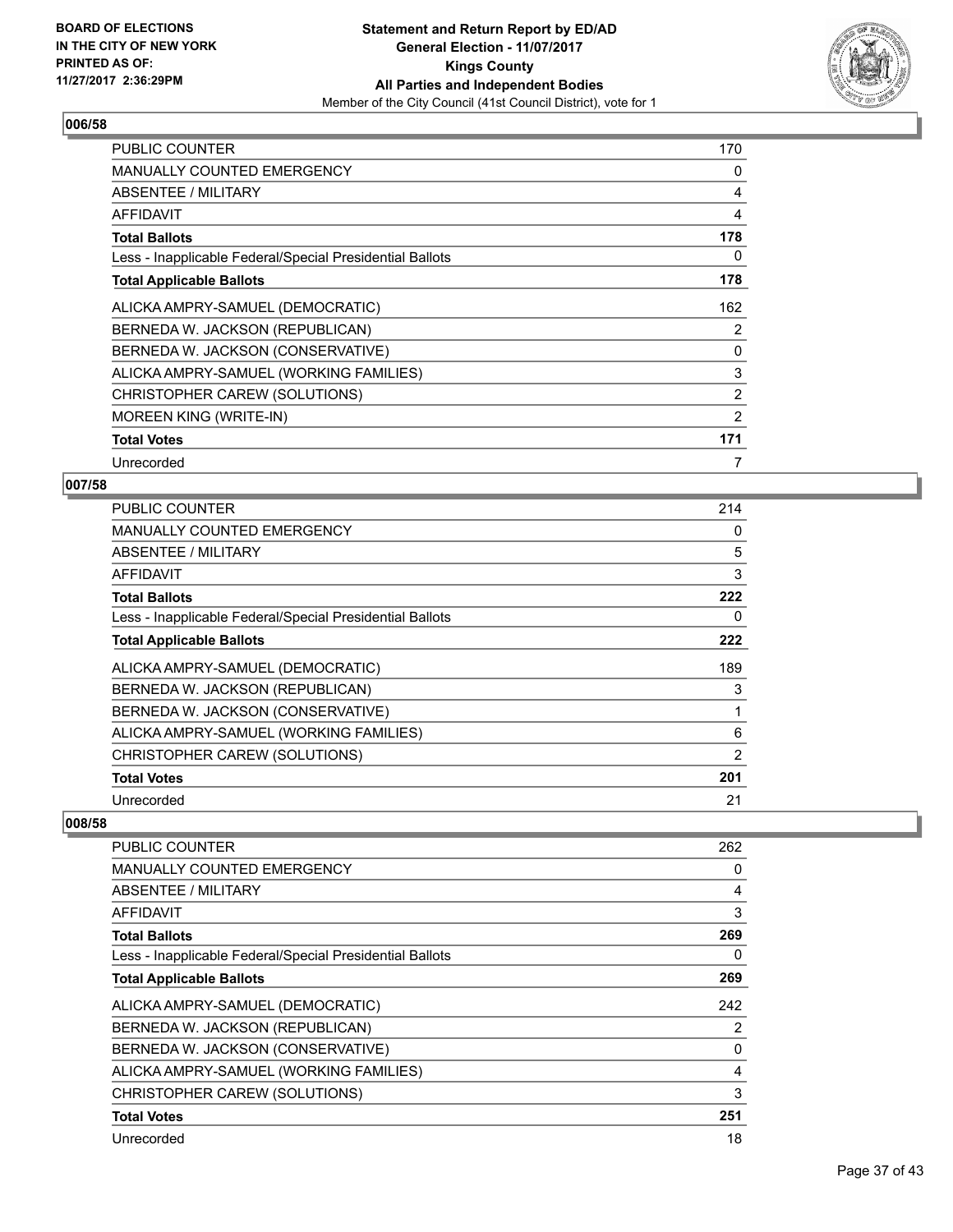

| <b>PUBLIC COUNTER</b>                                    | 180 |
|----------------------------------------------------------|-----|
| <b>MANUALLY COUNTED EMERGENCY</b>                        | 0   |
| <b>ABSENTEE / MILITARY</b>                               | 7   |
| AFFIDAVIT                                                | 0   |
| <b>Total Ballots</b>                                     | 187 |
| Less - Inapplicable Federal/Special Presidential Ballots | 0   |
| <b>Total Applicable Ballots</b>                          | 187 |
| ALICKA AMPRY-SAMUEL (DEMOCRATIC)                         | 173 |
| BERNEDA W. JACKSON (REPUBLICAN)                          | 2   |
| BERNEDA W. JACKSON (CONSERVATIVE)                        | 1   |
| ALICKA AMPRY-SAMUEL (WORKING FAMILIES)                   | 4   |
| CHRISTOPHER CAREW (SOLUTIONS)                            | 2   |
| <b>Total Votes</b>                                       | 182 |
| Unrecorded                                               | 5   |

## **010/58**

| <b>PUBLIC COUNTER</b>                                    | 190 |
|----------------------------------------------------------|-----|
| <b>MANUALLY COUNTED EMERGENCY</b>                        | 0   |
| ABSENTEE / MILITARY                                      | 1   |
| AFFIDAVIT                                                | 2   |
| <b>Total Ballots</b>                                     | 193 |
| Less - Inapplicable Federal/Special Presidential Ballots | 0   |
| <b>Total Applicable Ballots</b>                          | 193 |
| ALICKA AMPRY-SAMUEL (DEMOCRATIC)                         | 181 |
| BERNEDA W. JACKSON (REPUBLICAN)                          | 2   |
| BERNEDA W. JACKSON (CONSERVATIVE)                        | 0   |
| ALICKA AMPRY-SAMUEL (WORKING FAMILIES)                   | 4   |
| CHRISTOPHER CAREW (SOLUTIONS)                            | 0   |
| <b>Total Votes</b>                                       | 187 |
| Unrecorded                                               | 6   |

| <b>PUBLIC COUNTER</b>                                    | 197      |
|----------------------------------------------------------|----------|
| <b>MANUALLY COUNTED EMERGENCY</b>                        | 0        |
| ABSENTEE / MILITARY                                      |          |
| <b>AFFIDAVIT</b>                                         | 2        |
| <b>Total Ballots</b>                                     | 200      |
| Less - Inapplicable Federal/Special Presidential Ballots | 0        |
| <b>Total Applicable Ballots</b>                          | 200      |
| ALICKA AMPRY-SAMUEL (DEMOCRATIC)                         | 181      |
| BERNEDA W. JACKSON (REPUBLICAN)                          | 4        |
| BERNEDA W. JACKSON (CONSERVATIVE)                        |          |
| ALICKA AMPRY-SAMUEL (WORKING FAMILIES)                   | 8        |
| CHRISTOPHER CAREW (SOLUTIONS)                            | $\Omega$ |
| <b>Total Votes</b>                                       | 194      |
| Unrecorded                                               | 6        |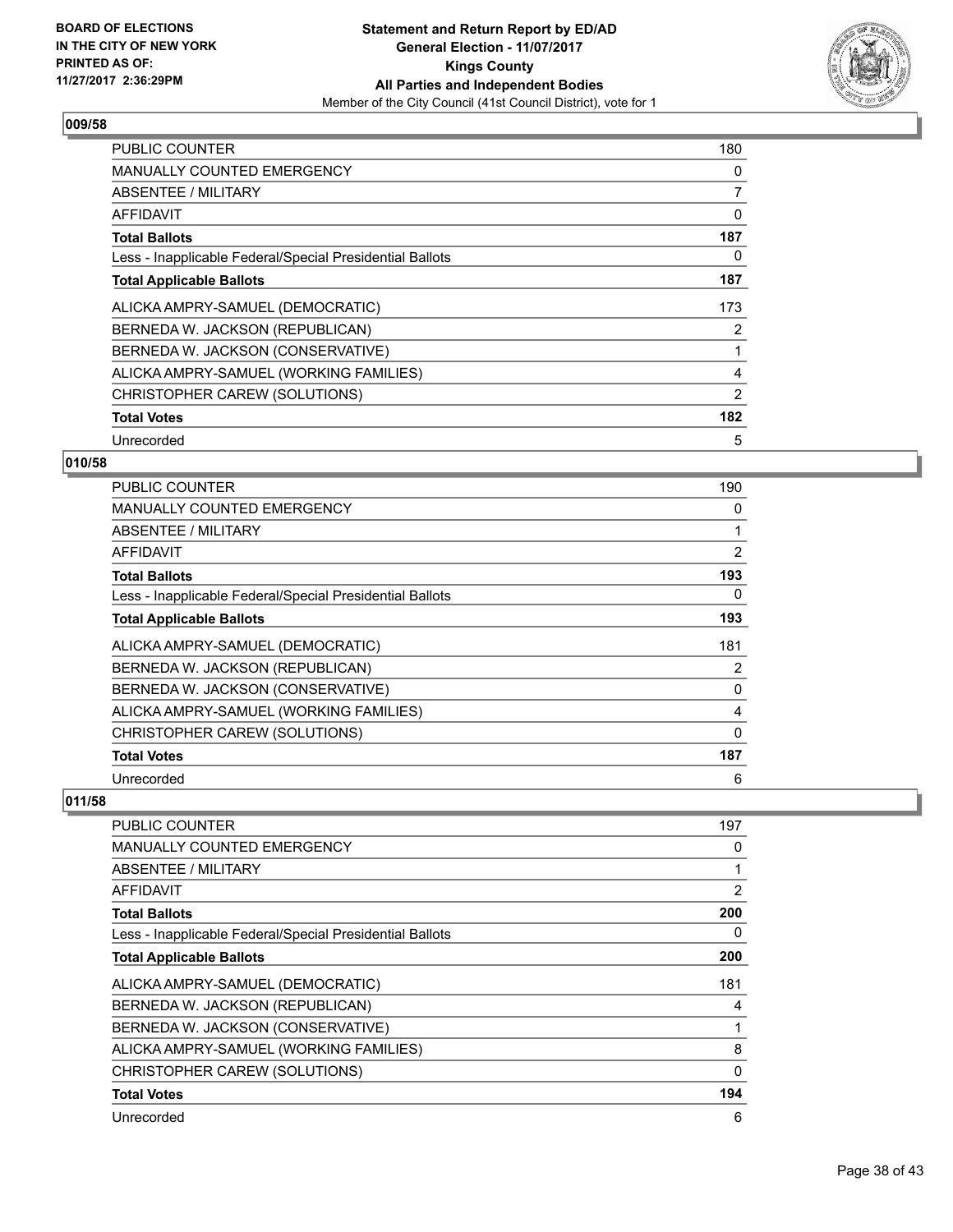

| <b>PUBLIC COUNTER</b>                                    | 290 |
|----------------------------------------------------------|-----|
| <b>MANUALLY COUNTED EMERGENCY</b>                        | 0   |
| ABSENTEE / MILITARY                                      | 4   |
| AFFIDAVIT                                                | 3   |
| <b>Total Ballots</b>                                     | 297 |
| Less - Inapplicable Federal/Special Presidential Ballots | 0   |
| <b>Total Applicable Ballots</b>                          | 297 |
| ALICKA AMPRY-SAMUEL (DEMOCRATIC)                         | 253 |
| BERNEDA W. JACKSON (REPUBLICAN)                          | 9   |
| BERNEDA W. JACKSON (CONSERVATIVE)                        |     |
| ALICKA AMPRY-SAMUEL (WORKING FAMILIES)                   | 10  |
| CHRISTOPHER CAREW (SOLUTIONS)                            |     |
| <b>Total Votes</b>                                       | 274 |
| Unrecorded                                               | 23  |

## **013/58**

| <b>PUBLIC COUNTER</b>                                    | 272            |
|----------------------------------------------------------|----------------|
| <b>MANUALLY COUNTED EMERGENCY</b>                        | 0              |
| ABSENTEE / MILITARY                                      | 4              |
| AFFIDAVIT                                                | 2              |
| <b>Total Ballots</b>                                     | 278            |
| Less - Inapplicable Federal/Special Presidential Ballots | 0              |
| <b>Total Applicable Ballots</b>                          | 278            |
| ALICKA AMPRY-SAMUEL (DEMOCRATIC)                         | 255            |
| BERNEDA W. JACKSON (REPUBLICAN)                          | 5              |
| BERNEDA W. JACKSON (CONSERVATIVE)                        |                |
| ALICKA AMPRY-SAMUEL (WORKING FAMILIES)                   | $\overline{2}$ |
| CHRISTOPHER CAREW (SOLUTIONS)                            | 0              |
| <b>Total Votes</b>                                       | 263            |
| Unrecorded                                               | 15             |

| PUBLIC COUNTER                                           | 177         |
|----------------------------------------------------------|-------------|
| <b>MANUALLY COUNTED EMERGENCY</b>                        | 0           |
| <b>ABSENTEE / MILITARY</b>                               |             |
| AFFIDAVIT                                                |             |
| <b>Total Ballots</b>                                     | 179         |
| Less - Inapplicable Federal/Special Presidential Ballots | 0           |
| <b>Total Applicable Ballots</b>                          | 179         |
| ALICKA AMPRY-SAMUEL (DEMOCRATIC)                         | 165         |
| BERNEDA W. JACKSON (REPUBLICAN)                          | 4           |
| BERNEDA W. JACKSON (CONSERVATIVE)                        |             |
| ALICKA AMPRY-SAMUEL (WORKING FAMILIES)                   | 4           |
| CHRISTOPHER CAREW (SOLUTIONS)                            | $\mathbf 0$ |
| <b>Total Votes</b>                                       | 174         |
| Unrecorded                                               | 5           |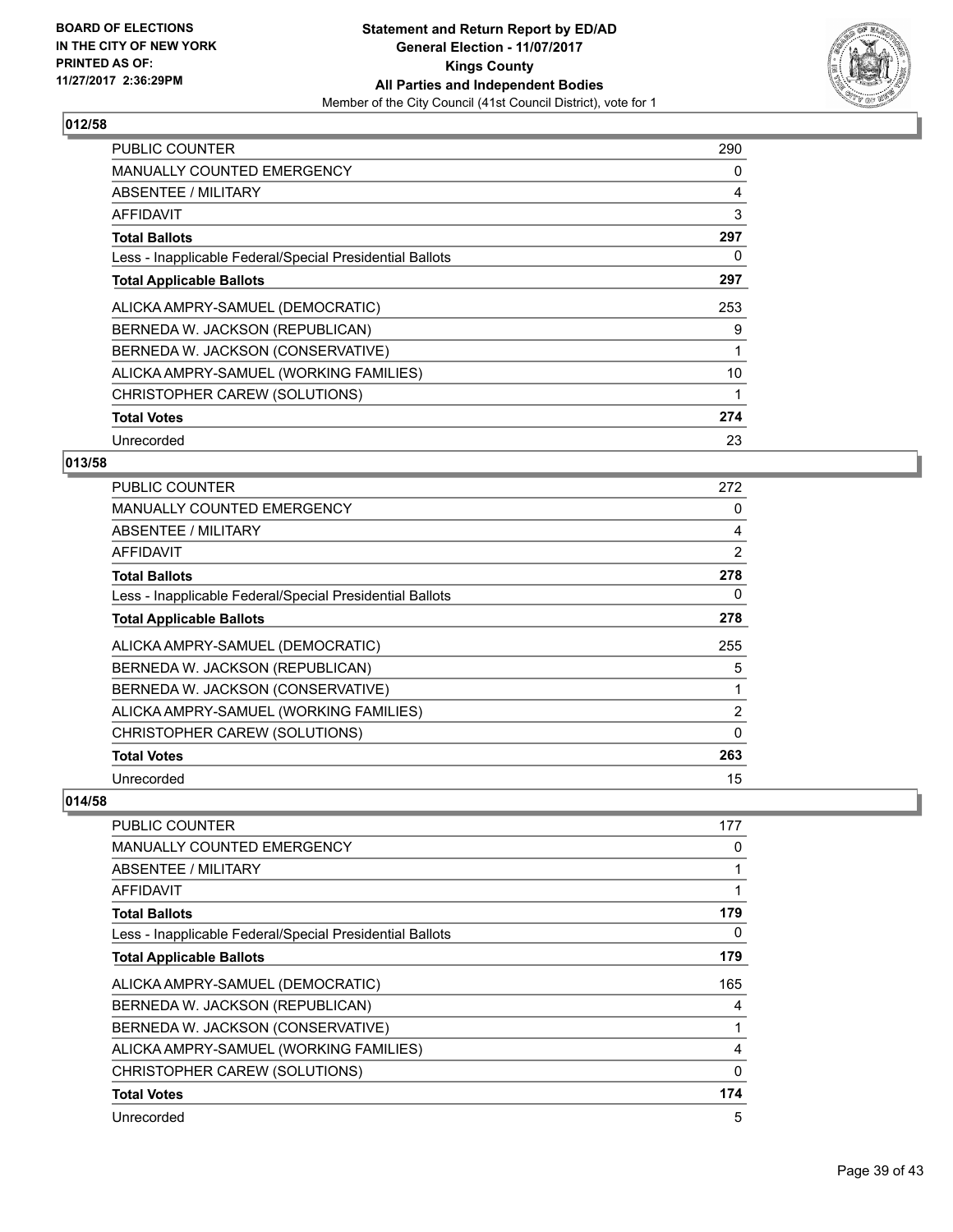

| <b>PUBLIC COUNTER</b>                                    | 193 |
|----------------------------------------------------------|-----|
| <b>MANUALLY COUNTED EMERGENCY</b>                        | 0   |
| ABSENTEE / MILITARY                                      | 5   |
| AFFIDAVIT                                                | 3   |
| <b>Total Ballots</b>                                     | 201 |
| Less - Inapplicable Federal/Special Presidential Ballots | 0   |
| <b>Total Applicable Ballots</b>                          | 201 |
| ALICKA AMPRY-SAMUEL (DEMOCRATIC)                         | 188 |
| BERNEDA W. JACKSON (REPUBLICAN)                          | 2   |
| BERNEDA W. JACKSON (CONSERVATIVE)                        |     |
| ALICKA AMPRY-SAMUEL (WORKING FAMILIES)                   | 5   |
| CHRISTOPHER CAREW (SOLUTIONS)                            | 1   |
| <b>Total Votes</b>                                       | 197 |
| Unrecorded                                               | 4   |

## **036/58**

| <b>PUBLIC COUNTER</b>                                    | 154 |
|----------------------------------------------------------|-----|
| <b>MANUALLY COUNTED EMERGENCY</b>                        | 0   |
| <b>ABSENTEE / MILITARY</b>                               | 4   |
| AFFIDAVIT                                                | 0   |
| <b>Total Ballots</b>                                     | 158 |
| Less - Inapplicable Federal/Special Presidential Ballots | 0   |
| <b>Total Applicable Ballots</b>                          | 158 |
| ALICKA AMPRY-SAMUEL (DEMOCRATIC)                         | 144 |
| BERNEDA W. JACKSON (REPUBLICAN)                          | 3   |
| BERNEDA W. JACKSON (CONSERVATIVE)                        | 3   |
| ALICKA AMPRY-SAMUEL (WORKING FAMILIES)                   | 3   |
| CHRISTOPHER CAREW (SOLUTIONS)                            | 0   |
| UNATTRIBUTABLE WRITE-IN (WRITE-IN)                       |     |
| <b>Total Votes</b>                                       | 154 |
| Unrecorded                                               | 4   |

| <b>PUBLIC COUNTER</b>                                    | 159            |
|----------------------------------------------------------|----------------|
| <b>MANUALLY COUNTED EMERGENCY</b>                        | 0              |
| ABSENTEE / MILITARY                                      |                |
| <b>AFFIDAVIT</b>                                         | $\overline{2}$ |
| <b>Total Ballots</b>                                     | 162            |
| Less - Inapplicable Federal/Special Presidential Ballots | 0              |
| <b>Total Applicable Ballots</b>                          | 162            |
| ALICKA AMPRY-SAMUEL (DEMOCRATIC)                         | 144            |
| BERNEDA W. JACKSON (REPUBLICAN)                          | 3              |
| BERNEDA W. JACKSON (CONSERVATIVE)                        | 0              |
| ALICKA AMPRY-SAMUEL (WORKING FAMILIES)                   | 3              |
| CHRISTOPHER CAREW (SOLUTIONS)                            | 4              |
| <b>Total Votes</b>                                       | 154            |
| Unrecorded                                               | 8              |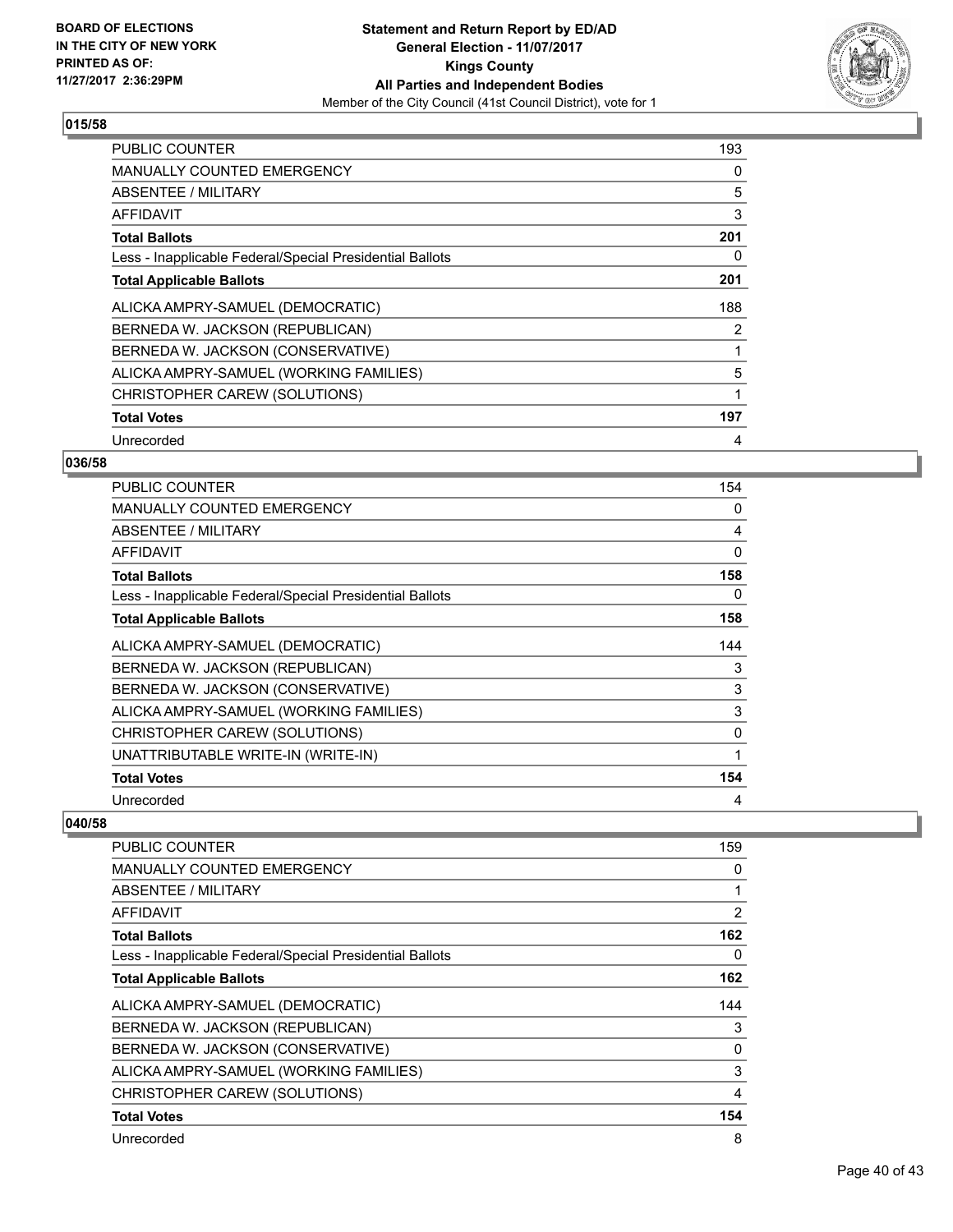

| <b>PUBLIC COUNTER</b>                                    | 215 |
|----------------------------------------------------------|-----|
| <b>MANUALLY COUNTED EMERGENCY</b>                        | 0   |
| <b>ABSENTEE / MILITARY</b>                               | 4   |
| AFFIDAVIT                                                | 4   |
| <b>Total Ballots</b>                                     | 223 |
| Less - Inapplicable Federal/Special Presidential Ballots | 0   |
| <b>Total Applicable Ballots</b>                          | 223 |
| ALICKA AMPRY-SAMUEL (DEMOCRATIC)                         | 197 |
| BERNEDA W. JACKSON (REPUBLICAN)                          | 4   |
| BERNEDA W. JACKSON (CONSERVATIVE)                        | 3   |
| ALICKA AMPRY-SAMUEL (WORKING FAMILIES)                   | 6   |
| CHRISTOPHER CAREW (SOLUTIONS)                            | 1   |
| <b>Total Votes</b>                                       | 211 |
| Unrecorded                                               | 12  |

#### **046/58**

| <b>PUBLIC COUNTER</b>                                    | 246            |
|----------------------------------------------------------|----------------|
| <b>MANUALLY COUNTED EMERGENCY</b>                        | 0              |
| <b>ABSENTEE / MILITARY</b>                               | $\overline{2}$ |
| AFFIDAVIT                                                |                |
| <b>Total Ballots</b>                                     | 249            |
| Less - Inapplicable Federal/Special Presidential Ballots | 0              |
| <b>Total Applicable Ballots</b>                          | 249            |
| ALICKA AMPRY-SAMUEL (DEMOCRATIC)                         | 227            |
| BERNEDA W. JACKSON (REPUBLICAN)                          | 5              |
| BERNEDA W. JACKSON (CONSERVATIVE)                        | 0              |
| ALICKA AMPRY-SAMUEL (WORKING FAMILIES)                   | 5              |
| CHRISTOPHER CAREW (SOLUTIONS)                            | 2              |
| <b>Total Votes</b>                                       | 239            |
| Unrecorded                                               | 10             |

| <b>PUBLIC COUNTER</b>                                    | 184      |
|----------------------------------------------------------|----------|
| <b>MANUALLY COUNTED EMERGENCY</b>                        | 0        |
| ABSENTEE / MILITARY                                      | 3        |
| <b>AFFIDAVIT</b>                                         | 4        |
| <b>Total Ballots</b>                                     | 191      |
| Less - Inapplicable Federal/Special Presidential Ballots | 0        |
| <b>Total Applicable Ballots</b>                          | 191      |
| ALICKA AMPRY-SAMUEL (DEMOCRATIC)                         | 180      |
| BERNEDA W. JACKSON (REPUBLICAN)                          | 0        |
| BERNEDA W. JACKSON (CONSERVATIVE)                        |          |
| ALICKA AMPRY-SAMUEL (WORKING FAMILIES)                   | 3        |
| CHRISTOPHER CAREW (SOLUTIONS)                            | $\Omega$ |
| <b>Total Votes</b>                                       | 184      |
| Unrecorded                                               | 7        |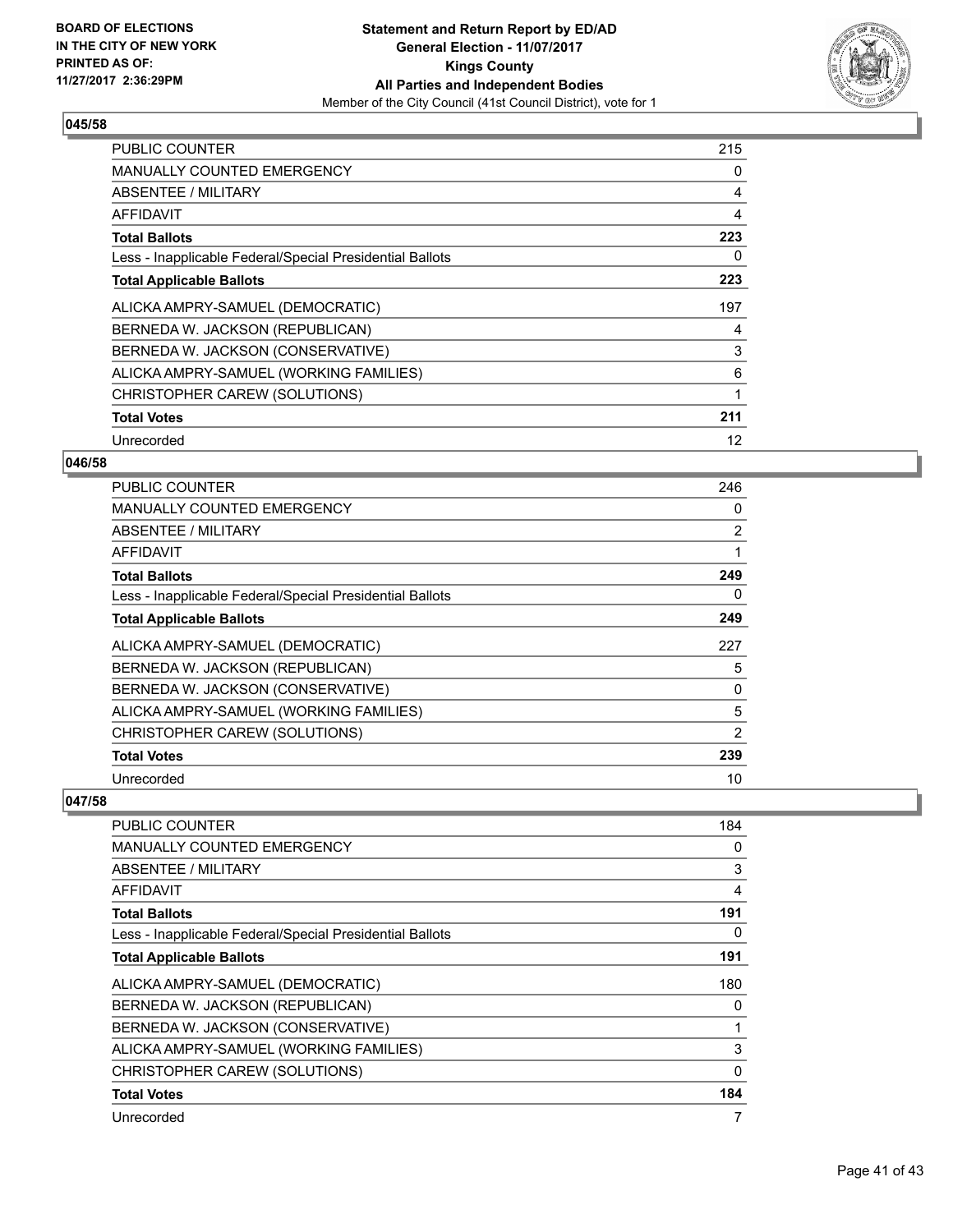

| <b>PUBLIC COUNTER</b>                                    | 216 |
|----------------------------------------------------------|-----|
| <b>MANUALLY COUNTED EMERGENCY</b>                        | 0   |
| ABSENTEE / MILITARY                                      | 2   |
| AFFIDAVIT                                                | 1   |
| <b>Total Ballots</b>                                     | 219 |
| Less - Inapplicable Federal/Special Presidential Ballots | 0   |
| <b>Total Applicable Ballots</b>                          | 219 |
| ALICKA AMPRY-SAMUEL (DEMOCRATIC)                         | 205 |
| BERNEDA W. JACKSON (REPUBLICAN)                          | 3   |
| BERNEDA W. JACKSON (CONSERVATIVE)                        | 0   |
| ALICKA AMPRY-SAMUEL (WORKING FAMILIES)                   | 3   |
| CHRISTOPHER CAREW (SOLUTIONS)                            | 2   |
| <b>Total Votes</b>                                       | 213 |
| Unrecorded                                               | 6   |

## **084/58**

| <b>PUBLIC COUNTER</b>                                    | 267            |
|----------------------------------------------------------|----------------|
| <b>MANUALLY COUNTED EMERGENCY</b>                        | 0              |
| <b>ABSENTEE / MILITARY</b>                               | $\overline{2}$ |
| AFFIDAVIT                                                | 4              |
| <b>Total Ballots</b>                                     | 273            |
| Less - Inapplicable Federal/Special Presidential Ballots | 0              |
| <b>Total Applicable Ballots</b>                          | 273            |
| ALICKA AMPRY-SAMUEL (DEMOCRATIC)                         | 229            |
| BERNEDA W. JACKSON (REPUBLICAN)                          | 3              |
| BERNEDA W. JACKSON (CONSERVATIVE)                        | 2              |
| ALICKA AMPRY-SAMUEL (WORKING FAMILIES)                   | 14             |
| CHRISTOPHER CAREW (SOLUTIONS)                            | 5              |
| <b>Total Votes</b>                                       | 253            |
| Unrecorded                                               | 20             |

| PUBLIC COUNTER                                           | 160      |
|----------------------------------------------------------|----------|
| <b>MANUALLY COUNTED EMERGENCY</b>                        | 0        |
| ABSENTEE / MILITARY                                      | 2        |
| AFFIDAVIT                                                | 2        |
| <b>Total Ballots</b>                                     | 164      |
| Less - Inapplicable Federal/Special Presidential Ballots | 0        |
| <b>Total Applicable Ballots</b>                          | 164      |
| ALICKA AMPRY-SAMUEL (DEMOCRATIC)                         | 154      |
| BERNEDA W. JACKSON (REPUBLICAN)                          | 3        |
| BERNEDA W. JACKSON (CONSERVATIVE)                        | 1        |
| ALICKA AMPRY-SAMUEL (WORKING FAMILIES)                   | 2        |
| CHRISTOPHER CAREW (SOLUTIONS)                            | $\Omega$ |
| <b>Total Votes</b>                                       | 160      |
| Unrecorded                                               | 4        |